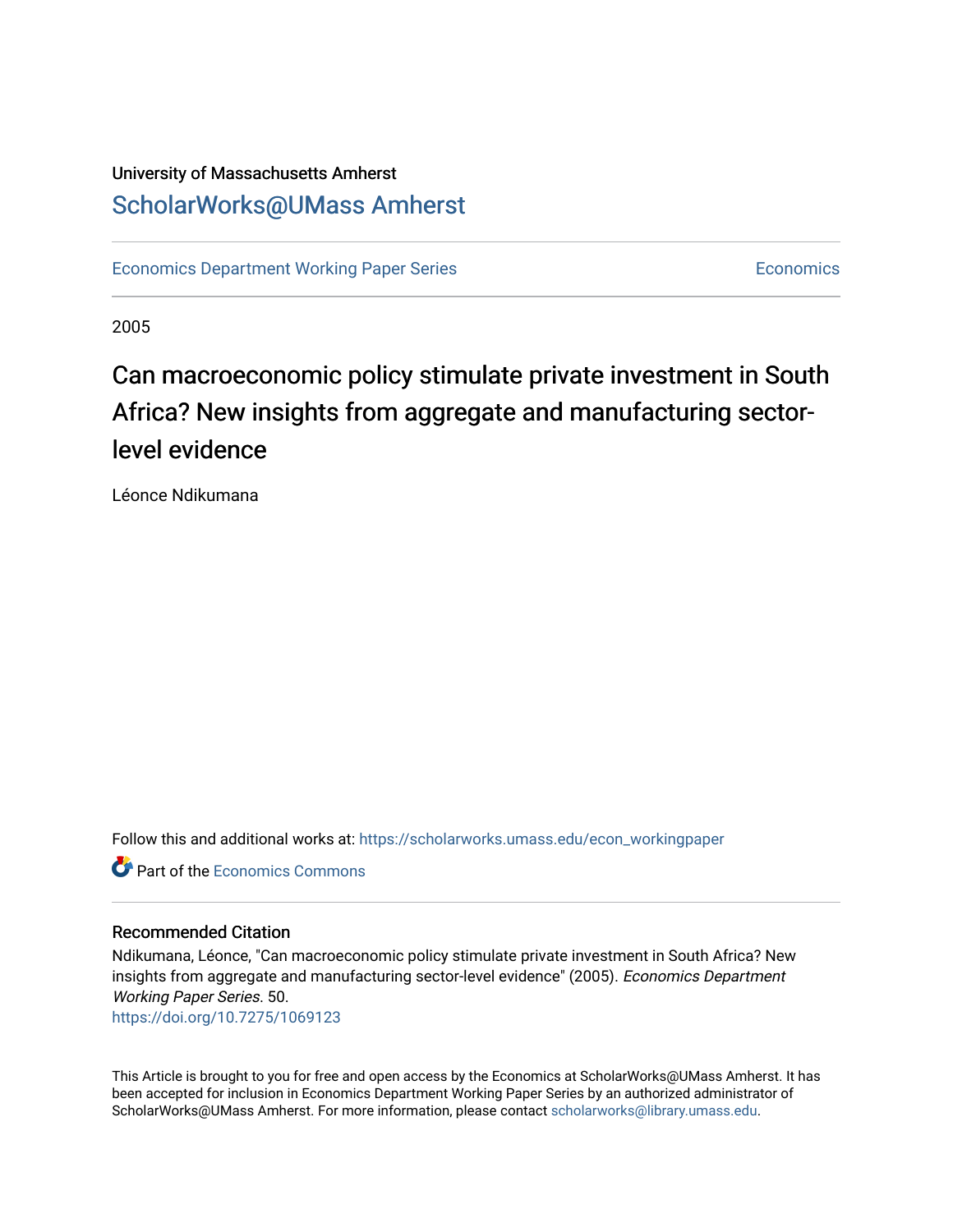# **DEPARTMENT OF ECONOMICS**

## **Working Paper**

**Can macroeconomic policy stimulate private investment in South Africa? New insights from aggregate and manufacturing sector-level evidence** 

by

Léonce Ndikumana

Working Paper 2005-14



### **UNIVERSITY OF MASSACHUSETTS AMHERST**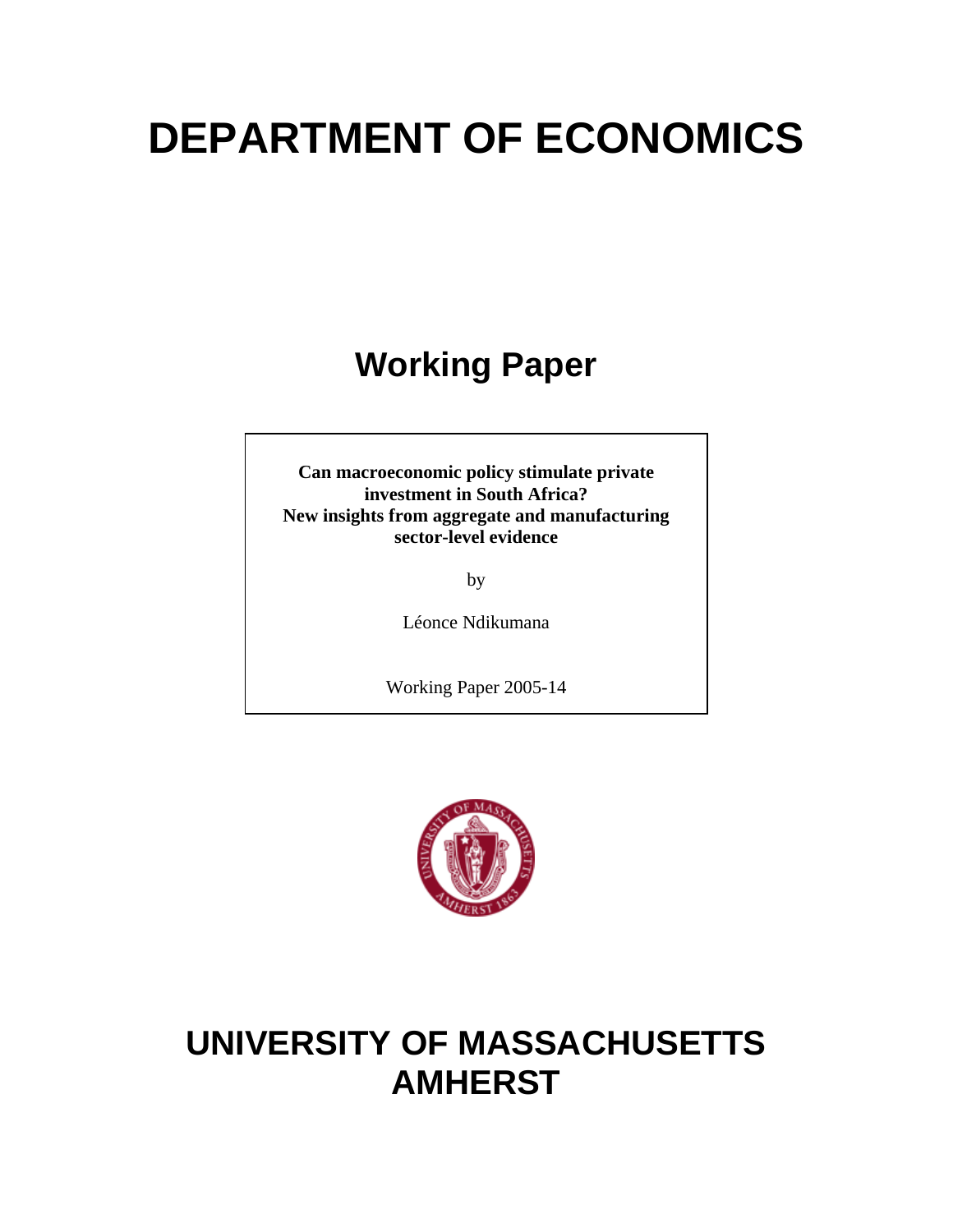**Can macroeconomic policy stimulate private investment in South Africa? New insights from aggregate and manufacturing sector-level evidence** 

> Léonce Ndikumana Department of Economics University of Massachusetts 200 Hicks Way Amherst, MA 01003 [ndiku@econs.umass.edu](mailto:ndiku@econs.umass.edu) <http://people.umass.edu/ndiku>

#### **Abstract**

This study explores the determinants of investment using both aggregated industry-level data and disaggretated data on 27 sub-sectors of the manufacturing sector for the period 1970-2001. According to the results in this study, the government has potentially powerful means at its disposal to stimulate private investment. In particular, a domestic demand stimulus and public investment expansion will produce large gains in private investment. While the direct effects of lowering the interest rate appear to be quantitatively small, indirect effects operating notably through domestic demand and cheaper credit are likely to be large. The evidence in this study also indicates that it is important to minimize exchange rate instability to encourage investment.

JEL classification: E22; E52; E62

Key words: South Africa; private investment; public investment; monetary policy; fiscal policy

#### **This draft: September 2005**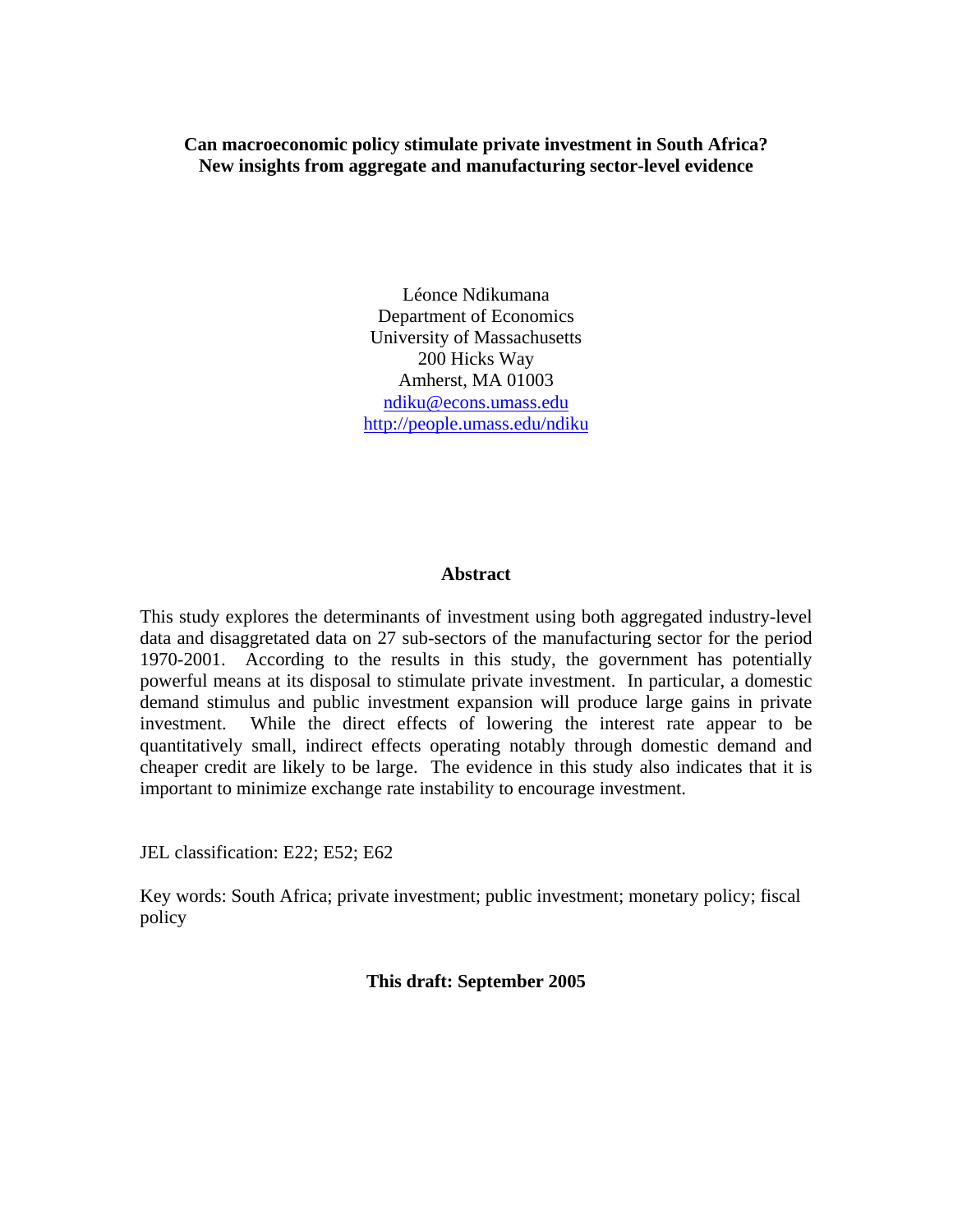#### **I. Introduction**

 $\overline{a}$ 

The South African economy has achieved substantial success in the area of macroeconomic stabilization in the post post-apartheid era.<sup>1</sup> However, stabilization has not yielded the growth rates that are needed to lift up the living standards of the majority of the population. Most importantly, despite remarkable success in the areas of macroeconomic stabilization, the country still faces difficult challenges arising from the legacy of marginalization of the majority of the population from the main stream economy.<sup>[2](#page-3-1)</sup> Increasing the living standards of the majority of the population will require faster overall growth, vigorous employment creation, and stronger and sustained private investment response to policy reform.

Since the second half of the 1970s, performance in private and public investment has been disappointing. From 1993 to 2002, total investment as a ratio of GDP increased only by 1.3% on average in real terms. This study explores the determinants of investment with the explicit goal of guiding a discussion of how macroeconomic policies can be used to induce an "investment transition" in South Africa.<sup>3</sup> There are important empirical and policy reasons for why investment should be at the center of the debate on how to promote growth and raise employment. The empirical literature has identified

<span id="page-3-0"></span><sup>&</sup>lt;sup>1</sup> A recent IMF Staff Report (IMF 2003) commended the South African authorities for maintaining "strict fiscal discipline", managing the currency, and controlling inflation. For a quantitative analysis of macroeconomic stabilization in South Africa, see Du Plessis (2002, 2004); Du Plessis and Smit (2003). <sup>2</sup>  $\frac{3}{2}$  See Gelb (2004) for a review of recent macroeconomic developments.

<span id="page-3-2"></span><span id="page-3-1"></span><sup>&</sup>lt;sup>3</sup> By "investment transition", we understand sustained substantial increase in the investment/GDP ratio over several consecutive years. In a cross-country analysis, Rodrik (1999) finds that countries that experience an investment transition go from a GDP growth rate of 0.8% above world average to 1.4% above world average (amounting to 2.2% gain in growth). Sub-Saharan African countries in general have had difficulty sustaining investment growth.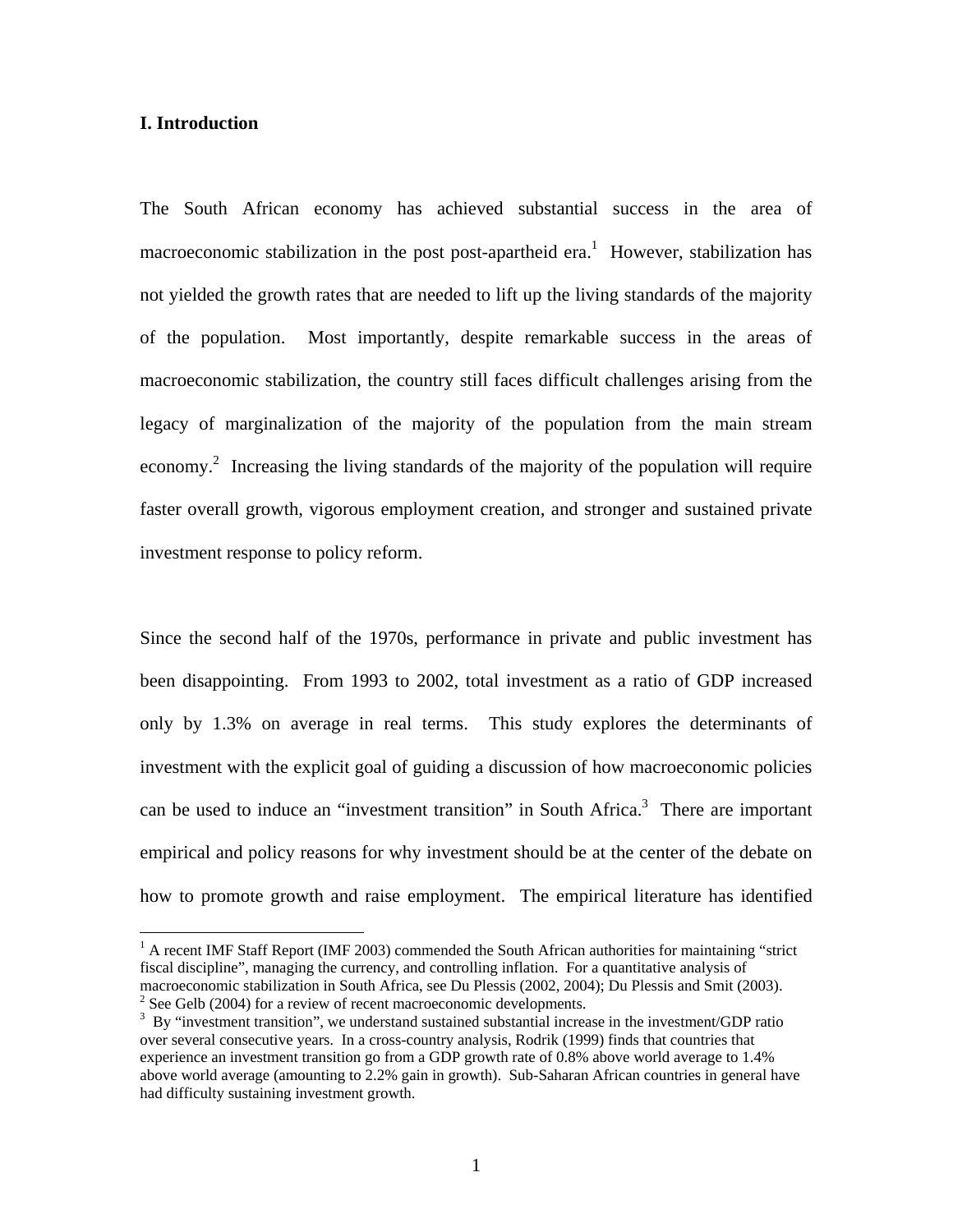investment as the most robust determinant of economic growth (Levine and Renelt 1992), especially equipment investment (De Long and Summers 1991). Both private investment and public investment are key determinant of cross-country differences in long-run economic growth (Easterly and Rebelo 1993). This empirical relationship between investment and growth has led observers to identify low investment as one of the leading causes of the slow growth in developing countries in general and in African countries in particular (Collier and Gunning 1999; Greene and Villanueva 1991).

In addition to its documented contribution to growth, private investment in the case of South Africa deserves serious attention for three additional reasons. First, sustained increase in private investment will serve as visible proof of the private sector's confidence in public policy both in the sense that policy is heading in the right direction and that policy reforms are deemed sustainable in the long run. Achieving the growth rates needed to alleviate poverty and raise employment will require active participation of private investors. Second, sustained increase in private investment is a sign of efficiency of public investment especially in reducing the costs of private investment, thus raising profitability.<sup>4</sup> Third, sustained improvement in private investment serves as a catalyst for attracting foreign direct investment as it is an indicator of high returns to investment and declining investment risk in the country.

The study explores the determinants of private investment with a special emphasis on the role of factors that are related to macroeconomic policy. An econometric analysis is

1

<span id="page-4-0"></span><sup>&</sup>lt;sup>4</sup> See Rienikka and Svensson (2002) for firm-level evidence on the important role of public services for private investment. The authors find that while firms may attempt to find alternative private sources of normally publicly supplied services, they do so at the cost of reduced capital accumulation.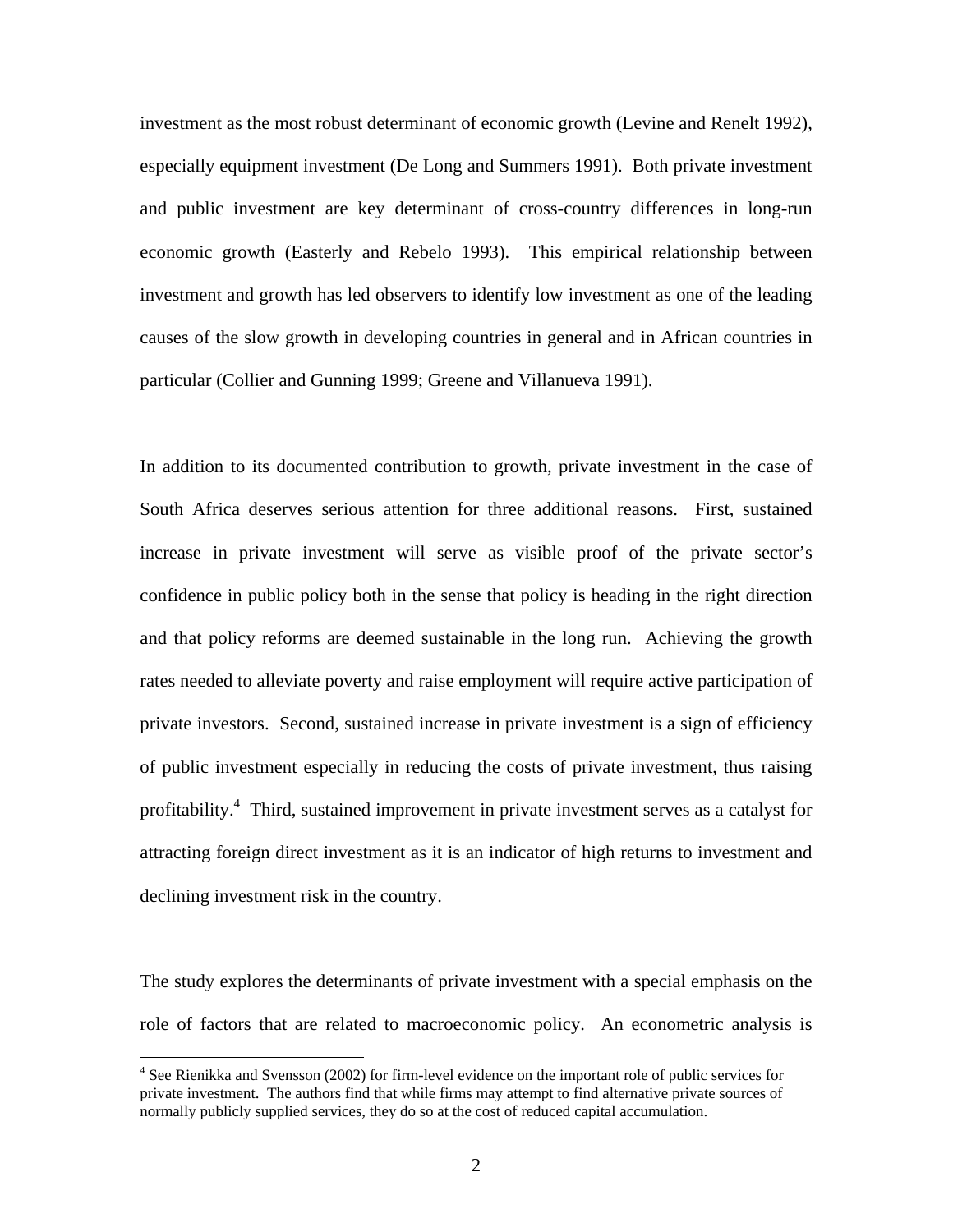undertaken to attempt to quantify the effects of individual macroeconomic policy indicators on investment to identify channels of transmission of macroeconomic policy. The analysis provides quantitative evidence that may shed light on strategies for boosting private investment as the country seeks ways to raise the trend of GDP growth and accelerate employment creation.

#### **II. Trends and patterns of aggregate and sector-level investment**

Investment in South Africa has exhibited two features: a long-run decline since the mid-1970s and high short–run volatility (Figure 1). The country has been unable to sustain increases in investment, as expansions of investment are followed by contractions. Up to the mid-1970s, the country maintained a steady upward trend in domestic investment, peaking at 29.7 percent in 1976. Since then, investment has exhibited a steady decline. From an average of 26.4 percent of GDP in the 1970s, the investment/GDP ratio declined to 23 percent in the 1980s and has averaged only 15.6 percent of GDP during the past 10 years of the post-apartheid era.

The rate of capital accumulation has declined in all sectors since the 1970s, although the decline has been more dramatic in some sectors than in others. In the service sector, the rate of capital accumulation has declined from about 10 percent in 1970 to less than 1 percent in 2002. While investment in the manufacturing sector showed some improvement since the mid-1990s, the recovery was unbalanced. It was mainly driven by a few subsectors, iron and steel, non-ferrous metal, and basic chemicals (Roberts 2004).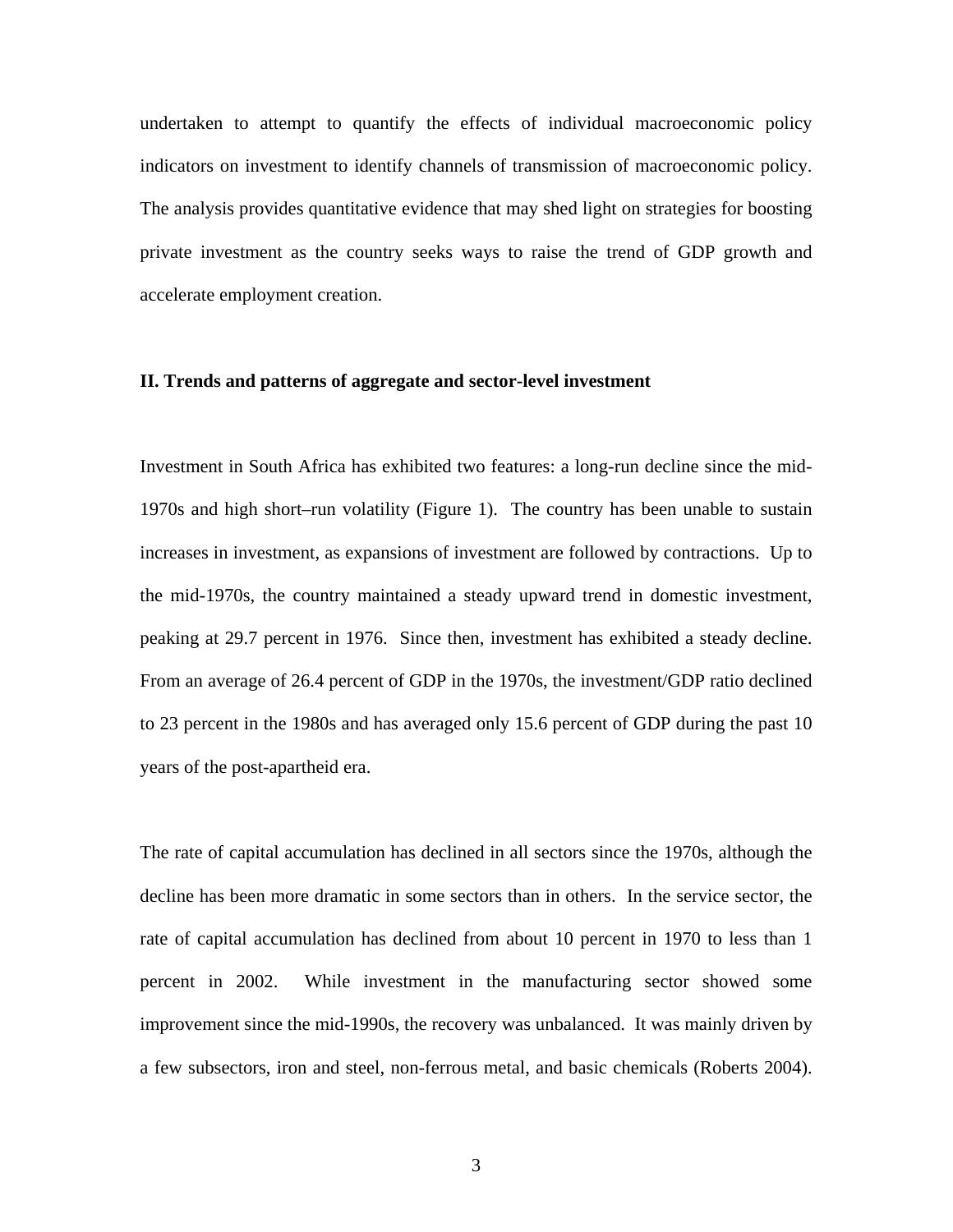Agriculture has experienced consecutive years of decline in capital accumulation since the early 1980s and shows no signs of recovery.

The data indicate that while private investment has exhibited a slow but steady recovery since the mid-1980s, public investment has declined systematically from since 1976 from 11.5 percent of GDP to a low of 4 percent in 1994 and stood at 5 percent in 2004 (Figure 2). Public investment in South Africa was above the Sub-Saharan average until 1986 but since then it has declined and dropped below the average for SSA and middle-income countries (Figure 3).<sup>5</sup> Increasing the country's public investment from its current level of 5 percent of GDP level to at least the modest African average of 7 percent would result in substantial gains in infrastructure.

The trend of public investment in South Africa casts doubts on some claims in the empirical literature about the level of public investment and its effects on private investment. First, the claim that public investment may be "too high" in Africa (Easterly and Pack 2001) certainly does not apply to South Africa. The decline in GDP growth experienced since the 1980s cannot be blamed on high public investment since the latter declined as growth was deteriorating. In contrast, one may argue that the decline in public investment is partly responsible for poor growth performance. Second, the claim that allocation of national resources was biased in favor of public investment relative to private investment is not supported by the data. Mlambo and Nell (2000: 96) argue that low real interest rates in the 1970s and 1980s redirected capital to the less productive

1

<span id="page-6-0"></span><sup>&</sup>lt;sup>5</sup> According to the 2004 World Bank classification, South Africa is at the cut off point between upper middle and lower middle income countries. Comparisons between South Africa's public investment with either of the two groups shows a similar pattern.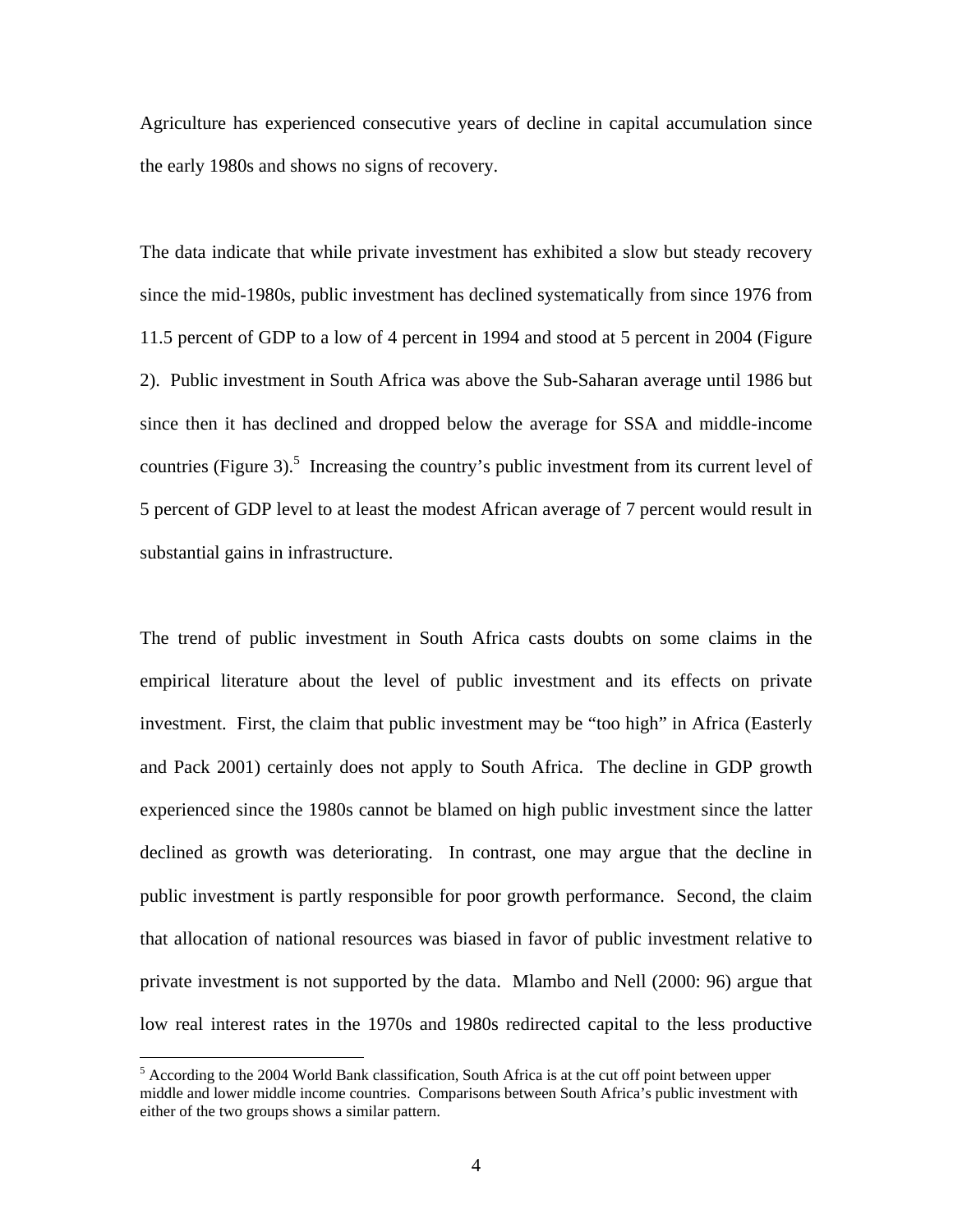parastatals away from more productive private sector. This argument is problematic. First, lower user cost of capital would redirect capital to the public sector only if there are quantitative restrictions to access to credit for the private sector that create a "captive market" for government debt. Second a decline in the cost of capital would reduce private investment if the returns to capital are declining faster than the costs of capital. There is no evidence for such a phenomenon either in South Africa or in other African countries in general, where profit rates are generally high (Gunning and Mengistae 2001; Bigsten et al 1999). Third, public investment started to decline in the mid-1970s when real interests were negative and continued to decline even when real interest rates turned positive and started to increase in the late 1980s. High real interest rates did not redirect capital into private investment. In contrast, the evidence seems to support the empirical finding that the long-run level of public investment is an important factor for private investment. Blejer and Khan (1984) find that while public investment may crowd out private in the short run, the trend level of public investment has a positive effect on investment. This suggests that the positive externalities associated with investment in infrastructure outweigh any short-run costs associated with the potential adverse effects of public expenditure on the cost of capital. Claims of "crowding out" based on short-run relationships may therefore be misleading.

#### **III. Major macroeconomic policy regime shifts and their relevance for investment**

#### *Monetary Policy*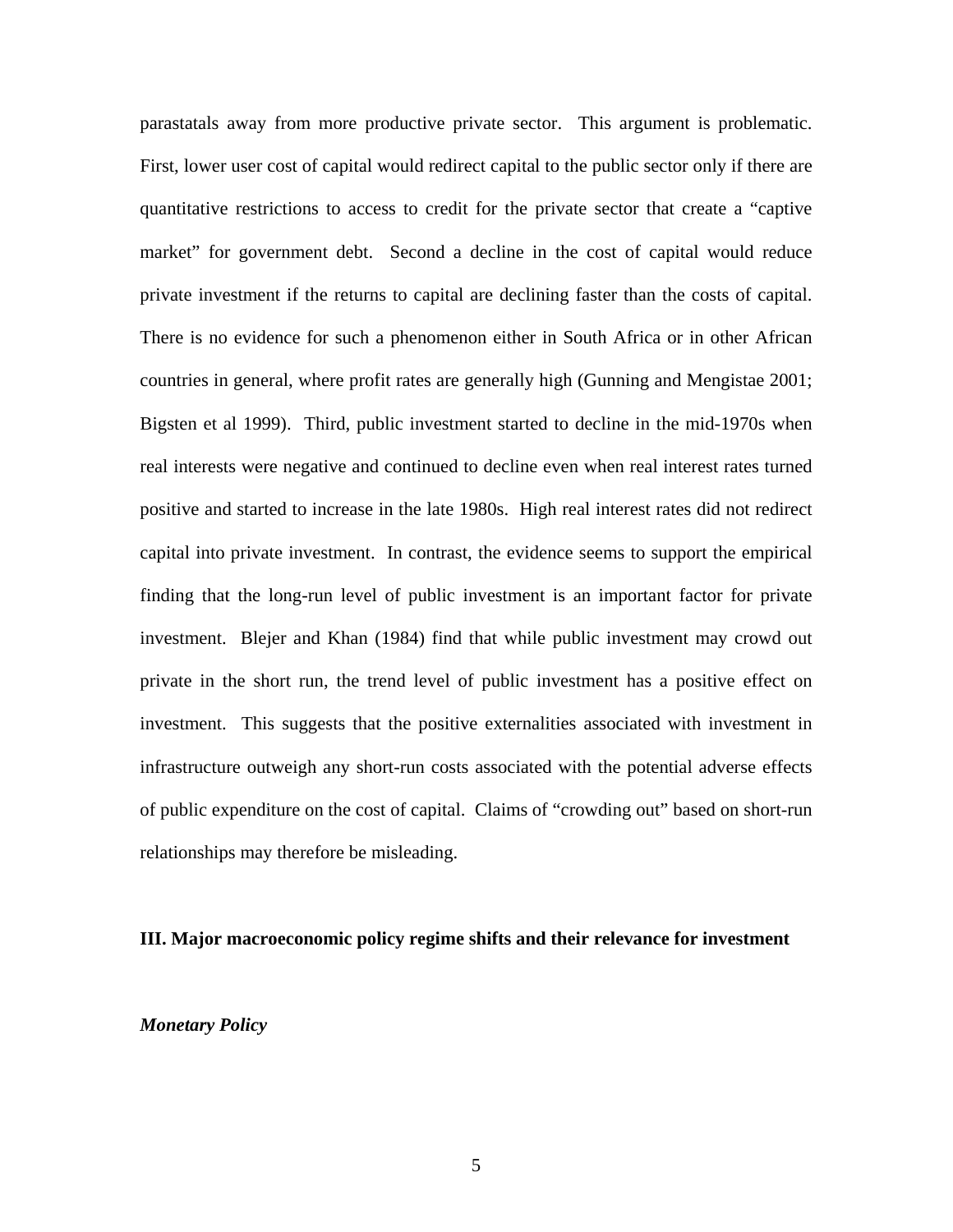Monetary policy orientation in South Africa has experienced a series of changes since the 1960s (for details, see Table A1). $<sup>6</sup>$  In the 1960s and for most of the 1970s, the Reserve</sup> Bank used the ratio of liquid assets to deposits as its main tool for controlling financial intermediation by reducing bank lending in order to control money supply and inflation. Performance of monetary policy was poor during this period and inflation remained high and volatile. In the mid-1980s, following the recommendations by the De Kock Commission (1985), the Reserve Bank shifted its policy framework to a cost-of-reserves based system, taking effect in mid-1985.

From 1986 to 1998, the Reserve Bank used monetary aggregates as intermediate targets with pre-announced growth rates. By the end of the 1990s, it was evident that targeting monetary aggregates was an ineffective guide for monetary policy. From 1986 to 2000, the Reserve Bank overshot its pre-announced growth rate of the broad money stock in 9 years out of 15.

In March 1998, the Reserve Bank announced a new system of monetary management, consisting of daily tenders of liquidity through repurchase transactions, with the explicit intention of rationing the amount of liquidity in the system. This was the beginning of a movement towards a "market-oriented" monetary policy system where interest rates are determined by market forces. The Reserve Bank expressed its desire to reduce inflation to the levels prevailing among the country's major trading partners and announced an

<u>.</u>

<span id="page-8-0"></span><sup>&</sup>lt;sup>6</sup> A non-exhaustive list of useful references on the history and conduct of monetary policy in South Africa includes. Du Plessis (2002); Du Plessis and Smit (2003); Whittaker (1992); Padayachee (2001); De Wet, Jonkergouw, and Koekemoer (1995).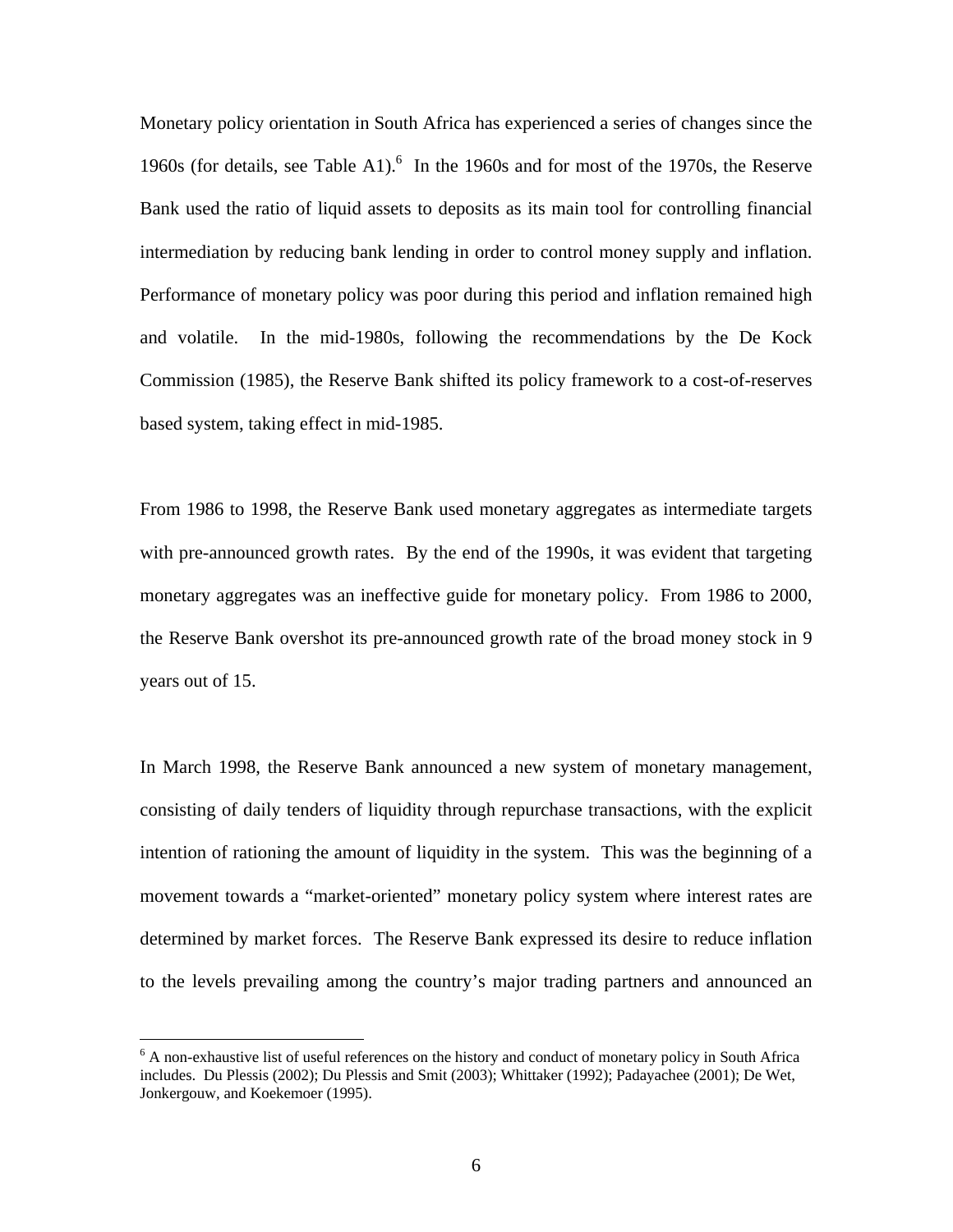informal inflation targeting framework with a range of 1-5% for the overall CPI index. In February 2000, the government formally adopted inflation targeting as the principal objective and focus of monetary polity.<sup>[7](#page-9-0)</sup> The rationale of the shift was that inflation targeting is the best way to achieve price stability because it specifies a precise target inflation rate and indicates a clear commitment by the monetary policy authority to achieve the target. According to the SARB, inflation targeting "helps to anchor the public's inflation expectations, thereby improving planning for the economy, as well as providing an anchor for expectations of future inflation to influence price and wage setting."<sup>8</sup>

The Reserve Bank has pursued inflation targeting by keeping interest rates high as a way of controlling domestic demand. The nominal interest rate has at times risen while inflation was declining (as in 1993-98), resulting in a sharp increase in real interest rate. Real interest rates also have increased faster in South Africa than in trading partners, resulting in higher interest rates differentials (Figure 4). These developments imply that firms are facing higher costs of credit, which constitutes a constraint to capital accumulation.

Monetary policy influences private investment directly by affecting the cost of credit. Therefore, there is an inherent tension between the objectives of achieving low inflation

 $\overline{a}$ 

<span id="page-9-0"></span> $7 \text{ In } 2000$ , the Finance Minister signed a letter to the Reserve Bank Governor constituting an agreement between the Government and the Reserve Bank on inflation targeting. The letter outlined how the Reserve Bank ought to handle unforeseen shocks (oil prices, drought, changes in direct taxes, international financial contagion) that may prevent the Bank from achieving the target, in which case the Reserve Bank will give a full public explanation.

<span id="page-9-1"></span><sup>&</sup>lt;sup>8</sup> Tito T. Mboweni (Governor of the South African Reserve Bank). "The objectives and importance of inflation targeting." *Business Day*, November 13, 2002.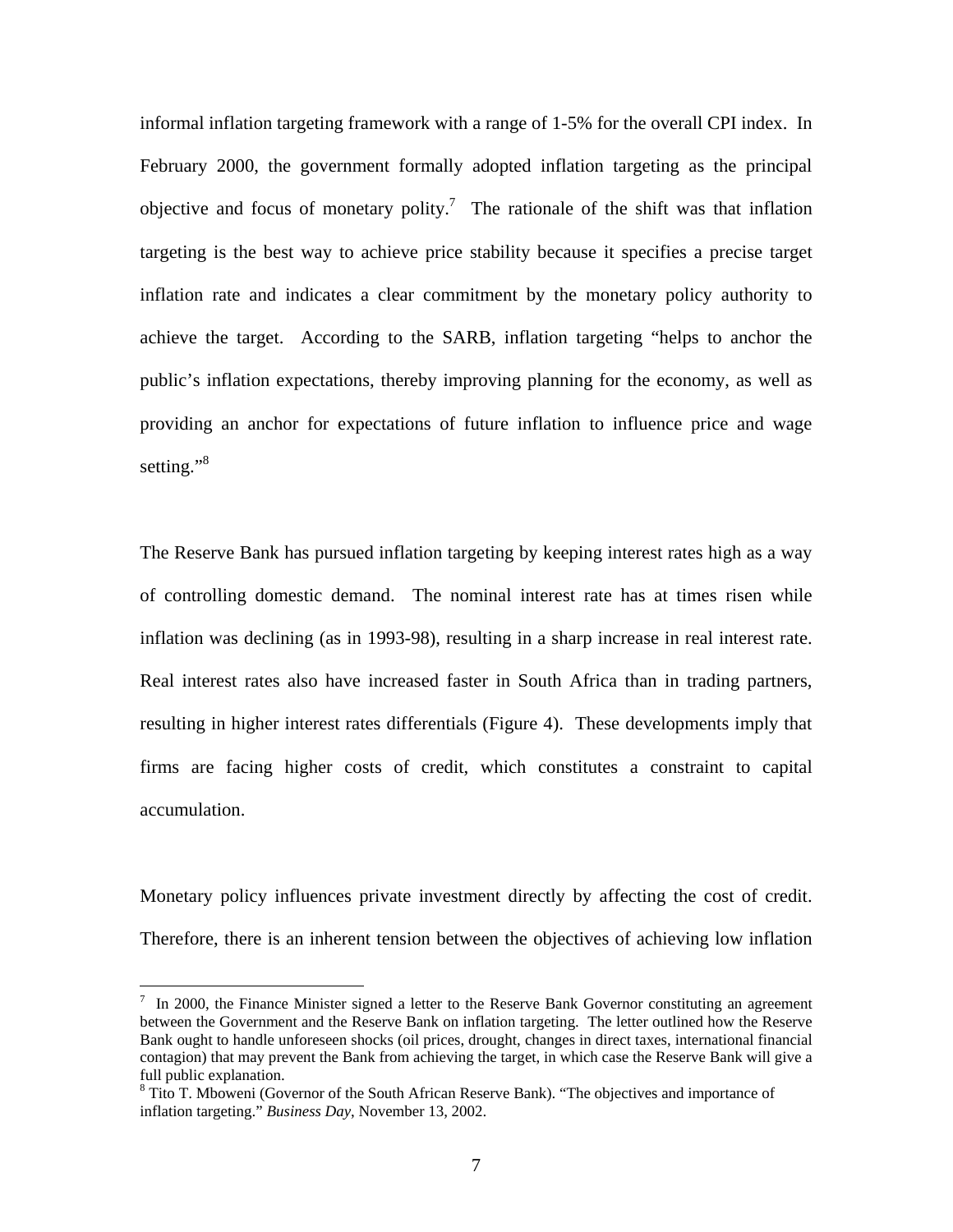and the goal of promoting domestic investment. Monetary policy affects investment indirectly as well by constraining domestic credit as a means of controlling inflation. In 2000, South African Finance Minister Trevor Manuel stated that high domestic credit extension is an obstacle to economic development and a constraint to monetary policy. He put is as follows: "Living beyond our means has become part of the national psyche. It is saddening. We would like to bring down interest rates, but as long as private credit extension is so high, that counteracts development."<sup>9</sup> The problem with this orientation of monetary policy is that by constraining credit expansion, contractionary monetary policy reduces aggregate demand, which constitutes a constraint to investment and output expansion. Tight monetary policy associated with high interest rates and a strong currency also hurt the export sector, undermining international competitiveness. Achieving low inflation is therefore potentially costly in terms of reduced investment, employment, and output.

#### *Exchange rate policy*

1

The South African exchange rate regime has undergone five major phases since the 1960s (De Kock Commission 1985; Aron, Elbadawi, and Kahn 2000). The first phase goes until 1978, where the rand was pegged alternatively to the dollar and the pound. This period was also characterized by strict controls of the capital account. In 1979, following the recommendations by the De Kock Commission, the government adopted a dual exchange rate system to stabilize the capital account while attracting foreign

<span id="page-10-0"></span><sup>9</sup> *Saturday Star Business Report*, 12 August 2000. Cited in *South Africa Survey 2000/2001* (by the South African Institute for Race Relations, Johannesburg), p. 442.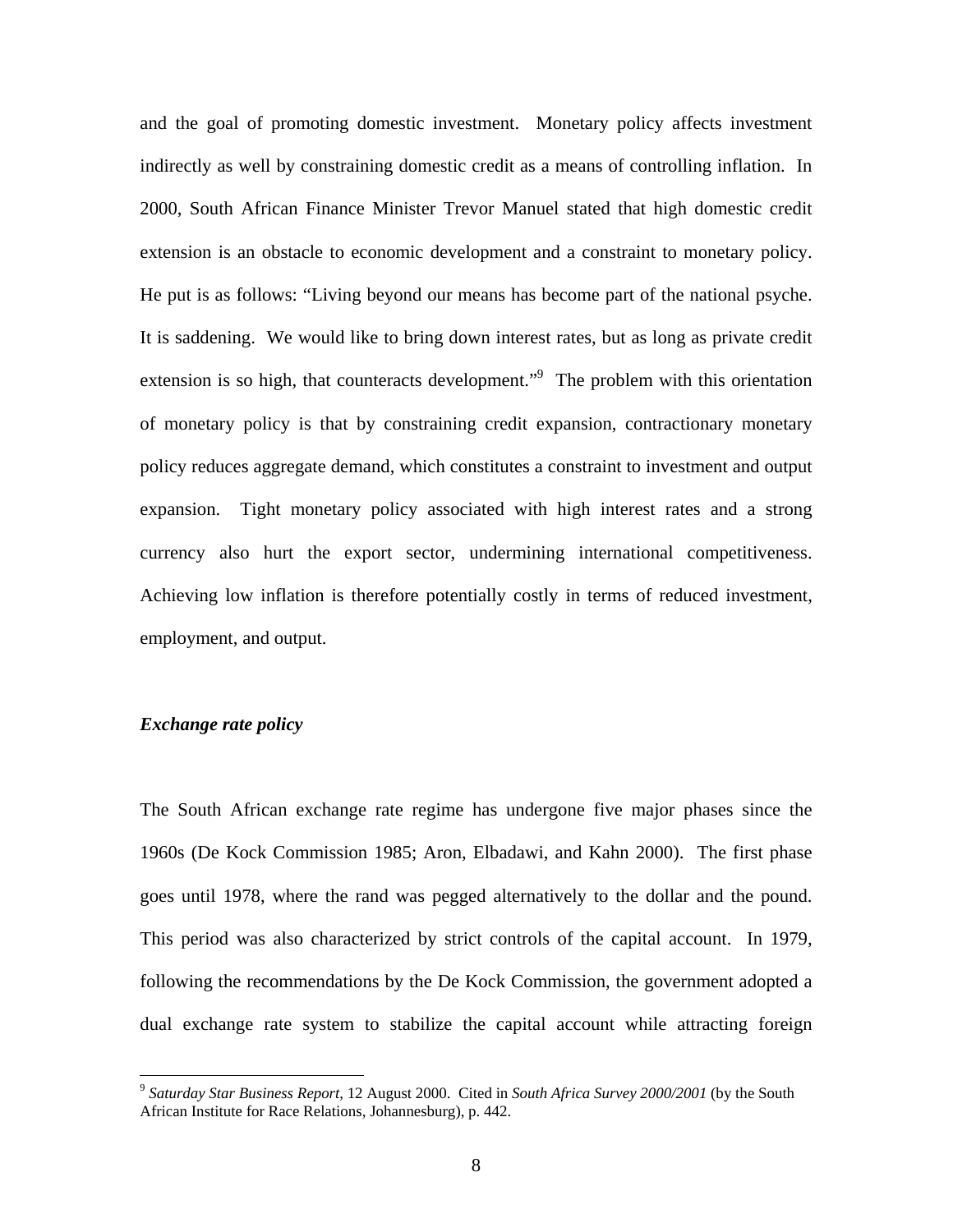investment. Under this system, current account and loan transactions were executed at a market-determined exchange rate, the *commercial rand*. Equity capital, in turn, was transacted at a freely floating exchange rate, the *financial rand*. The reform was intended to eliminate the disincentives associated with the pre-existing *securities rand* system, whereby inflows of investment other than purchases of listed securities were transacted at the official exchange rate whereas investment outflows were transacted at a lower rate. In 1983, the dual system was unified under a controlled float system (third phase), but the dual system was reintroduced in September 1985 and lasted until 1995 (fourth phase). In March 1995 (fifth phase), the regime was unified again, in the context of a systematic move toward a market-based exchange rate system.

The past shifts in exchange rate regimes proved inefficient in stabilizing the capital account and the value of the rand. Under the fixed exchange rate where the Reserve Bank was effectively controlling the sale and purchase price of currency, the regime prevented the emergence of an active and competitive foreign exchange market. At the same time, exchange controls proved inefficient in protecting the official exchange rate and in deterring capital outflows.

Movements in the exchange rate of the rand have historically been driven by the policy stance in the area of exchange rate and capital controls and by political developments and external shocks (especially commodity price shocks). The most noteworthy political events that had substantial effects on the exchange rate are the 1960 Sharpeville massacres, the 1976 Soweto riots, and the protracted political unrest beginning in the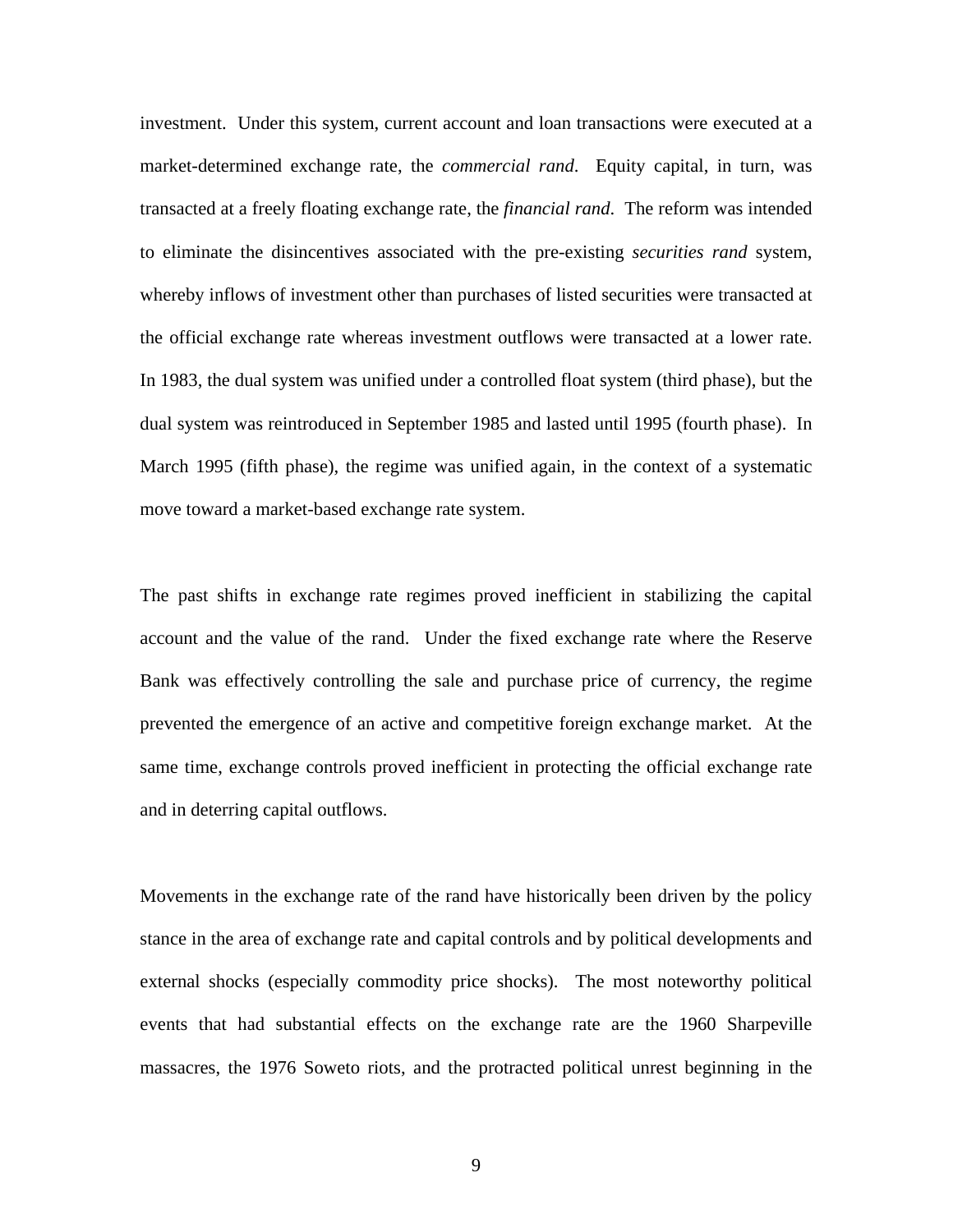mid-1984. These political shocks were followed by large capital account deficits, largely due to capital outflows but also due to reduction in capital inflows including debt, which resulted in depreciation of the exchange.

The effects of the exchange rate on private investment are theoretically ambiguous. Real exchange rate depreciation increases profitability in export oriented sectors and therefore promotes investment in these sectors. Conversely, depreciation of the exchange rate increases the cost of imported capital goods, and thus decreases investment in import dependent production sectors. The study by Mlambo and Nell (2000) finds that the appreciation of the rand had a negative effect on investment. Most importantly, the volatility and unpredictability of the exchange rate increase uncertainty, which discourages long-term investment in capital stock in favor of short-run speculative activities. The empirical analysis in this study will explore the effects of exchange rate instability on investment.

#### *Fiscal policy*

The post-independence South African government has gained international reputation for "strict fiscal discipline," a label that is rarely attached to a developing country (IMF 2003). The fiscal situation in recent years constitutes a marked departure from past history of high deficits and politically motivated government spending. Until the mid-1990s, the South African government systematically ran high deficits, mainly due to high (politically motivated) expenditure and weak revenue performance. The fiscal deficit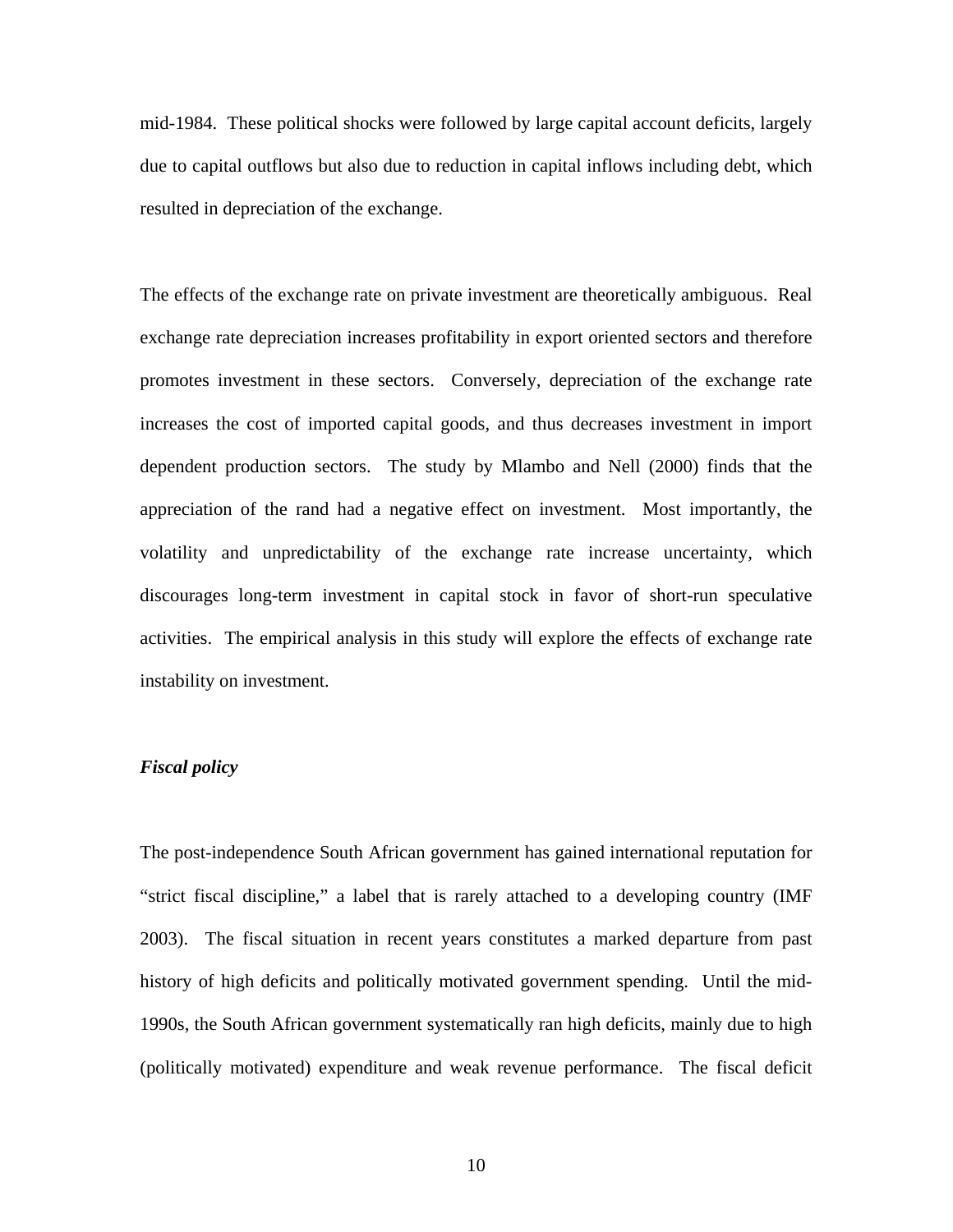exploded especially in the last years of the apartheid regime as the National Party prepared to exit and engineered a massive increase in public salaries as well as pension payouts (Gelb 2004: 4). At the end of the apartheid regime, government expenditures also increased as a result of "social upliftment" initiatives (Cronje 1998).

The budget deficit rose from 3 percent of GDP in 1988 to a record high of 8 percent in 1994 (Figure 5). Government debt increased from 33 percent to 50 percent of GDP during the same period. Since 1994, the deficit has declined steadily due to both better revenue performance (from efficiency gains in tax collection as well as an increase in the tax base) and compression in expenditures.

The main shift in fiscal stance occurred in 1999 as the government sought to achieve fiscal stability through the reduction of the deficit. The target for the conventional fiscal deficit was set at 3 percent of  $GDP<sup>10</sup>$ . The following year the government announced the adoption of inflation targeting as the overriding goal of monetary policy.

Fiscal policy may affect private investment through five channels. First, under the view that investment is dependent on saving, fiscal policy influences private investment by affecting the volume of savings. Tight fiscal policy is supposed to promote private investment by raising total domestic saving and reducing interest rates. Second, from an intertemporal view of investment behavior, fiscal policy can also promote investment by building investors confidence vis-à-vis predictability and credibility of fiscal policy. For

1

<span id="page-13-0"></span> $10$  Fiscal deficit targeting was initially adopted at the end of 1994. It is coincidentally in 1994 that reserve bank independence was included in the interim Constitution.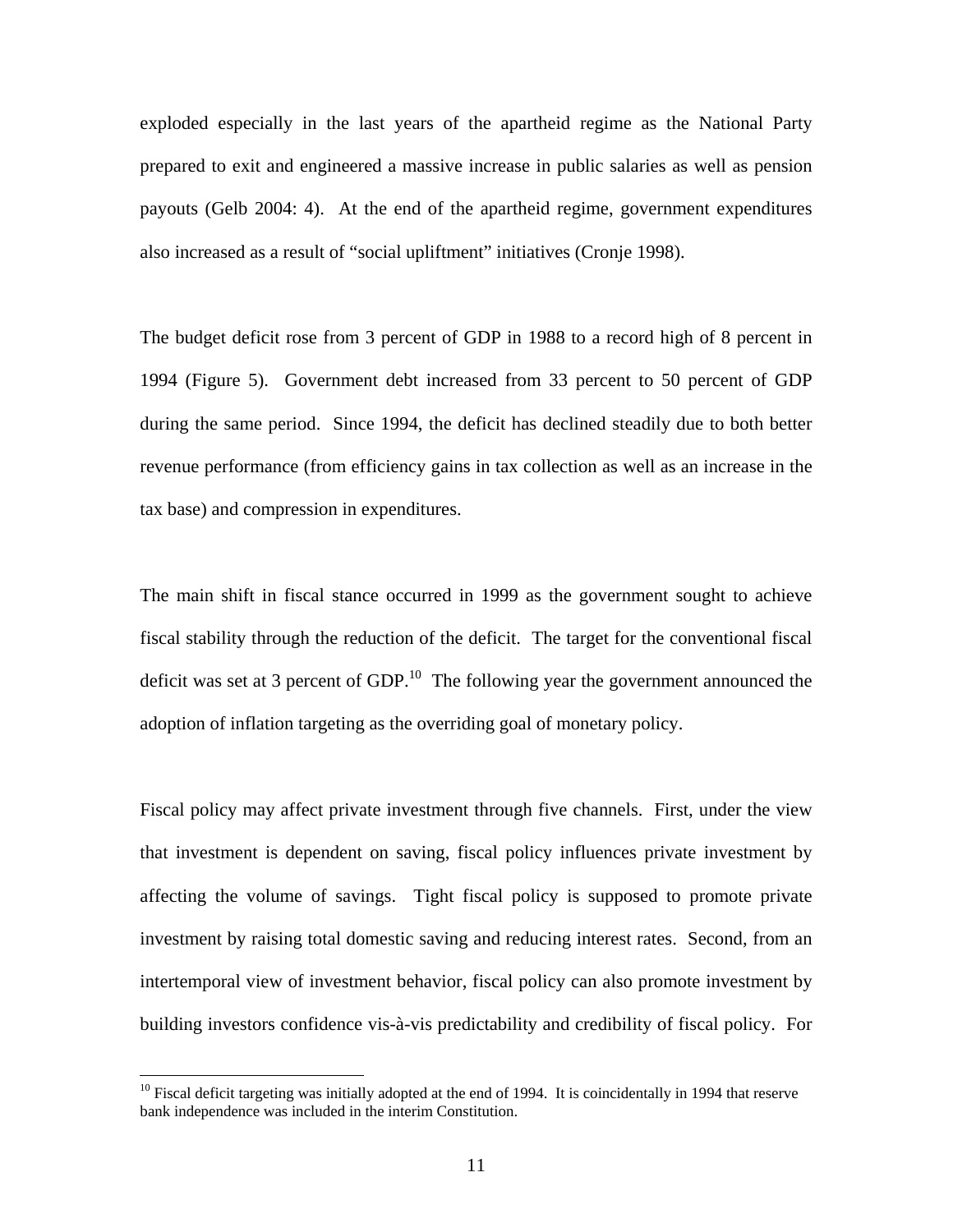this channel to operate the government must not only pursue low fiscal deficits, but also be consistent in pursuing clear and pre-committed goals; that is, the government must overcome the problem of time inconsistency of fiscal policy. Third, under the view that investment is demand constrained, fiscal policy influences investment by affecting domestic demand. Tight fiscal policy through expenditure compression or/and tax hikes reduces domestic aggregate demand, which negatively affects sales and profits expectations, thus reducing incentives to invest. Fourth, fiscal policy affects investment directly through the cost of capital as influenced by tax policy. Finally, fiscal policy affects investment through public infrastructure investment, which reduces private costs of production thereby raising profitability.

In light of the above five potential channels of the effects of fiscal policy on investment, it appears that the recent orientation of fiscal policy in South Africa has pursued the first two channels (deficit-saving-investment linkages and intertemporal considerations). The government expected that reducing the deficit and establishing a record of credibility and consistency in fiscal policy would boost private investment. This has not happened as investment has continued to be sluggish. This may suggest at least two interpretations. First, saving may indeed not be the constraint for private investment (Gelb 2004: 14). Second, the dividends from fiscal policy credibility and consistency may be slow to materialize. This would be because the private sector is still unsure about the sustainability of macroeconomic policy stance in the long run. This may be also due to *perception gaps* between what the public believes and what the government actually accomplishes (Gelb 2002: 32).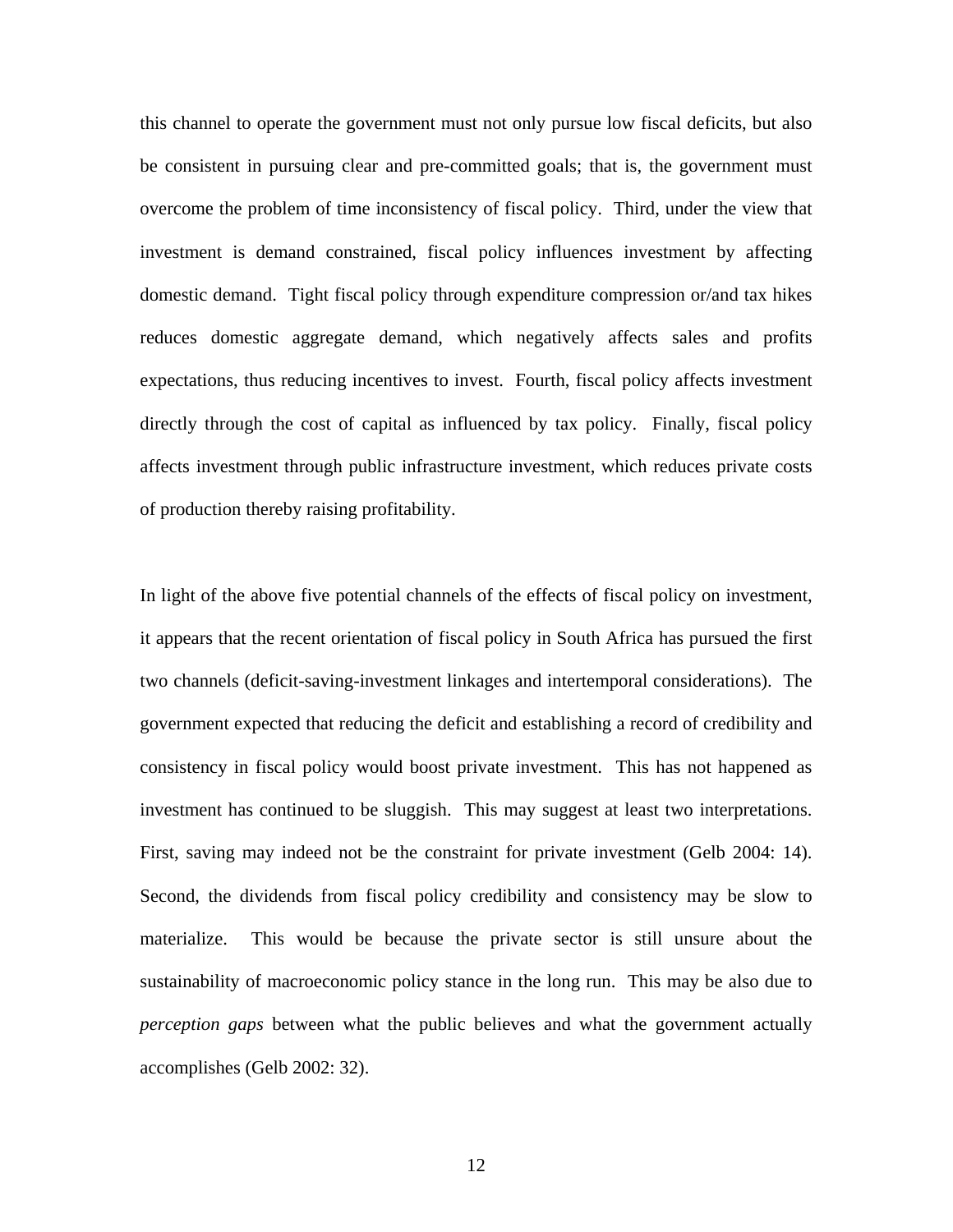Policy makers have overlooked the third and fourth channel of the linkages between fiscal policy and investment (through aggregate demand and public infrastructure investment). In fact, the monetary authority has explicitly pursued policies that contain domestic demand as a way of controlling inflation as we discussed in the section on monetary policy earlier. By containing domestic demand, the authority may have indirectly contributed to the slow growth of domestic investment. The effects of low domestic demand on private investment may have exacerbated the effects of the decline in public investment observed since the 1970s.

#### **IV. New estimates of the impact of macroeconomic policy on investment**

#### *Motivation of the empirical model and estimation methodology*

The empirical analysis in this study aims at exploring the effects of macroeconomic policy on private investment for the purpose of examining strategies that may be used to boost private investment. We adopt a hybrid model that draws from the neoclassical and Keynesian traditions by emphasizing the role of demand (the accelerator), the cost of capita, and profitability.

#### *The demand-investment link and macroeconomic policy*

The accelerator theory of investment suggests that investment responds to changes in demand for output (Jorgenson 1971). Macroeconomic policy can affect private investment by affecting domestic demand directly. A contractionary monetary policy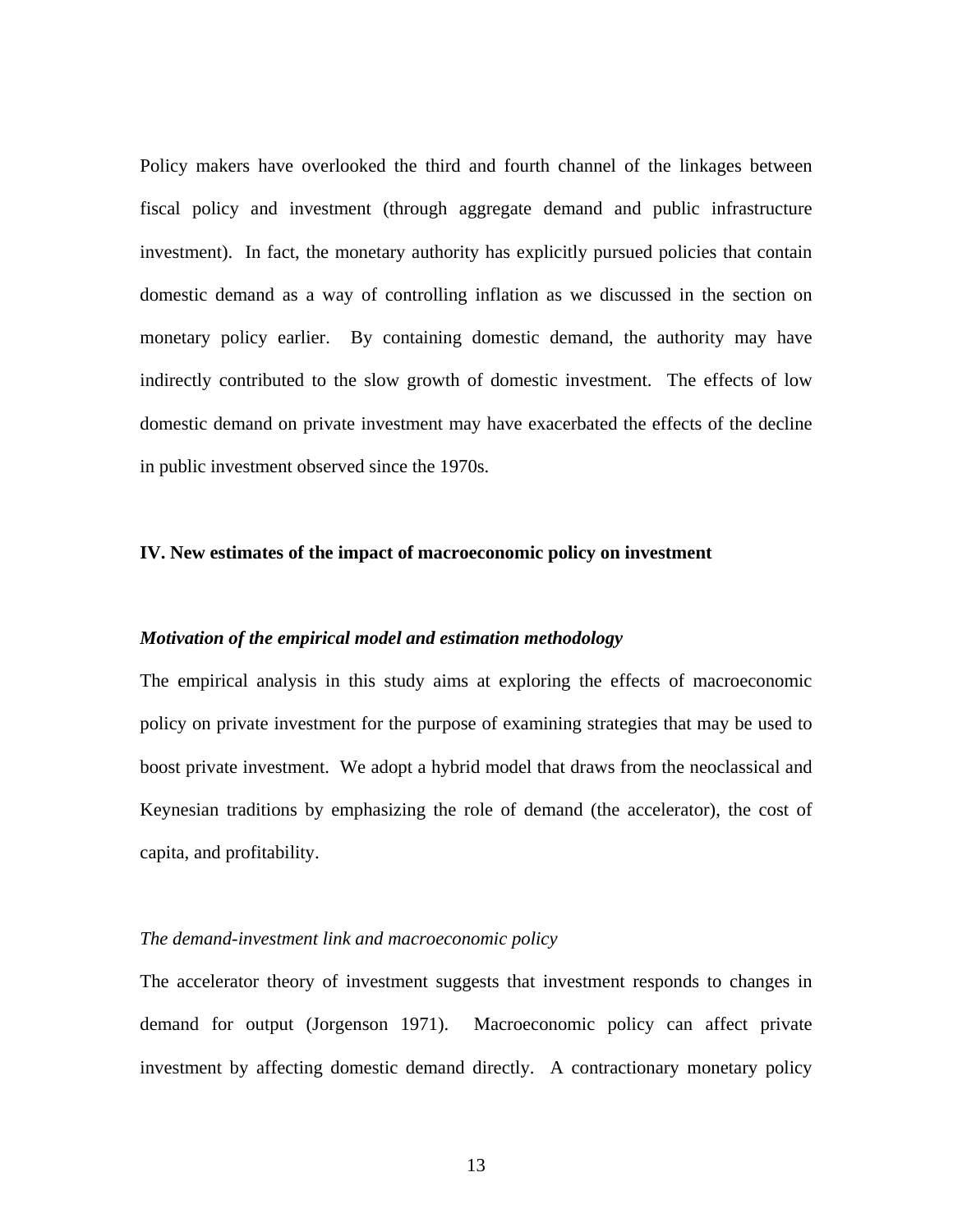that raises interest rates and/or constrains credit expansion will reduce aggregate demand, which reduces private investment. Demand is also affected by fiscal policy directly through government spending and indirectly through transfer programs.

This study explores demand effects by including real GDP growth in the investment equation. Existing empirical studies on South Africa confirm the important role of demand for investment (Table 1). Data on the manufacturing sector also provide indirect evidence on the role of demand. Insufficient demand account for the bulk of the underutilization capacity in the sector (Table A3).

One condition for validity of the accelerator is that installed capacity is fully utilized. When firms have idle capacity, they can meet an increase in demand by raising production without installing new capital. We control for these effects by including capacity underutilization in addition to output growth. However, data on capacity utilization by sub-sector are only available starting from 1986. The regressions with capacity underutilization also serve to check the robustness of the results obtained with the longer sample period.

#### *Cost of capital*

Firms invest up to the point where marginal efficiency of capital equals the user cost of capital. A rise in the user cost reduces optimal capital stock and investment. The basic measure of capital stock comprises the real interest rate, the effective corporate tax rate,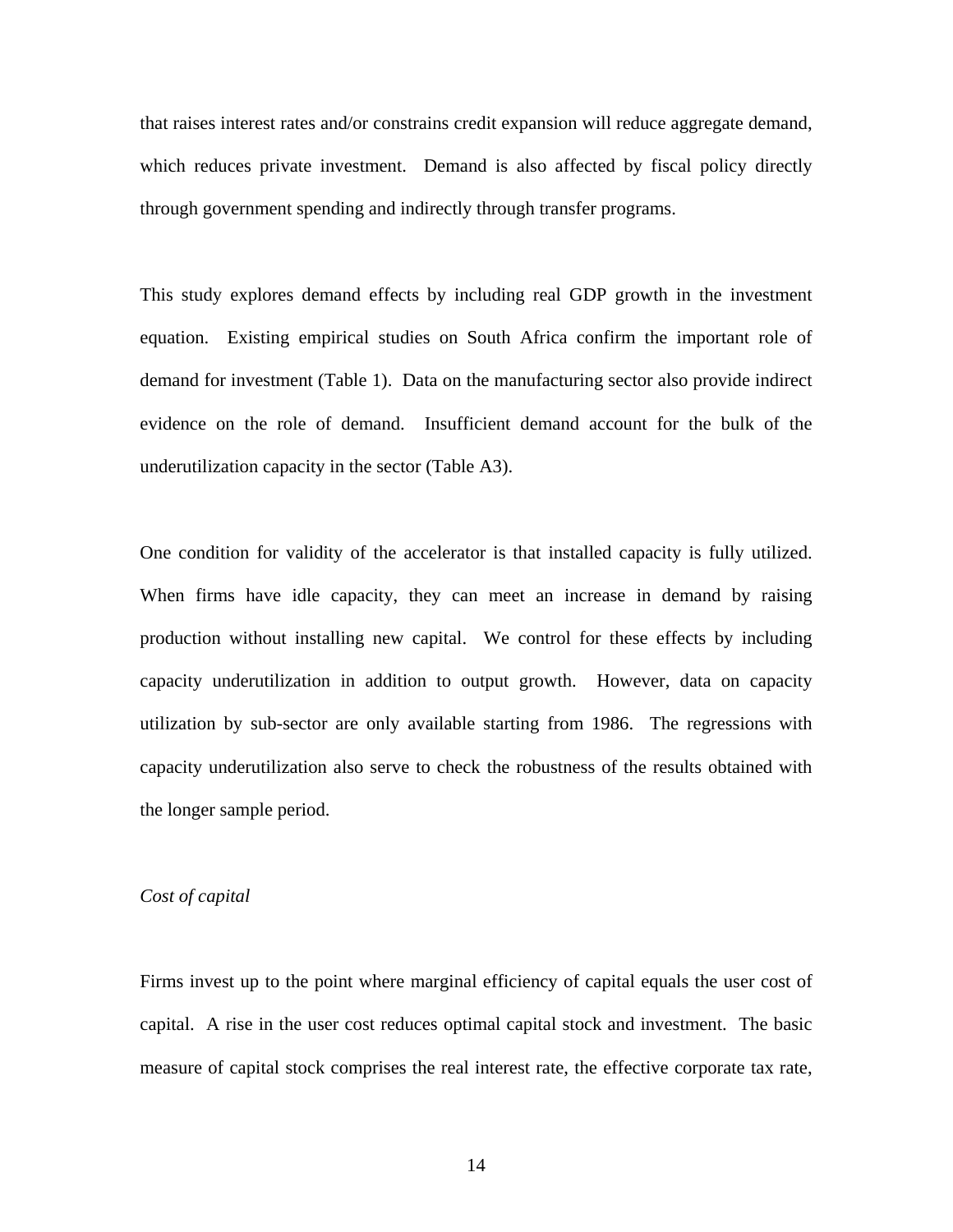the depreciation rate and the ratio of the price of capital goods to the price of output.<sup>11</sup> The measure used in this study is the following:

$$
uck_{it} = (PPI_{it} / p_t).(R_t - \pi_t + \delta_{it})/(1 - \tau_t)
$$
eq.1

where *PPI* is the sector or industry-specific producer price index, p is the GDP deflator, *R* is the nominal interest rate,  $\pi$  is the inflation rate,  $\delta$  is sector or industry-specific depreciation rate, and  $\tau$  is the corporate tax rate.<sup>12</sup>

The user cost of capital is then decomposed into its policy components in order to quantify the effects of macroeconomic policy on investment through the cost of capital. Monetary policy affects the cost of capital through the interest rate and inflation. The data show that since the mid-1990s, nominal interest rates remained high even when inflation started to decline, which resulted in high interest rates. Moreover, misalignments of domestic interest rates relative to international rates resulted in high interest rate differentials, which tends to reduce incentives for investment in capital stock while encouraging speculative investment. The study explores these effects by regressing investment on alternatively the nominal interest rate, the real interest rate and the interest rate differential. The effects of fiscal policy are tested through the corporate tax rate.

#### *Public investment and government debt*

 $\overline{a}$ 

<span id="page-17-0"></span> $11$  A comprehensive measure of the user cost of capital takes into account returns to equity, investment tax credits, tax liability implications of dividend payouts, tax implications of debt financing, etc. See Jorgenson and Hall (1967) for details.<br><sup>12</sup> We do not have data on value added by sub-sector in the manufacturing sector. Therefore, this variable

<span id="page-17-1"></span>is not included in the manufacturing sector regressions.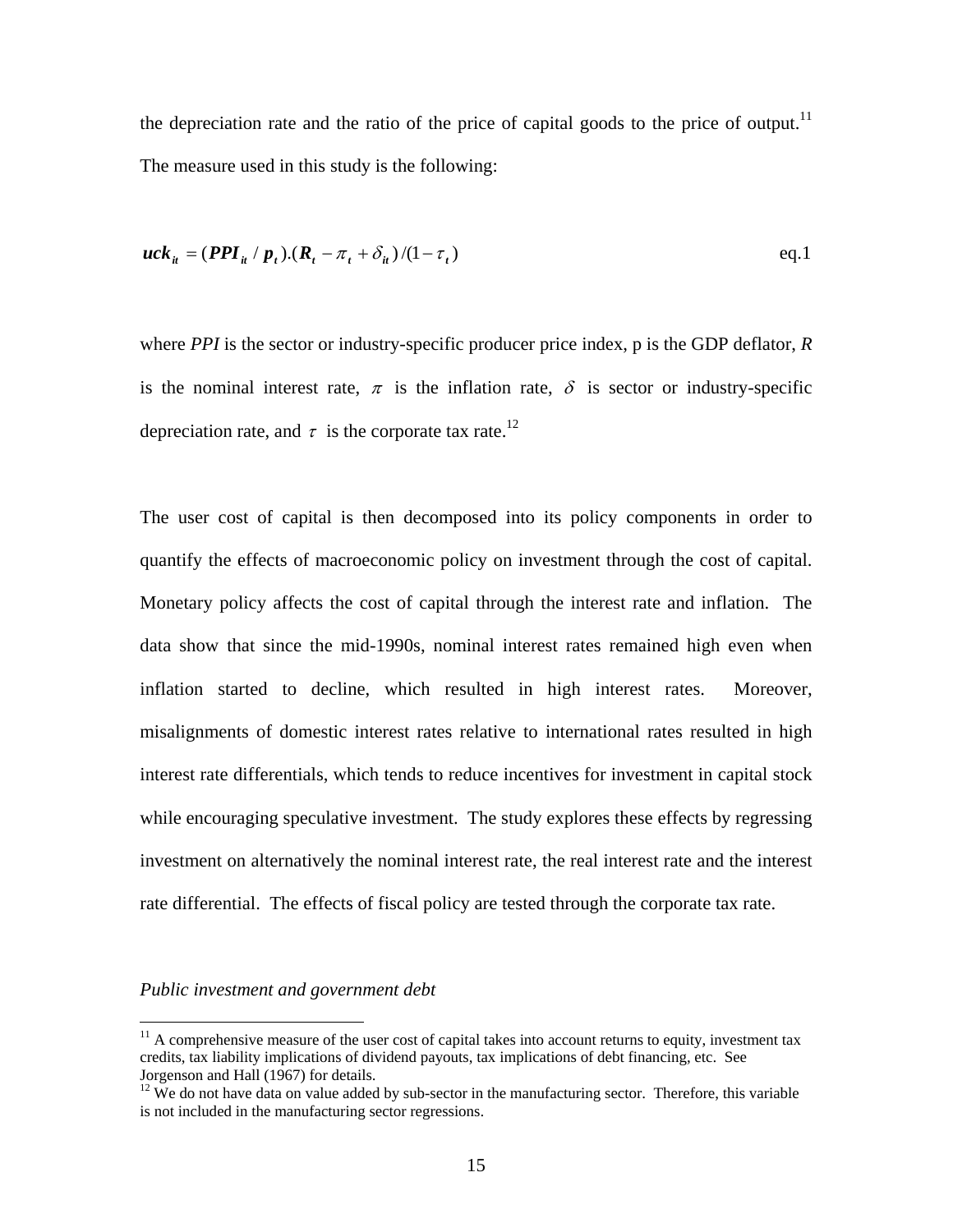Public investment affects private investment through two main channels. The first channel works though positive externalities of public services and infrastructure that reduce production and transactions costs, thus raising marginal efficiency of private capital stock. The second channel operates through demand. An increase in public investment causes domestic demand and incomes to rise directly and through the multiplier effects.

Empirical studies on South Africa have shown crowding-in effects of public investment on private investment. Mlambo and Nell (2000) find that a 10 percent increase in government expenditure results in a 0.24 percent increase in private investment. Fielding (1999) estimates the elasticity of private investment with respect to public investment to be 0.44 for traded capital and 0.36 for non-traded capital.

The ability to use public investment to stimulate private investment is constrained by the ability of the government to finance public investment without creating excessive pressure on the budget. The crowding-in effects of public investment on private investment may be mitigated by crowding-out effects of deficit financing. We explore empirically the net impact of these crowding-out and crowding-in effects to assess the feasibility of a public-investment driven stimulus for private investment.

*Labor market factors: costs and skills*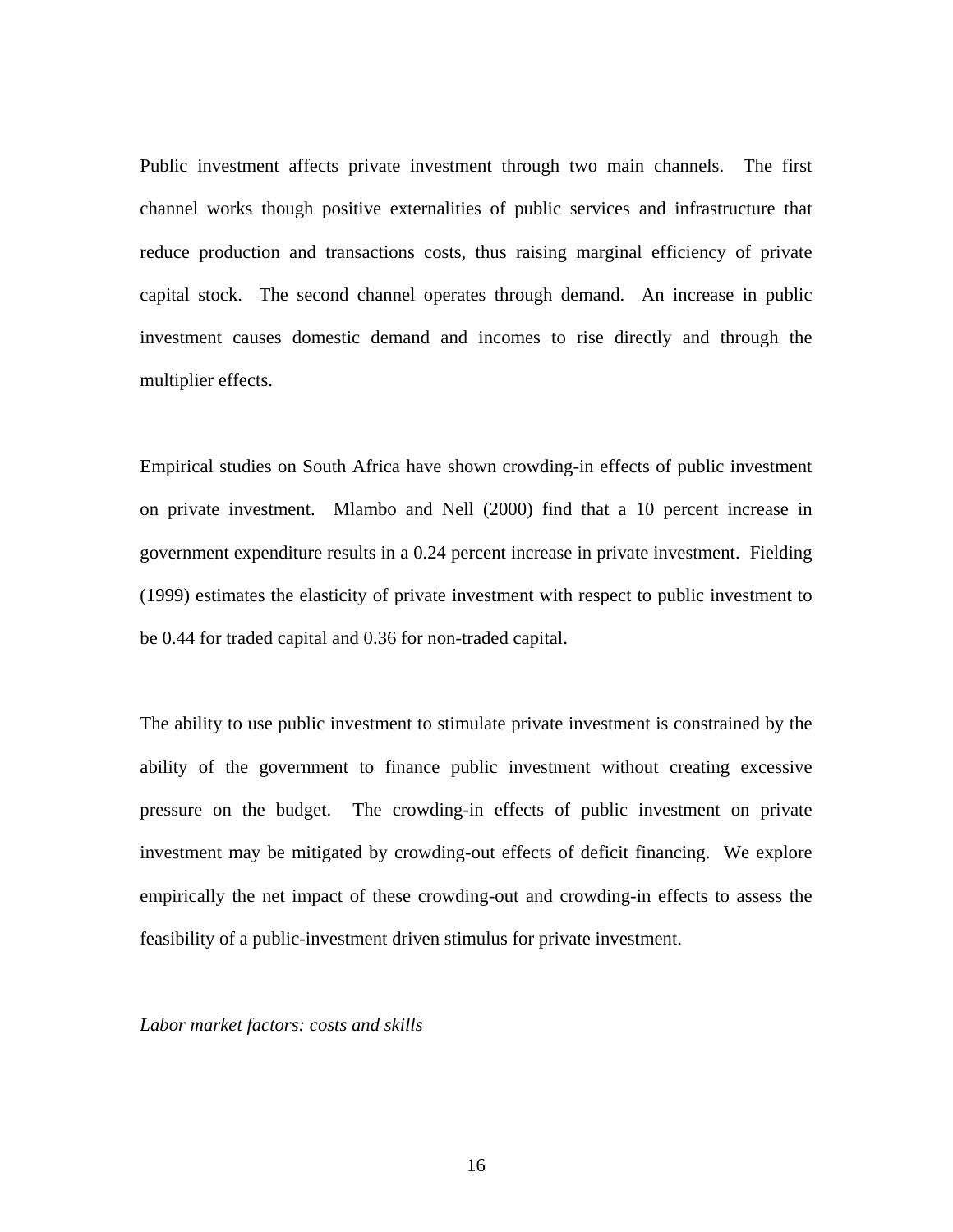Whether high labor costs cause firms to substitute labor for capital ultimately depends on the nature of the technology used in the industry. If capital and labor are substitutes, then we expect a negative correlation between labor costs and investment. There is little empirical evidence on South African private sector in support for either a positive or negative effect of labor costs on investment. While Mlambo and Nell (200) find a negative effect of labor costs on investment the effect is quantitatively very small (an elasticity of -0.009). Fielding (1997) in contrast finds a positive correlation between labor costs and investment suggesting substitution between capital and labor.

Labor costs will encourage capital-labor substitution if labor costs are rising faster than labor productivity. We test for this possibility by including in the empirical model a measure of the wage-labor productivity gap defined as the difference between the growth rate of real wages and the growth rate of labor productivity. The results were insignificant and are not reported in the paper.

One potential constraint to investment is the shortage of skilled labor. In the context of a technologically advancing economy, investment expansion requires adequate skills in the labor market. In South Africa, given the historical legacy of marginalization of the black population in education, a large fraction of the labor force comprises low-skilled workers. Unfortunately, it was not possible to test for these effects because do not have reliable data on skill composition of the labor force by sector.

#### *Data and highlights*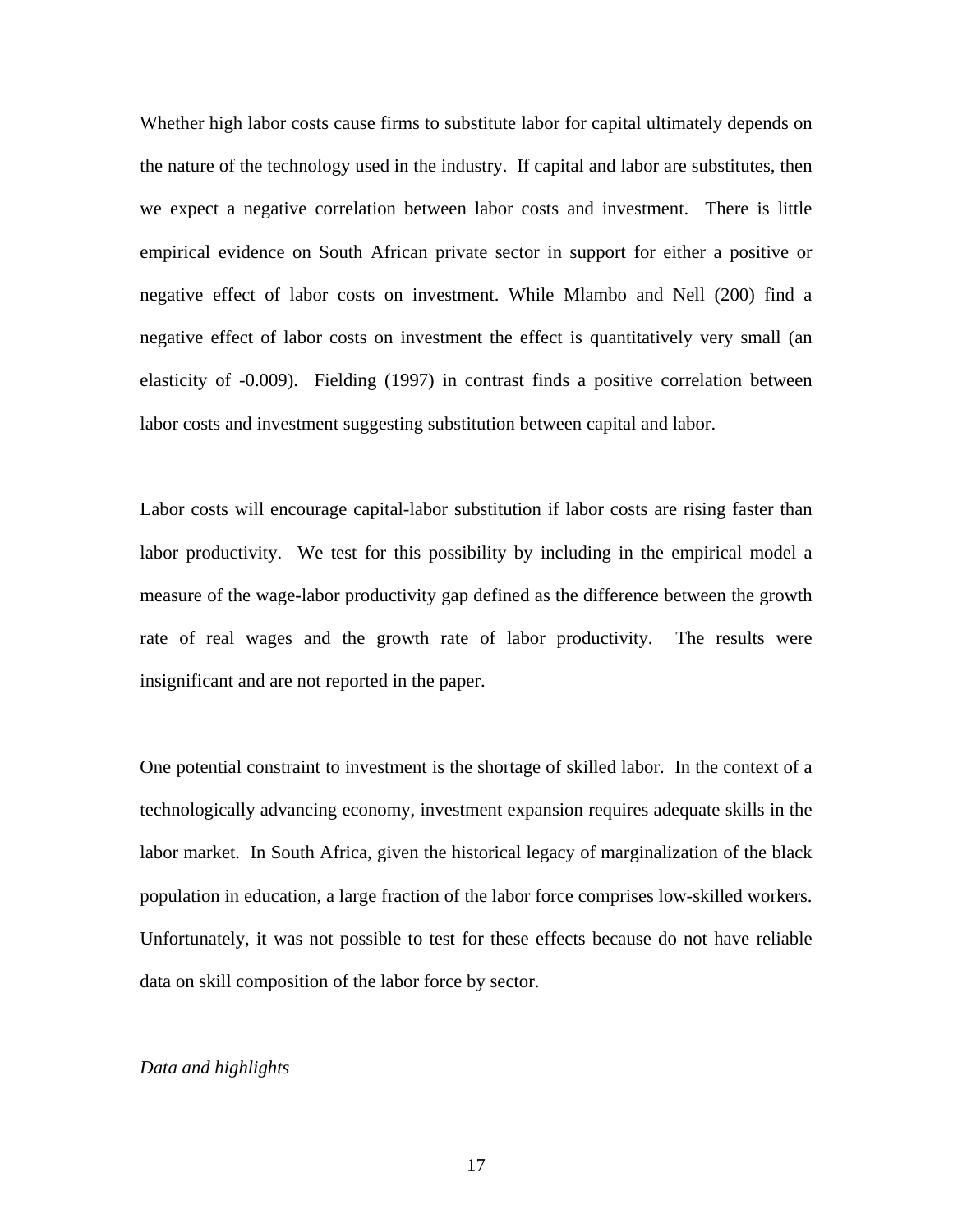The empirical analysis is based on a panel of aggregate data on the 9 major industries as well as a panel data on 27 sub-sectors of the manufacturing sector over the period 1970- 2001. The industry-level analysis allows us to make inferences on economy-wide effects of policy on investment. The analysis at the disaggregated level in turn provides more degrees of freedom and variability in the regressors, which should improve the quality of the estimates. Using both levels of aggregation allows us to generalize the results that are consistent in both sets of data. Analyses using only aggregate data are often criticized for being too far from the level where the actual investment decision takes place. Analyses at the micro-level in turn face the challenge of generalizability of the results. We are able to circumvent the shortcomings of the analysis at either level while taking advantage of the benefits arising from each level of aggregation. We can be confident that results which are robust at both levels of aggregation are indeed telling us something about the true response of private investment to policy innovations.

Although most of the relevant series are available up to 2003, we stop the regression sample at 2001 because of discontinuities in the unit labor costs series after 2001 that make the data incomparable before and after 2001. Another truncation of the sample occurs when we include a measure of capacity utilization for which the information is available only starting from 1986. Therefore regressions with capacity utilization cover the 1986-2001 period.

#### *Specification and estimation methodology*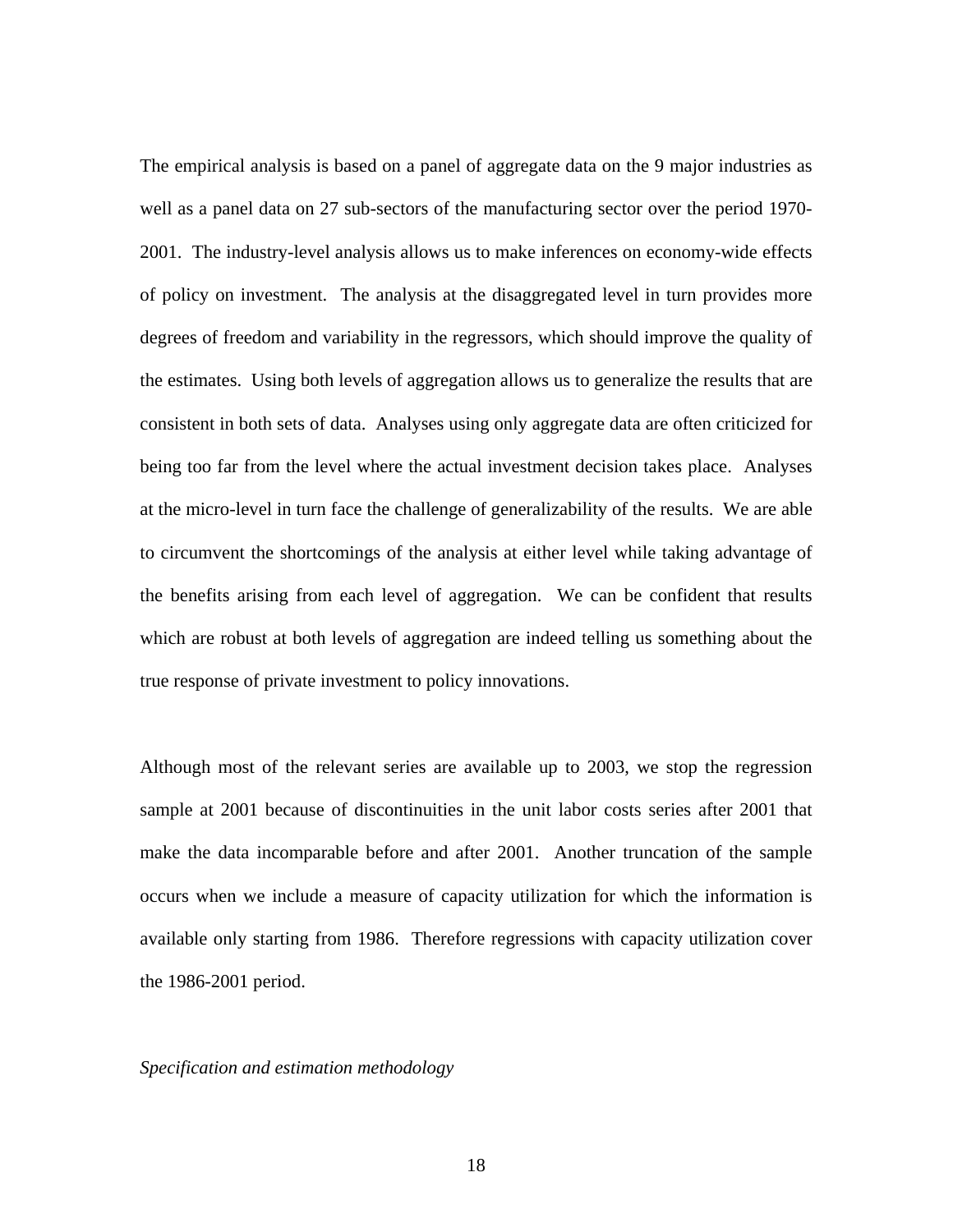Taking into account the foregoing discussion and the objectives of the study, we formulate a dynamic empirical investment model that emphasizes the role of demand and the cost of capital, the latter being a function of policy, controlling for other determinants of investment. The model is specified as follows:

$$
\boldsymbol{I}_{it} = \alpha_0 + \sum_{j=1}^{q} \alpha_j \boldsymbol{I}_{i,t-j} + \sum_{j=0}^{q} \beta_j \boldsymbol{Y}_{i,t-j} + \sum_{j=0}^{q} \beta_j u c \boldsymbol{k}_{i,t-j} + \sum_{j=0}^{q} \beta_j \boldsymbol{X}_{i,t-j} + \nu_i + \varepsilon_{it}
$$
 eq.2

where *I* is the investment-capital stock ratio; *Y* is the industry or sector output; *uck* is the user cost of capital, which is a function of policy variables, namely the interest rate and the effective corporate tax rate;  $v_i$  represents industry- or sector-level fixed effects;  $\varepsilon$  is a random error term; *q* is the number of lags for the regressors (which may vary by regressor); and *X* is a vector of other determinants of investment. Among other determinants of investment we explore fiscal policy variables (public investment and domestic government debt), labor market factors (the unit labor costs), indicators of macroeconomic instability, namely inflation and exchange rate variability,  $13$  capacity underutilization, and profits. Real profits are obtained by deducting the real wage bill from real value added:  $\text{profit}_{it} = \text{va}_{it} / p_t - \text{w}_{it} * L_{it}$ , where *va* is real value added, *w* is

 $\overline{a}$ 

<span id="page-21-0"></span> $13$  A proxy for the variability of the real exchange rate is calculated as the absolute value of the deviation of the annual value of the real exchange rate from the average of the previous three years. A drawback of this proxy is that it assumes symmetry of the effects of exchange rate instability on investment (appreciation vs. depreciation). Regressions with the actual deviation yield an insignificant coefficient.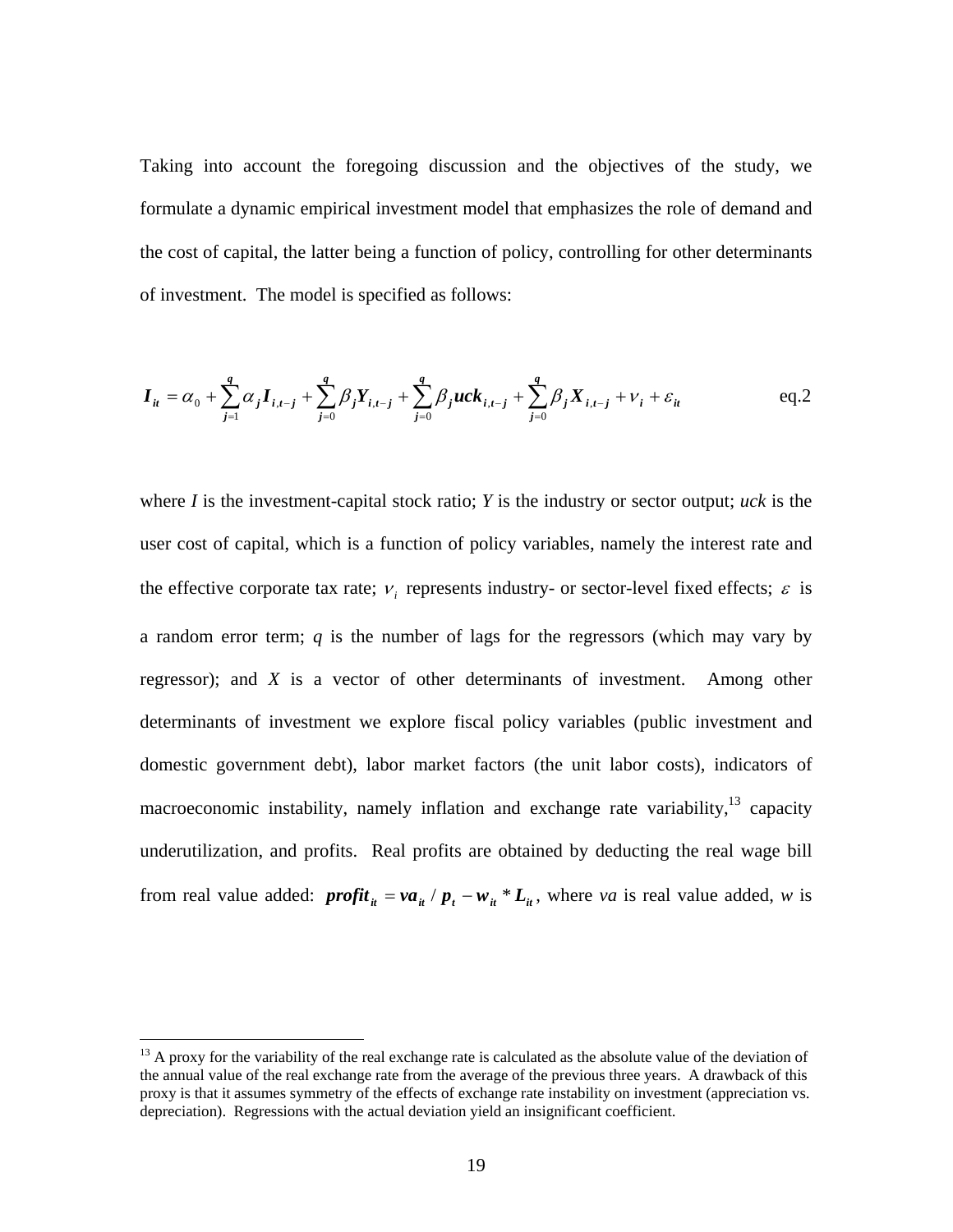real earnings per employee, *L* is employment. The summary statistics for the regression variables are given in Tables A2-A3 in the appendix.<sup>14</sup>

To handle country fixed effects, we can first-difference or mean-difference equation eq.1. First-differencing yields the following:

$$
\Delta \boldsymbol{I}_{it} = \alpha_0 + \sum_{j=1}^{q} \alpha_j \Delta \boldsymbol{I}_{i,t-j} + \sum_{j=0}^{q} \beta_j \Delta \boldsymbol{Y}_{i,t-j} + \sum_{j=0}^{q} \beta_j \Delta u c \boldsymbol{k}_{i,t-j} + \sum_{j=0}^{q} \beta_j \Delta \boldsymbol{X}_{i,t-j} + \Delta \varepsilon_{it}
$$
 eq.3

However, by construction, the first-differenced error term in eq.3 is no longer orthogonal to the first-differenced regressors, especially the differenced lagged dependent variable, thus violating an important condition for validity of the OLS estimators. We can apply the standard instrumental variable approach to address this issue or apply a more general method where all (first-differenced) regressors are potentially endogenous. The general method is implemented with the GMM procedure where second and higher lags of the levels of the endogenous variables and the lagged dependent variable are used as instruments of the differenced endogenous variables and the differenced lag of the dependent variable, while differenced exogenous variables serve as their own instruments (Arrelano and Bond 1991). For the industry-level data, the instrumental-variable fixedeffects regressions produced superior results to GMM regressions. For the manufacturing sector data, the two-step GMM procedure was applied as the one-step results indicated the presence of a first-order serial correlation.

#### *Discussion of the empirical results*

<u>.</u>

<span id="page-22-0"></span> $14$  The means are used to compute the elasticities associated with the regression coefficients. In the regressions on the manufacturing subsector with a measure of capacity underutilization, the variables are in logs (thus the coefficients are elasticities) except for the growth rate of output and the real interest rate, for which the elasticities are obtained by multiplying the coefficient and the mean of the regressor.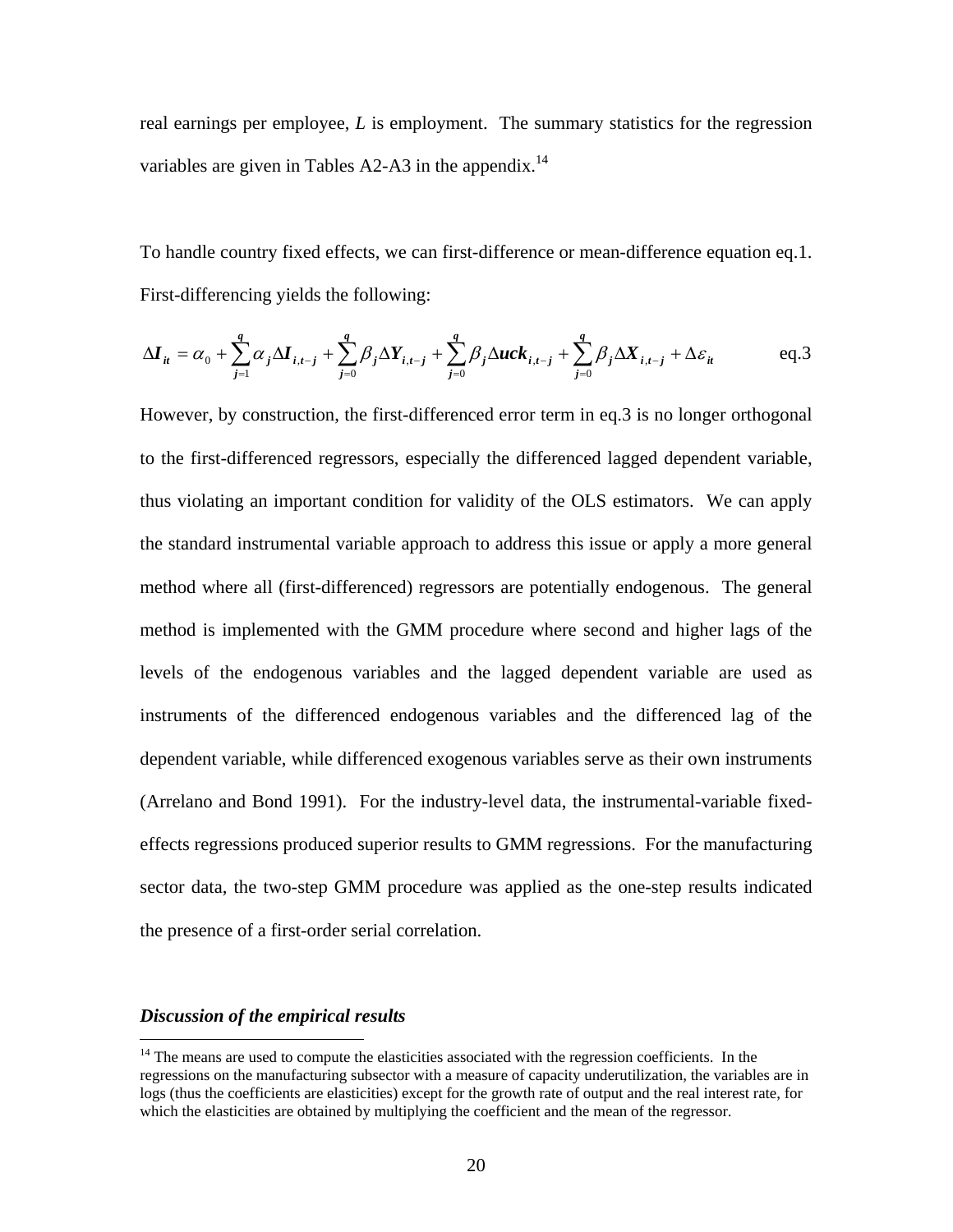The regression results are organized as follows: regressions on industry data are reported in Table 2. Regressions on manufacturing sub-sectors are in Table 3 and the implied elasticities are reported in Table 4 (both at the industry level and for the manufacturing sector). The regressions on the 1986-2001 period that include capacity underutilization are reported in Tables 5. The discussion will emphasize results related to factors that can be influenced by policy.

#### *Demand and the accelerator effects*

The regression results confirm a significant and robust accelerator effect on investment at the aggregate/industry level as well as at the manufacturing sector level. If we interpret industry-level results as economy-wide results, these results suggest that were the country able to raise its trend GDP growth from its current level of 3 percent to 4.5 percent, this would induce a one percent increase in investment. Regressions that include real output rather than its growth rate show a very high demand elasticity of investment, where every one-rand additional domestic demand induces about 80 cents of new investment (not reported here but available from the author upon request).

These results suggest that an important strategy for increasing investment is to raise the level of domestic demand and the trend growth of GDP. The relationship between demand/growth and investment goes both ways. Raising demand and growth stimulates investment, but also more investment itself will contribute to more growth. A domestic demand stimulus is a precondition for investment response to policy reform. Therefore,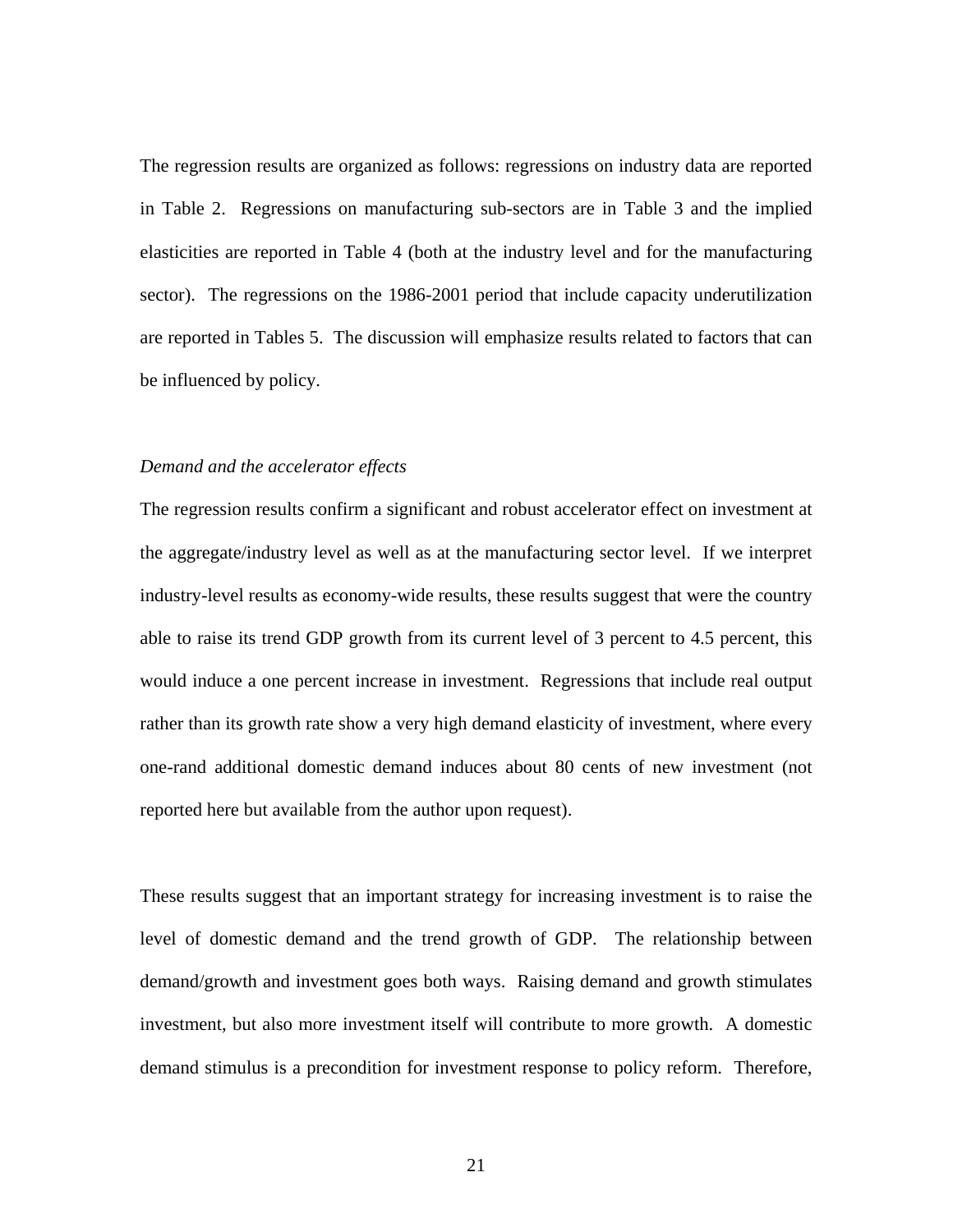policies that raise income to stimulate private consumption, such as direct government spending on infrastructure and social transfers will have positive effects on private investment through the accelerator effects. In the end, expansionary policies will have beneficial effects on growth through capital accumulation.

#### *The cost of capital: interest rate and corporate tax*

Consistent with earlier studies, we find that investment is responsive to the cost of capital (also see Hirsh 2004). However, the effect of the composite measure of the user cost of capital is insignificant at the industry level (not reported here) and, while it is significant at the manufacturing sector level, it is quantitatively small (with an elasticity of -0.085). We decompose the user cost of capital to isolate the effects of the real interest rate and the corporate tax rate.

We find that both the real interest rate and the nominal interest rate have a negative and significant effect on investment both at the economy-wide level and in the manufacturing sector. However, investment seems to be more responsive to changes in the nominal interest rate than changes in the real interest rate. The real interest-rate elasticity of investment is -0.07 at the industry level compared to -0.26 for the nominal interest rate. The corresponding elasticities in the manufacturing sector regressions are -0.05 and -0.18, respectively. Note, however, that when we control for capacity underutilization, which is a richer specification of the accelerator investment model, we obtain a larger effect of the interest rate. The increase in the coefficient and elasticity is more noticeable for the real interest rate, tripling from -0.05 to -0.16 while that associated elasticity with

22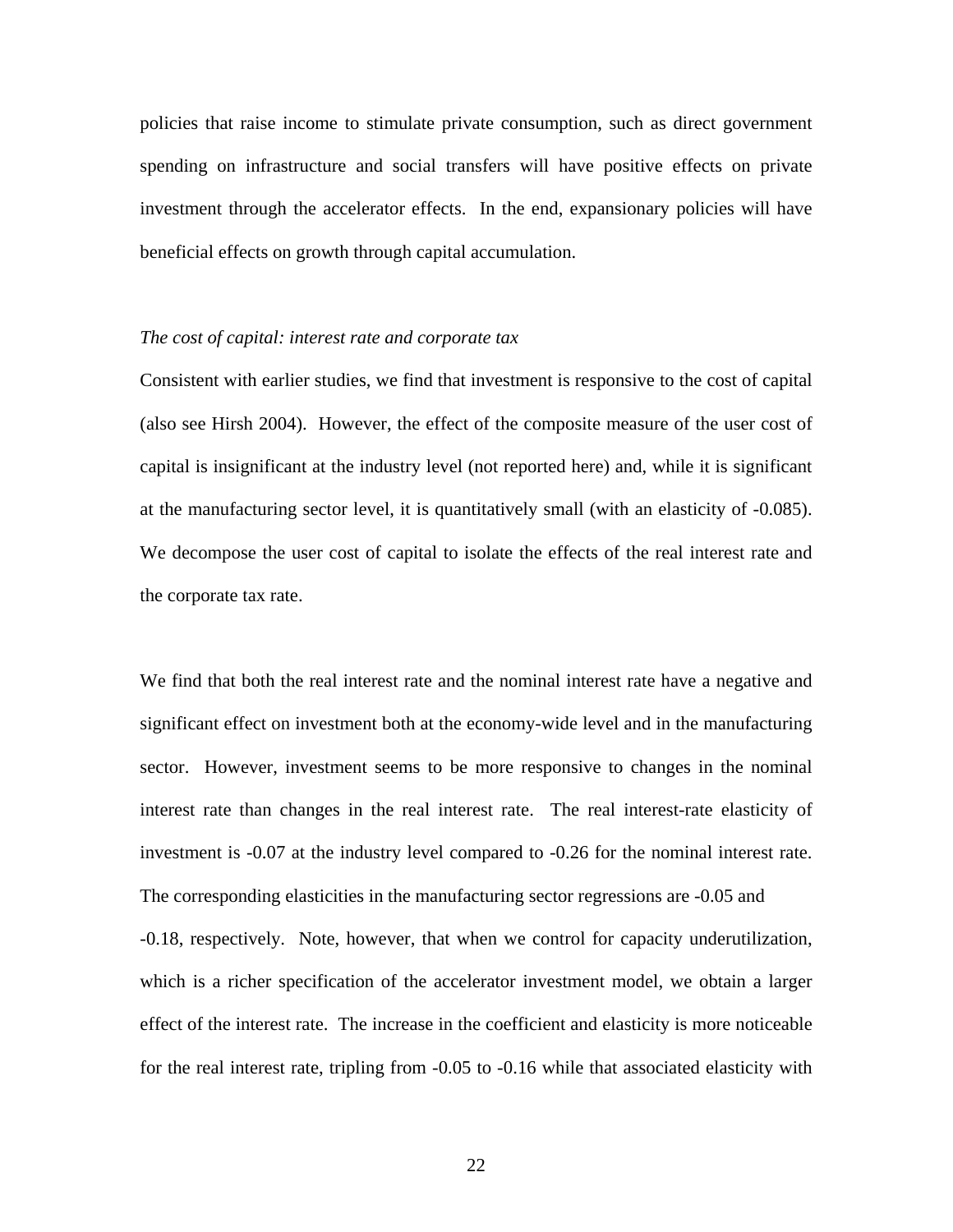respect to the nominal interest rate rises from -0.18 to -0.31 (Tables 5). According to the results in Table 5, if the real interest rate was reduced from, say 10 percent to 8 percent (a 20 percent cut), investment would increase by about 3 percent.

Although the direct positive effects of lowering the interest rates on investment may seem quantitatively small, there is one important advantage to exploiting this effect to stimulate investment. The government has at its disposal ready policy tools for cutting the interest rate to encourage investment without having to wait for other changes in the economy to occur first. These policy tools are monetary policy to lower the general level of market interest rates and credit allocation policies to provide favorable rates for sectors of the economy that are deemed to have strong income and employment multiplier effects.

The results show that a high effective corporate tax rate can deter private investment. The regressions on the full sample suggest that these effects are likely to be quantitatively small. Note, however, that the regressions with capacity underutilization on the shorter sample period yield larger effects, implying that a 10 percent increase in the corporate tax rate may cause as much as 2 percent contraction in investment (Tables 5). This suggests that the government faces limitations in its ability to raise revenue by increasing taxes on businesses. This also implies that there is a need for exploring alternative sources of tax revenue (other than increasing taxes) that do not have direct adverse effects on the profitability of capital accumulation.

#### *Public investment and profitability*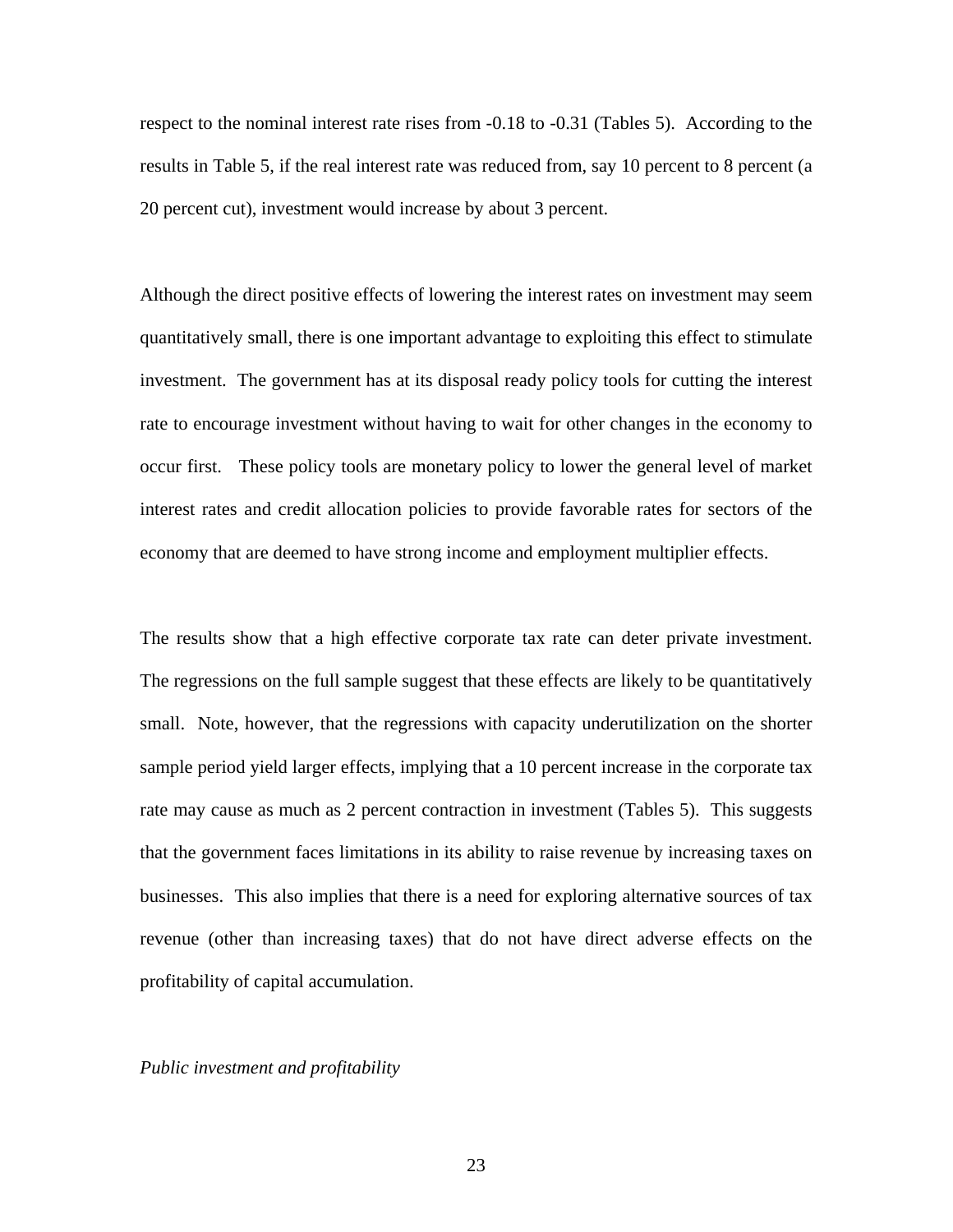Consistent with other studies, this paper finds that higher profitability stimulates private investment. To the extent that policy can increase firm profits, this would increase investment. One way for policy to promote firm profitability is through public infrastructure investment. Investments in improvement of availability and quality of transportation services, telecommunication, electricity, etc., will reduce the costs of production, raise profitability, and stimulate private investment.

According to the regression results, increasing South Africa's ratio of public investment to GDP from its current level of 5 percent to, say 6 percent – the average level for uppermiddle income countries, would generate 5.6 percent more investment.<sup>15</sup>

The results are consistent with firm-level empirical evidence on the role of infrastructure and public services for investment. For example, using firm data on Uganda, Reinikka and Svensson (2002) find that the lack and inefficiency of public services constitute an important deterrent to investment. They find that while firms find alternative private means of supplying for these services (e.g., private generators of electricity), this is accomplished at the cost of lower capital accumulation.

Given that public investment appears to be a strong booster for private investment, the natural question then is how to finance public investment expansion and how the financing in turn will affect investment. Government could raise revenue or resort to debt financing, which, according to South African government practice would involve

1

<span id="page-26-0"></span><sup>&</sup>lt;sup>15</sup> South Africa is right at the cut off point between upper middle income and lower middle-income countries. Raising South Africa's public investment to the average for lower middle income countries (7%) would result in a 11 percent increase in private investment.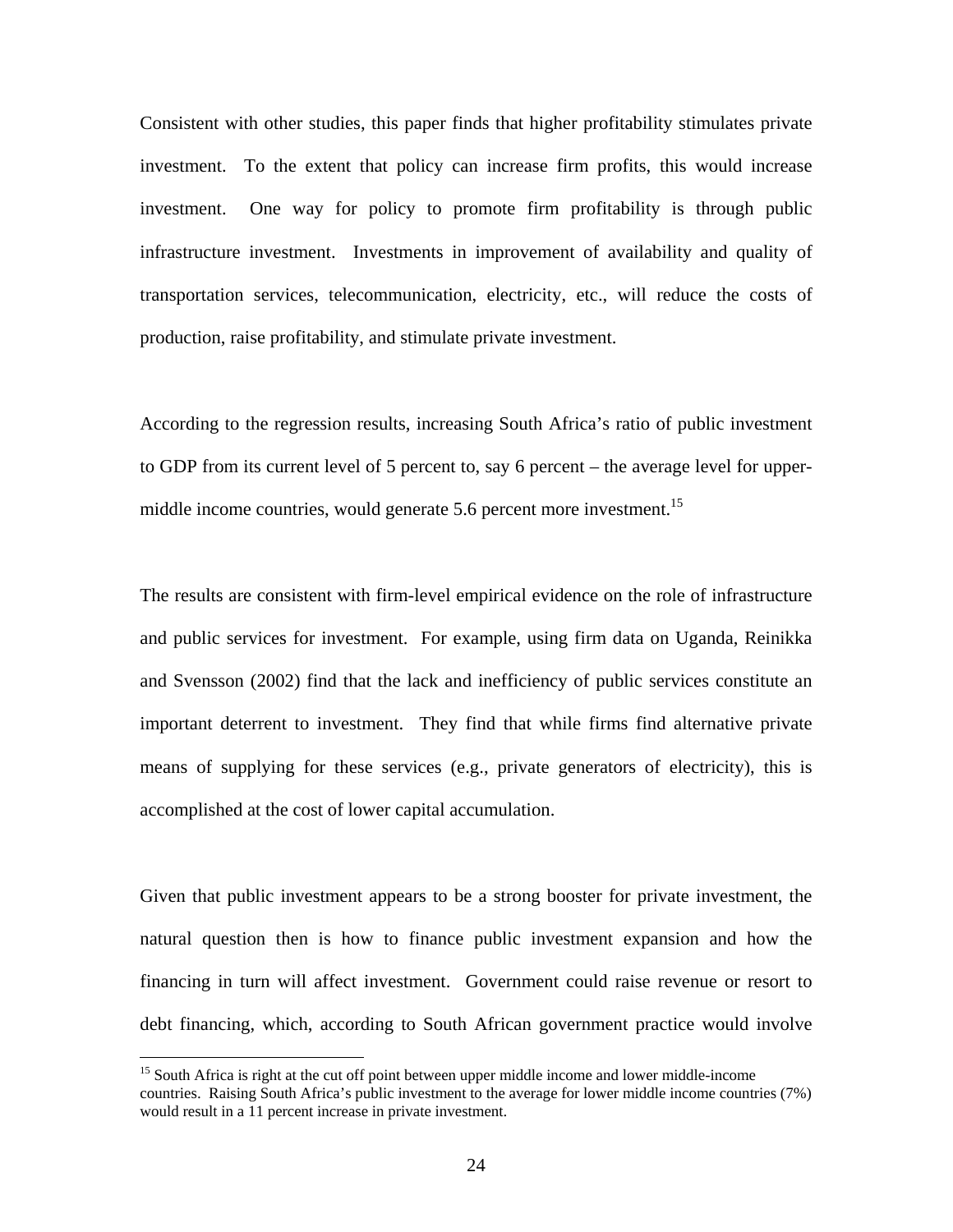primarily domestic borrowing. According to the results in this study, domestic borrowing by government has a negative impact on investment. However the results also suggest that the net impact of an increase in public investment financed by domestic borrowing is likely to be positive. For example, if the increase in the public investment-GDP ratio from 5 percent to 6 percent described above was entirely financed by domestic debt, the crowding-out effect of the associated domestic borrowing would be a 1.7 percent decline in private investment and the net impact would be a 3.9 percent increase in private investment. $16$ 

The actual net gain from expanding public investment may be lower than these estimates suggest due to other indirect effects of government borrowing, including higher interest rate. We control for these effects in the regressions by adding the interest rate simultaneously with public investment. High levels of debt may also have negative overhang effects on private investment. Despite all these possible mitigating effects, the empirical evidence in this study supports the view that raising public investment constitutes a potent tool for boosting private investment. The results cast doubt on claims that public investment may have crowded out private investment. Instead, the results suggest that the government can stimulate an investment transition by raising its expenditure on infrastructure. The results further suggest that the prolonged decline in public investment since the mid-1970s may have contributed to sluggish private investment.

 $\overline{a}$ 

<span id="page-27-0"></span><sup>&</sup>lt;sup>16</sup> Using the results in Table 5 where public investment and domestic borrowing are entered simultaneously, the net impact of a debt-financed increase in public investment is a 7.5 percent gain in private investment. This is not surprising since the extra domestic debt needed to finance the increase in public investment is an increase from a bigger base than the increase in public investment.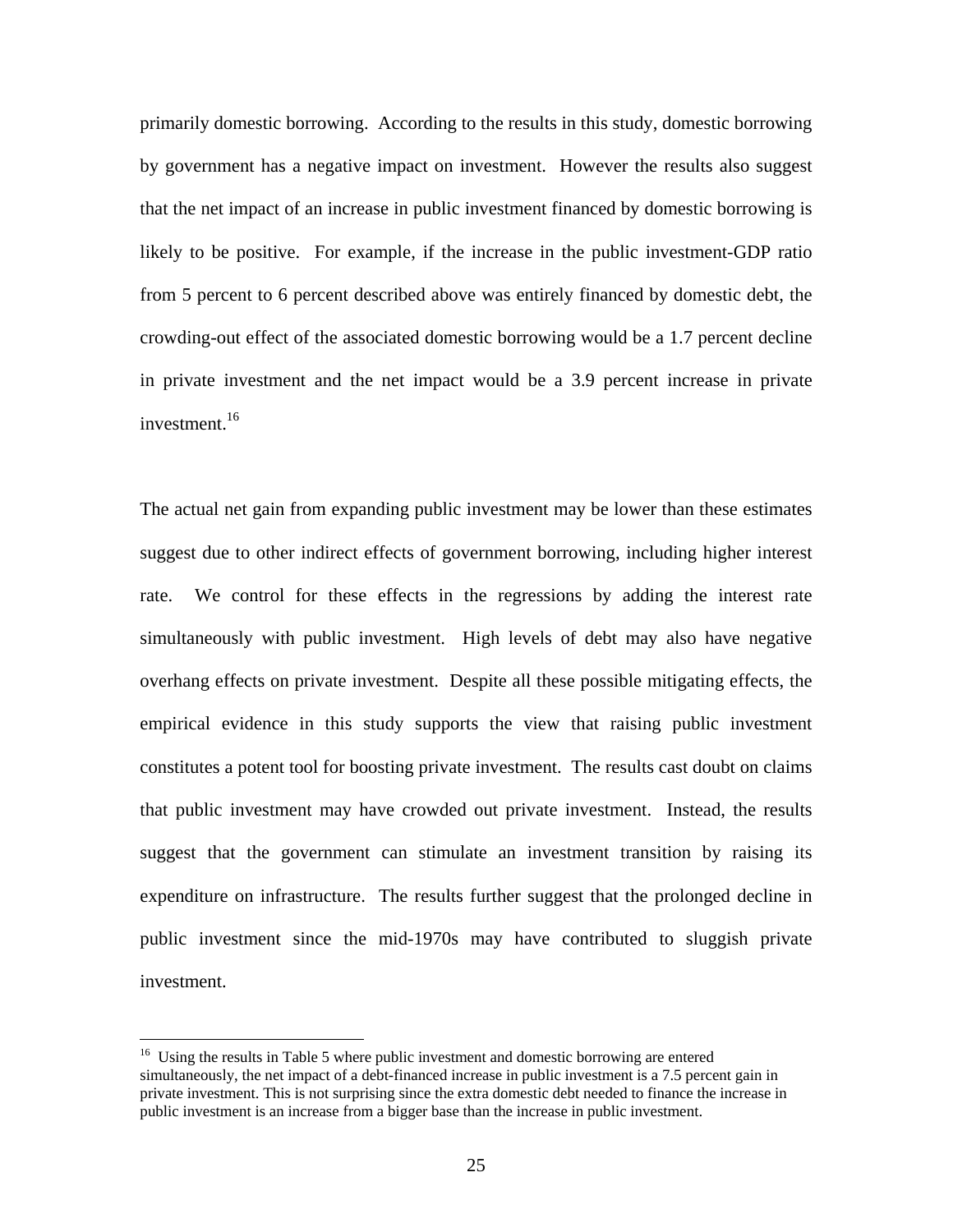#### *Macroeconomic uncertainty: inflation and exchange rate variability*

The literature on investment in South Africa has emphasized macroeconomic and political uncertainty as an important deterrent to private investment (Fedderke 2004; Fielding 1997; Heintz 2000, 2002; Hirsh 2004). The results in this study show that macroeconomic instability as measured by inflation and exchange rate variability has negative effects on private investment.

The immediate policy implication of this result is that macroeconomic policy that aims at maintaining a stable value of the national currency while keeping inflation within reasonable range will help to promote private investment. The key is to establish and maintain credibility through prudent macroeconomic policy. In particular, monetary and exchange rate policy must be predictable by avoiding sudden changes in policy rules. However, the objective is not to achieve the lowest level of inflation. Such a strategy would require maintaining high interest rates and large interest rate differentials, which as demonstrated in the regression results, would hurt private investment. Moreover, targeting a very low inflation rate would result in an overvalued currency, which would discourage investment in export-oriented sectors and sectors that depend on imported inputs.

The empirical results suggests that the benefits from the current relatively tight macroeconomic policy regime in terms of low inflation and policy credibility may be offset by negative effects of high interest rates on private investment. The implication is

26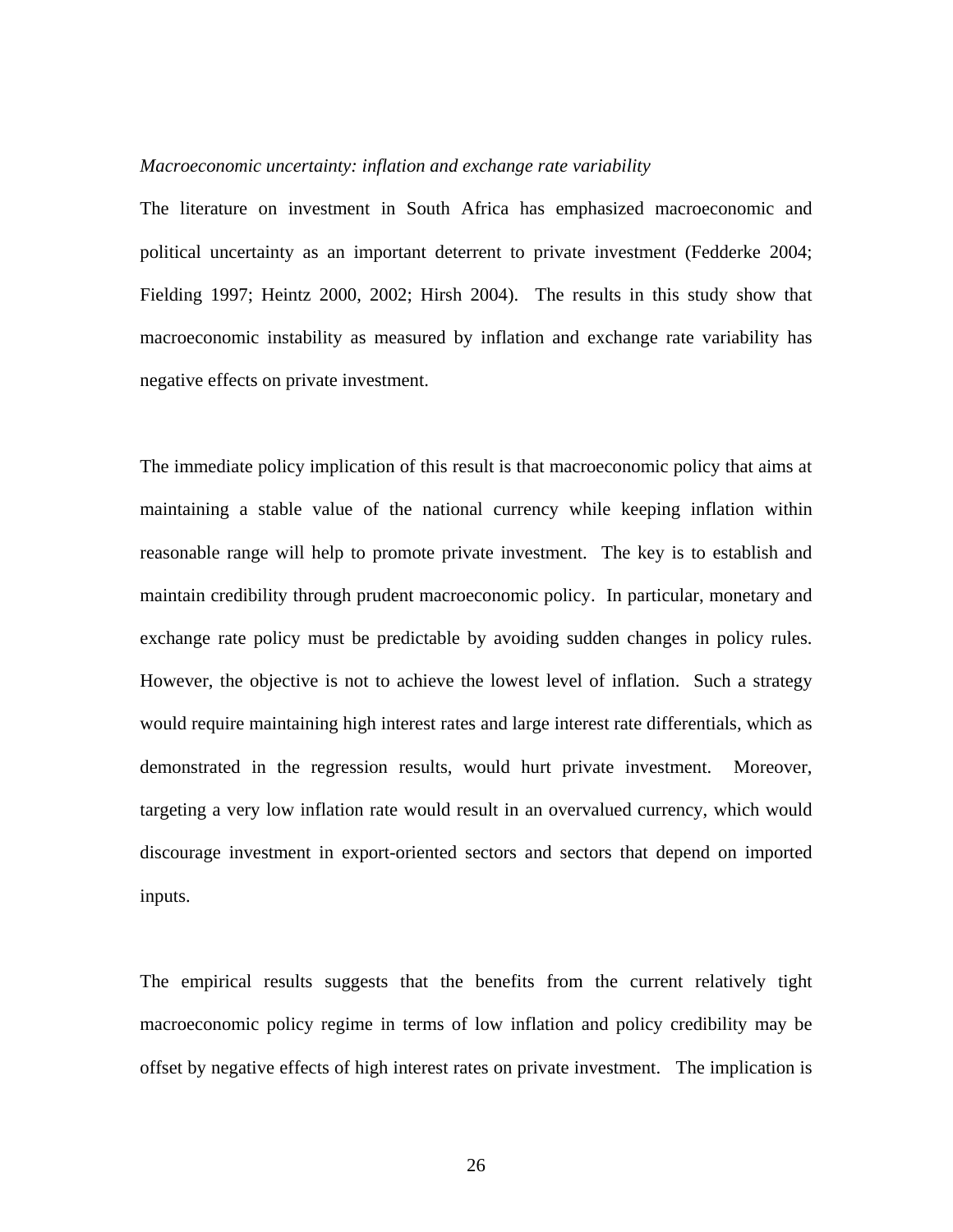that while the government needs to continue pursuing prudent macroeconomic policy, there is a need to reevaluate the tightness of policy targets. It is important to explore whether there is room for reducing the interest rate without running the risk of causing the inflation to rise out of control. To the extent that the inflation target and outcomes remain in the single-digit range, and that macroeconomic policy continues to follow clear and consistent rules, there is good reason to believe that a cut in the interest rate would stimulate investment without undermining the success achieved during the post-apartheid era in the areas of stabilization and credibility of macroeconomic policy.

#### *Labor market factors*

The industry-level results show no significant effect of the unit cost of labor on investment. However, the results for the manufacturing sector show a negative effect (though not robust to alternative specifications) of unit labor costs on investment, implying some complementarity between labor and capital. However, as discussed above, a rise in wages discourages employment in the absence of offsetting labor productivity growth. According to the data on the manufacturing sector in Table A3, the wage-labor productivity gap seems to be positively rather than negatively correlated with employment growth. It appears that manufacturing subsectors where wages lagged behind labor productivity are also those which shed employment and vice versa.

Overall, the results in this study are largely inconclusive vis-à-vis the linkages between labor market conditions and investment. The results certainly do not support the view that labor costs are an important factor for labor shedding as a result of capital-labor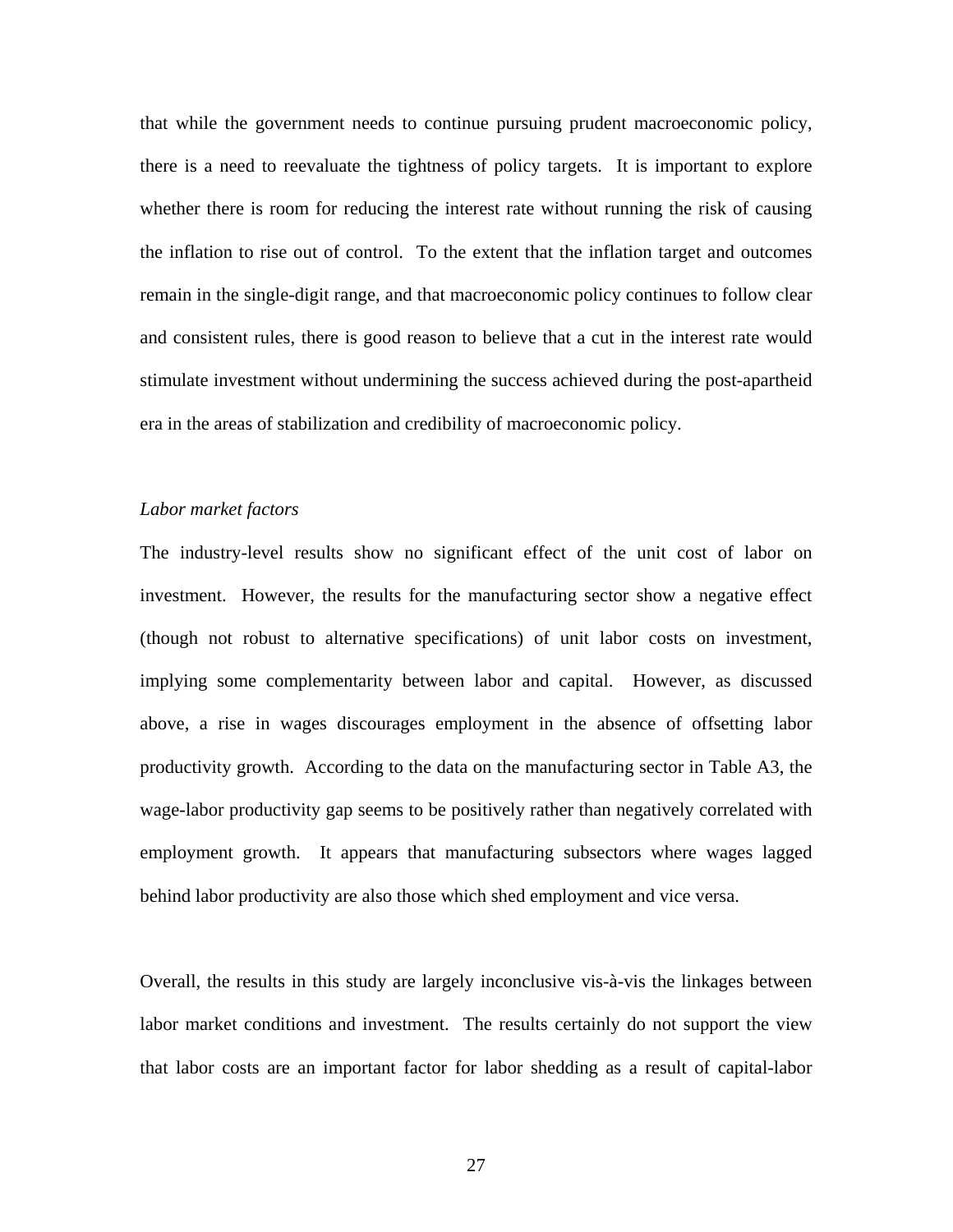substitution. However, the analysis is limited due to data scarcity which did not allow to incorporate the constraint of skills shortage. This is a serious concern in the context of an economy that is experiencing simultaneously rapid technological advancement and high unskilled unemployment. This topic merits serious attention.

#### **V. Conclusion**

This study aimed at documenting the role of determinants of private investment that are directly related to macroeconomic policy using both aggregate data at the industry level and disaggregated data at the sub-sector level in the manufacturing sector. We highlight here four main conclusions from the econometric results which are especially relevant for policy. First, a demand stimulus will have substantial effects on private investment. This result implies that low domestic demand will continue to be a constraint to investment expansion. Government policy can exploit this channel to stimulate investment through strategies that raise public as well as private domestic spending. Second, the results suggest that relaxing the monetary policy stance will have some positive effects on private investment. While the direct effects of interest rate cuts may be quantitatively small, it is still useful to exploit this policy route given that the government has direct measures to reduce the interest rate. Moreover, indirect effects of lower interest rates operating notably through higher domestic demand and cheaper credit will amplify the direct effects in stimulating investment.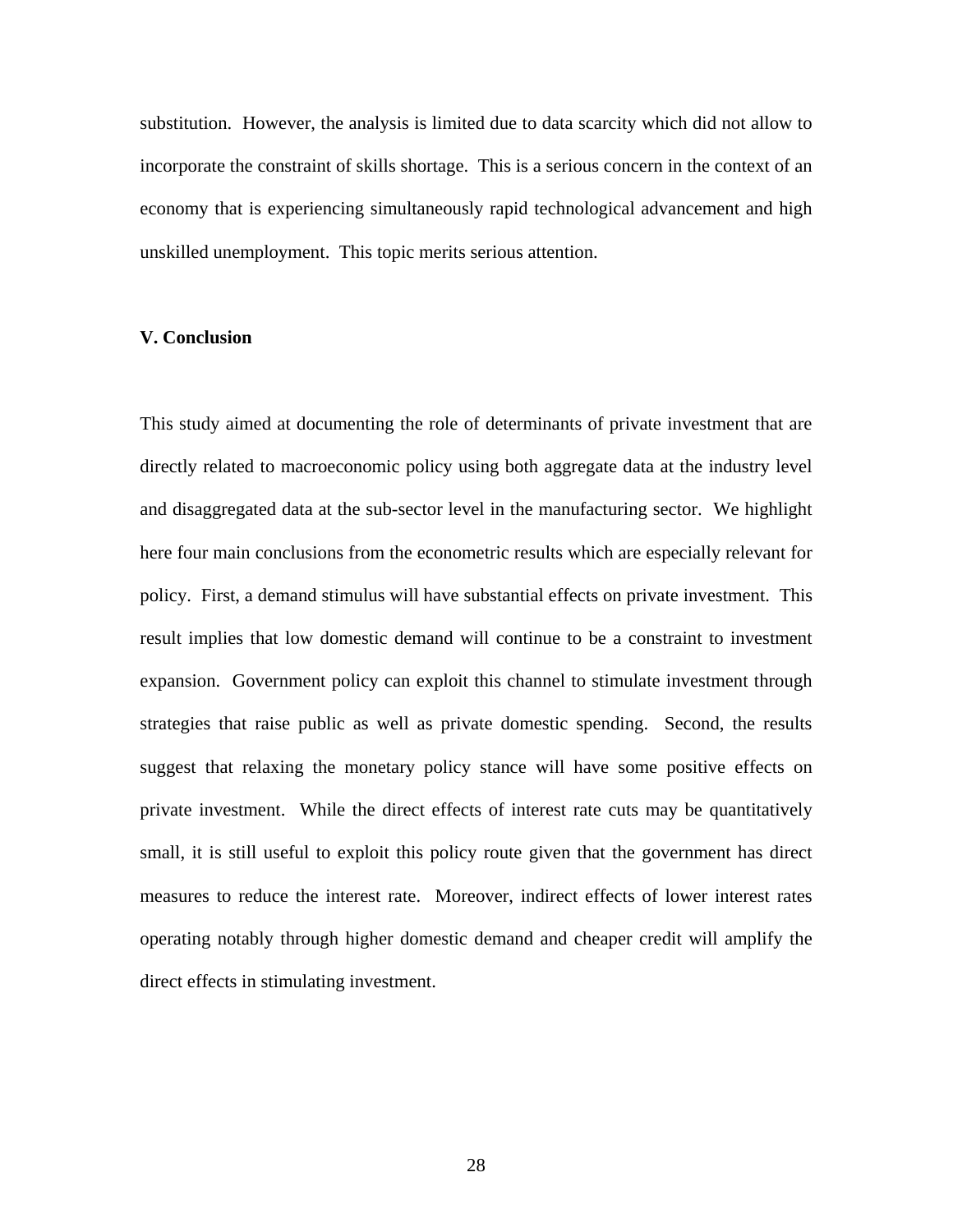Third, the study finds that higher profitability stimulates investment. One means at the government's disposal for exploiting this result for stimulating investment is through public investment. Higher investment in public infrastructure such as transport, telecommunication, and electricity will reduce private costs of production, thus raising profitability, which will stimulate private investment. The results in this study establish a strong crowding-in effect of public investment on private investment. Simple simulations from the regression results indicate that the crowding-in effects of public investment tend to dominate the crowding-out effects of domestic borrowing by the government. Note that the government needs to explore other means for financing public investment that do not involve increasing domestic borrowing. A public-investment led stimulus for private investment is a fiscally feasible strategy.

Fourth, the results indicate that macroeconomic stability is essential for private investment. In particular, price stability and exchange rate stability are important conditions for private investment expansion. The results suggest that the gains from prudential macroeconomic policy are substantial. Therefore, the need to stimulate private investment through relaxation of the macroeconomic stance ought to be balanced with the need to preserve macroeconomic stability.

#### **References**

African Institute of Race Relations. *South Africa Survey 2000/2001.* 

- Aron, J., I. Elbadawi, and B. Kahn, 2000. "Real and monetary determinants of the real exchange rate in South Africa." In Elbadawi, I.A. and T. Harzenberg (Eds.). *Development Issues in South Africa*. New York: St. Martin's Press, 195-236.
- Bigsten, A., P. Collier, S. Dercon, B. Gauthier, J.W. Gunning, A. Isaksson, A. Oduro, R. Oostendorp, C. Pattillo, M. Söderbom, M. Sylvain, F. Teal, A. Zeufack, 1999.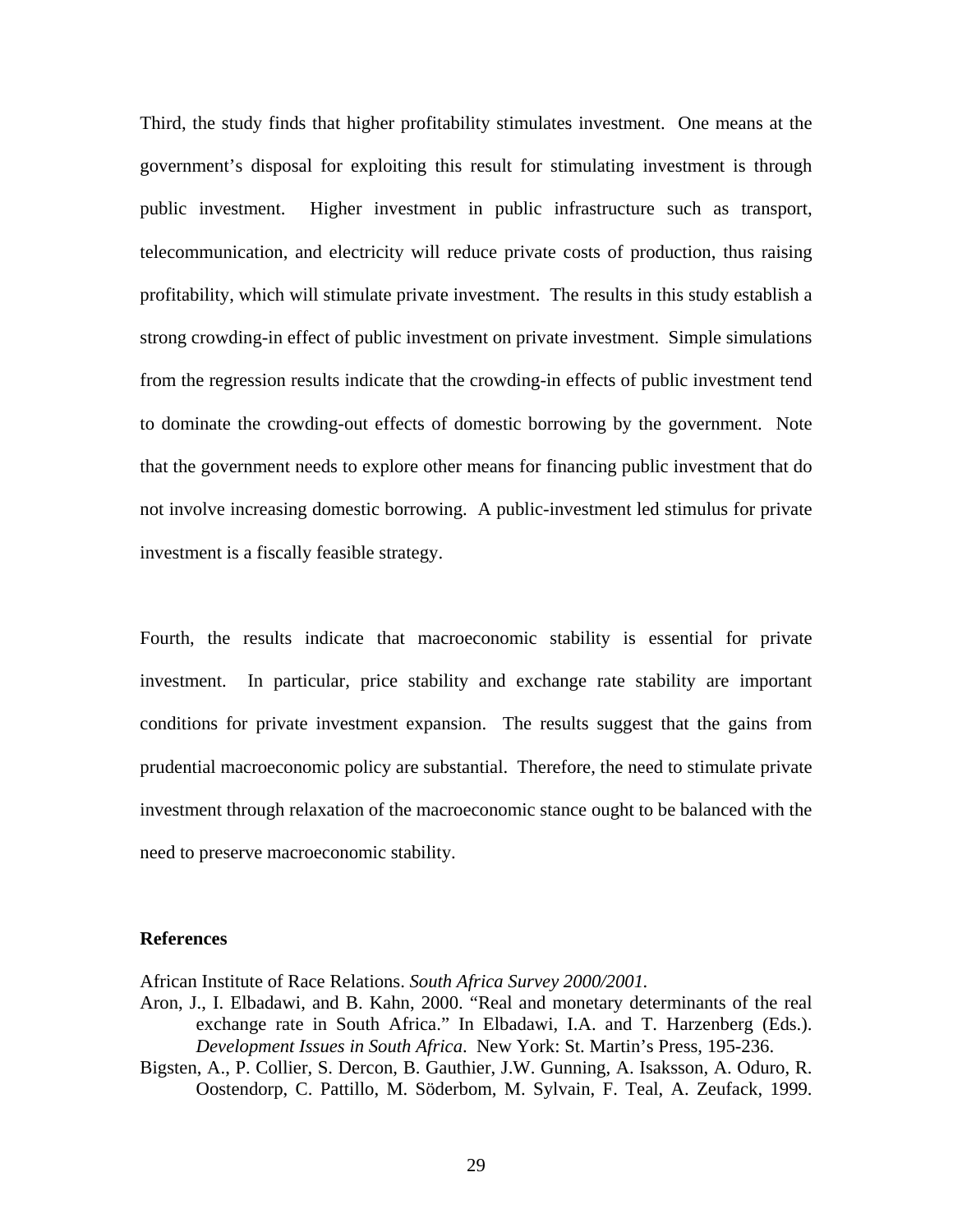"Investment in Africa's manufacturing sector: a four country panel data analysis." *Oxford Bulletin of Economics and Statistics* 61 (4), 489-512.

- Bigsten, A., P. Collier, S. Dercon, B. Gauthier, J.W. Gunning, A. Isaksson, A. Oduro, R. Oostendorp, C. Pattillo, M. Söderbom, M. Sylvain, F. Teal, A. Zeufack, 1999. "Investment in Africa's manufacturing sector: a four country panel data analysis." *Oxford Bulletin of Economics and Statistics* 61 (4), 489-512.
- Book on cost of capital measurement (Jorgenson and Yun? Then drop Jorgenson and Hall 1967).
- Collier, P. and J. Gunning, 1999. "Explaining African economic performance." *Journal of Economic Literature*, 37 (1), 64-111.
- De Long, B.J. and L.H. Summers, 1991. "Equipment investment and economic growth." *Quarterly Journal of Economics*, 106 (2), 445-502.
- De Wet, G.L, E. Jonkergouw, and R. Koekemoer, 1995. "An econometric model of monetary policy in South Africa." *The South African Journal of Economics*, 63 (4), 577-597.
- Devarajan, S., W. Easterly, and H. Pack, 2001. "Is investment in Africa too high or too low? Macro- and micro-evidence." Journal of African Economies, 10 (2), 81-108.
- Du Plessis, S. and B. Smit, 2003. "Stabilization policy in South Africa." Mimeo, University of Stellenbosch. (Paper presented at the  $8<sup>th</sup>$  Annual Conference on Econometric Modeling for Africa, Stellenbosch, 1-4 July 2003).
- Du Plessis, S., 2002. "Evaluating the SARB's Inflation Target." *The South African Journal of Economics*, 70 (6), 982-1007.
- Du Plessis, S., 2004. "Reconsidering the business cycle and stabilization in South Africa." Mimeo, University of Stellenbosch.
- Edwards, L. and S.S. Golub, 2003. "South African productivity and capital accumulation in manufacturing: An international comparative analysis." *South African Journal of Economics,* 71 (4), 659-678.
- Edwards, L. and S.S. Golub, 2004. "South Africa's international cost competitiveness and exports in manufacturing." World Development, 32 (8), 1323-1339.
- Fedderke, J.W., 2004. "Investment in fixed capital stock: Testing the impact of sectoral and systemic uncertainty." *Oxford Bulletin of Economics and Statistics*, 66 (2), 165-187.
- Fedderke, J.W., 2004. "Investment in fixed capital stock: Testing the impact of sectoral and systemic uncertainty." Oxford Bulletin of Economics and Statistics, 66 (2), 165-187.
- Fedderke, J.W., R. De Kadt, and J.M. Luiz, 2001. "Indicators of political liberty, property rights and political instability in South Africa, 1935-1997." *International Review of Law and Economics*, 21, 103-134.
- Fielding, D., 1997. "Aggregate investment in South Africa: A model with implications for political freedom." *Oxford Bulletin of Economics and Statistics*, 59 (3), 349- 369.
- Fielding, D., 1997. "Aggregate investment in South Africa: A model with implications for political freedom." *Oxford Bulletin of Economics and Statistics*, 59 (3), 349- 369.
- Gelb, S. and A. Black, 2004. "Foreign direct investment in South Africa." In Estrin, S. and K. Meyer (Eds.) *Investment Strategies in Emerging Markets*. Cheltenham, UK: Elgar, 177-212.
- Gelb, S., 2004. "The South African economy: An overview, 1994-2004." EDGE Institute and University of Witwatersrand, Johannesburg.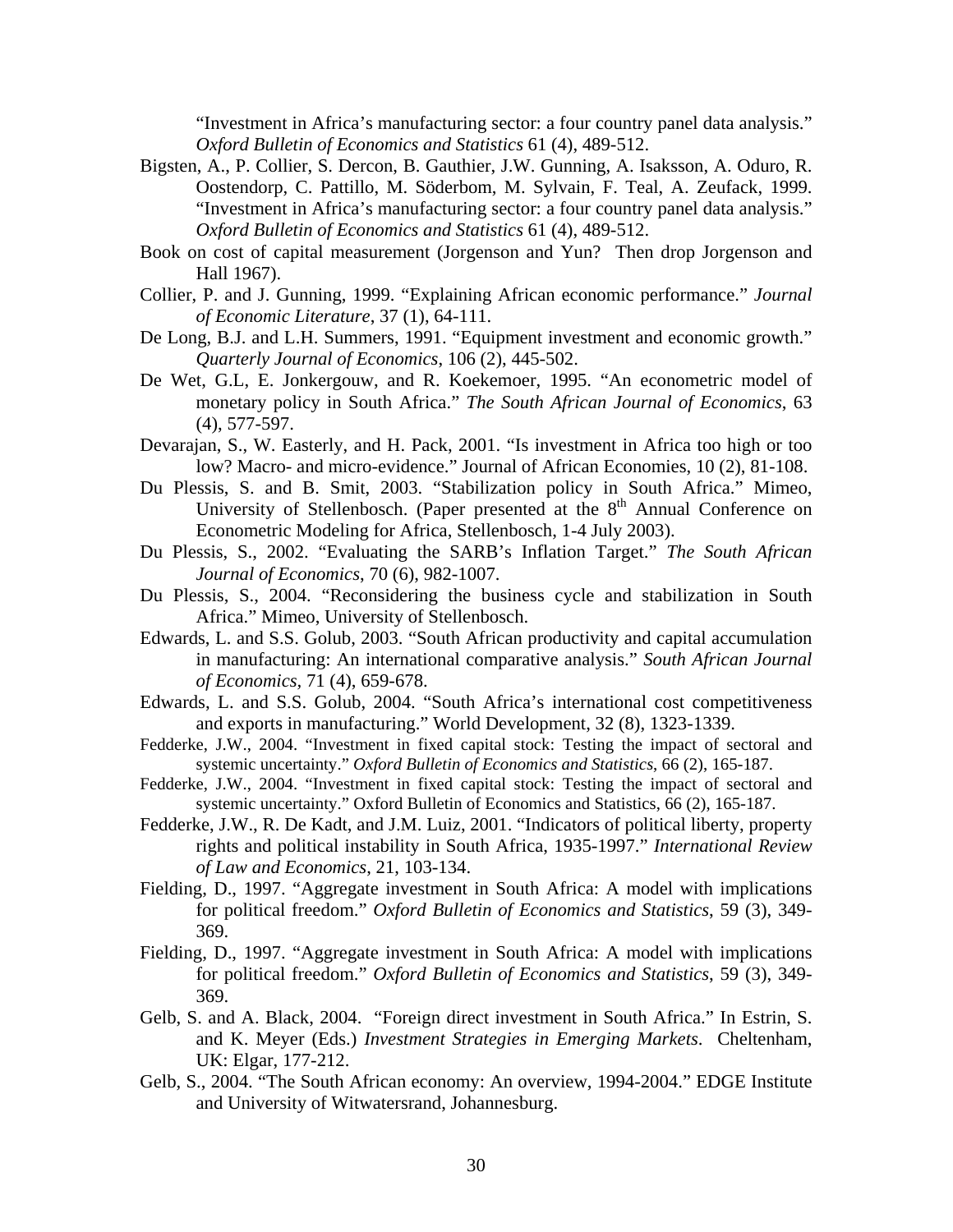- Greene, J. and D. Villanueva. "Private investment in developing countries." *IMF Staff Papers* 38 (1), 33-58.
- Guiso, L. and G. Parigi, 1999. "Investment and demand uncertainty." *Quarterly Journal of Economics*, (February), 185-227.
- Gunning, J. and T. Mengistae, 2001. "Determinants of African manufacturing investment: the microeconomic evidence." *Journal of African Economies*, 10 (2), 48-80.
- Hall, R.E. and D.W. Jorgenson, 1967. "Tax policy and investment behavior." *American Economic Review* 57, 391-414.
- Heintz, James, 2000. "Political unrest, distributive conflict, and investment: the case of South Africa." Paper presented at the PERI workshop on Investment in Africa, October 2000.
- Heintz, James, 2000. "Political unrest, distributive conflict, and investment: the case of South Africa." Paper presented at the PERI workshop on Investment in Africa, October 2000.
- Heintz, James, 2002. "Political conflict and the social structure of accumulation: The case of South African apartheid." *Review of Radical Political Economics*, 34 (3), 319- 326.
- Heintz, James, 2002. "Political conflict and the social structure of accumulation: The case of South African apartheid." *Review of Radical Political Economics*, 34 (3), 319- 326.
- Hirsh, A. (2004). "South Africa's development path and the government's program of action." Mimeo, Office of the Presidency Policy Coordination and Advisory services.
- IMF, 2003. "South Africa," Staff Report for the 2003 Article IV Consultation, July 29, 2003.
- Khan, B. and G.N. Farrell, 2002. "South African real interest rates in comparative perspective: theory and evidence." South African Reserve Bank, Occasional Paper No. 17.
- Khan, M.S. and C.M. Reinhart, 1990. "Private investment and economic growth in developing countries." *World Development* 18 (1), 19-27.
- Khan, M.S., 1996. "Government investment and economic growth in the developing world." *The Pakistan Development Review*, 35 (4), 419-439.
- Levine, R. and D. Renelt, 1992. "A sensitivity analysis of cross-country growth regressions." *American Economic Review* 82 (4), 942-963.
- Mlambo, K. and T.W. Oshikoya, 2001. "Macroeconomic factors and investment in Africa." *Journal of African Economies*, 10 (2) (Supplement), 12-47.
- Mlambo, K. and T.W. Oshikoya, 2001. "Macroeconomic factors and investment in Africa." Journal of African Economies, 10 (2) (Supplement), 12-47.
- Naude, W.A., R. Oostendorp, and P.A.E. Srumaga-Zake, 2002. "South African manufacturing in an African context: Findings from firm-level surveys." *South African Journal of Economics,* 70 (8), 1247-1272.
- Ndikumana, L., 2000. "Financial determinants of domestic investment in sub-Saharan Africa: Evidence from panel data," *World Development*, 28 (2): 381-400.
- Ndikumana, L., 2003. "Financial Development, Financial Structure, and Domestic Investment: International Evidence." Working paper 16/2003, Forthcoming in the *Journal of International Money and Finance*.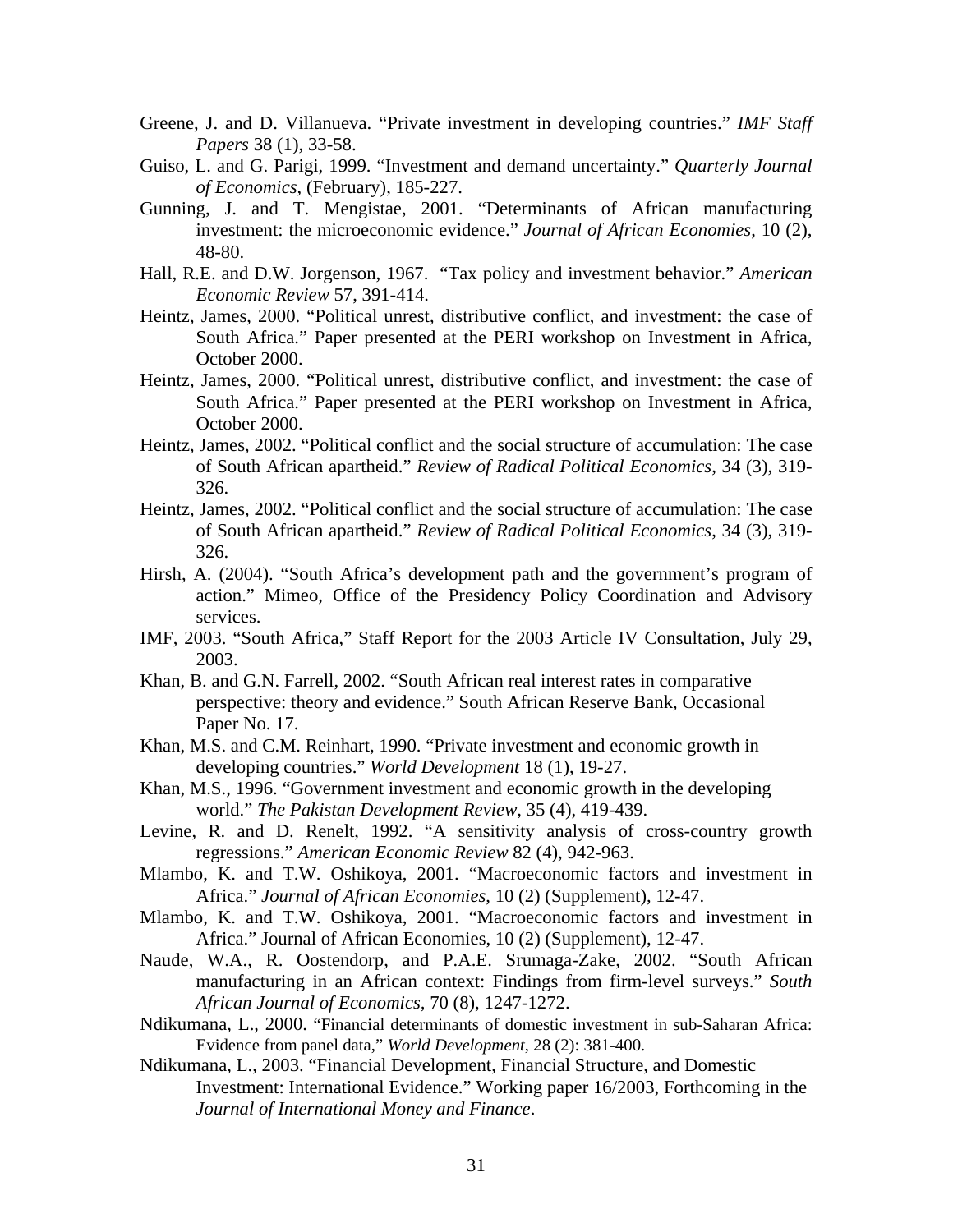- Padayachee, V., 2001. "Central bank transformation in a globalized world: The Reserve Bank in post-Apartheid South Africa." *Journal of International Development*, 13, 741-765.
- Reinikka, R. and J. Svensson, 2002. "Coping with poor public capital." *Journal of Development Economics*, 69, 51-69.
- Reinikka, R. and J. Svensson., 1999. "How inadequate provision of public infrastructure and services affects private investment." World Bank Working Paper 2262.
- Republic of South Africa, 1985. *Final Report of the Commission of Inquiry into the Monetary Policy System and Monetary Policy in South Africa*. ('De Kock Commission').
- Roberts, S., 2004. "Investment in South Africa a comment on recent contributions." *Development Southern Africa*, 21 (4), 743-756.
- Rodrik, D., 1999. *Making Openness Work: The New Global Economy and the Developing Countries.* Overseas Development Council, Washington, DC, 1999.
- Wittaker, J., 1992. "Monetary policy for economic growth." In: I. Abedian and B. Standish (eds.), *Economic Growth in South Africa*., 55-73.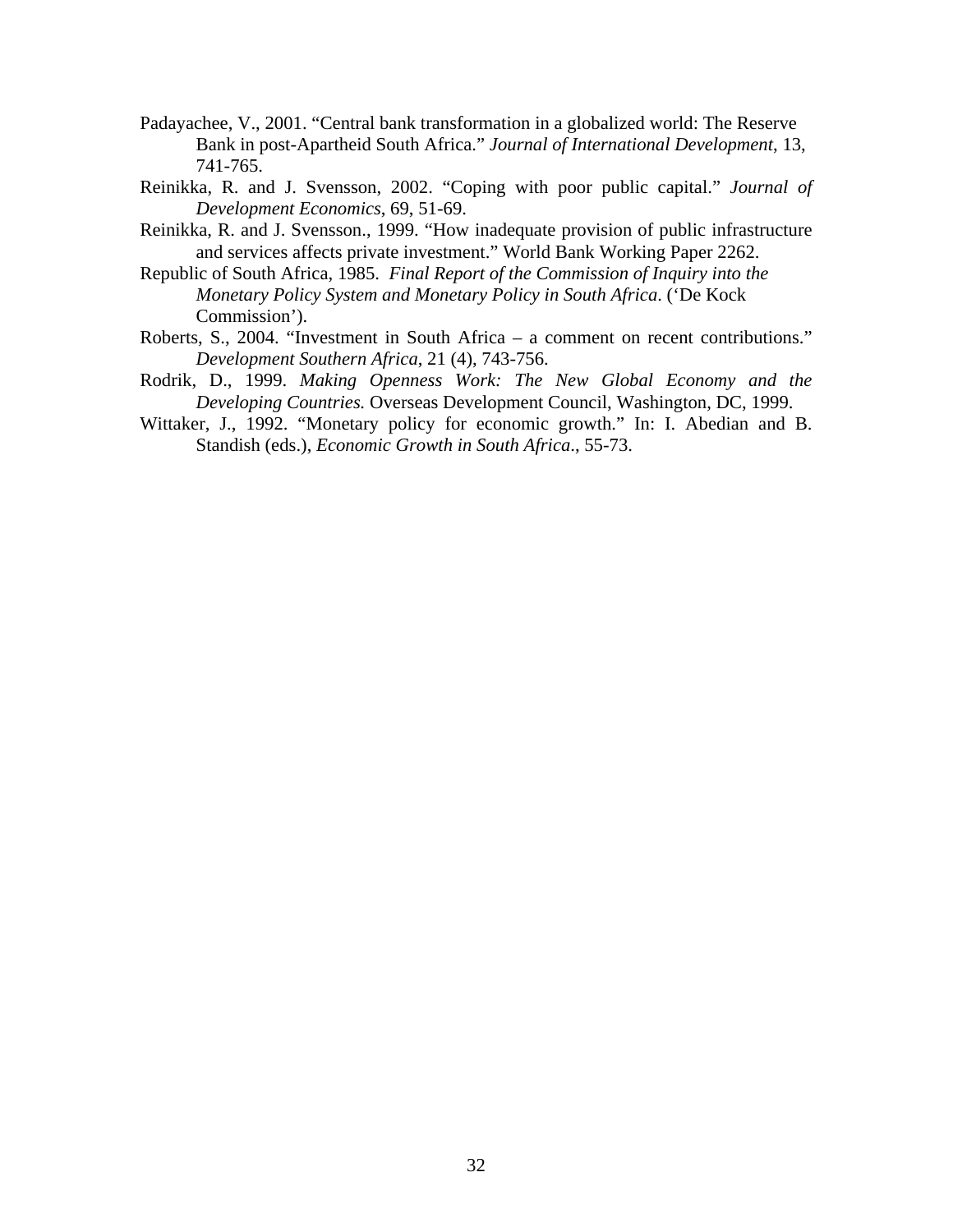|                           | гаэк 1: Determinancs ог регуательности | beletten empiritan evidence                |                             |                              |
|---------------------------|----------------------------------------|--------------------------------------------|-----------------------------|------------------------------|
| Factor                    | Fedderke (2004)                        | <b>Fielding (1997)</b>                     | Mlambo and Nell (2000)      | Heintz (2000; 2002)          |
| Sample period, data,      | 1970-97; panel data; 27                | 1946-92; aggregate (distinguishing         | 1960-94; aggregate; Time    | 1970-93; 7 industrial        |
| methodology               | manufacturing sectors; panel           | between traded and nontraded capital);     | series analysis             | sectors; panel data analysis |
|                           | data analysis                          | Time series analysis                       |                             |                              |
| Demand; capacity;         |                                        | Proxy: change in real GDP at factor        | Proxy: change in real       | Proxy: sector value added    |
| output                    |                                        | cost                                       | output                      | Result: positive effect      |
|                           |                                        | Result: positive effect                    | Result: positive (small)    | Elasticity: $+0.014$         |
|                           |                                        | Elasticity = $+0.91$ (nontraded); $+1.07$  | effect                      |                              |
|                           |                                        | (traded)                                   | Elasticity: 0.0001          |                              |
| Macroeconomic             | Proxy: expected change in              |                                            | Variability of              |                              |
| uncertainty               | output                                 |                                            | macroeconomic               |                              |
|                           | Result: positive effect (largest       |                                            | environment                 |                              |
|                           | effect);                               |                                            | Proxy: inflation; terms of  |                              |
|                           | Elasticity = $+0.75$                   |                                            | trade, budget deficit; debt |                              |
|                           |                                        |                                            | Results: all significant    |                              |
|                           |                                        |                                            |                             |                              |
| Political uncertainty     | Proxy: weighted average of 11          | Proxy: number of strikes                   |                             | Proxy: combination of        |
|                           | indicators of repression               | Result: negative effect on traded capital  |                             | prison population,           |
|                           | Result: negative effect                | Elasticity: -0.09 (traded)                 |                             | detentions, strikes          |
|                           | Elasticity = $-0.06$                   |                                            |                             | Result: negative effect $(=$ |
|                           |                                        |                                            |                             | factor effect)               |
|                           |                                        |                                            |                             | Elasticity: -0.027           |
| Rate of return (level and |                                        | Proxy: combination of variability of       |                             | Proxy: profit rate           |
| uncertainty of return)    |                                        | returns and cost of capital and industrial |                             | Result: positive effect      |
|                           |                                        | unrest                                     |                             | Elasticity: +0.027           |
|                           |                                        | Result: negative effect on nontraded       |                             |                              |
|                           |                                        | capital; positive effect on traded capital |                             |                              |
|                           |                                        | Elasticity = $-0.49$ (nontraded); $+0.35$  |                             |                              |
|                           |                                        | (traded)                                   |                             |                              |

**Table 1: Determinants of private investment – Selected empirical evidence**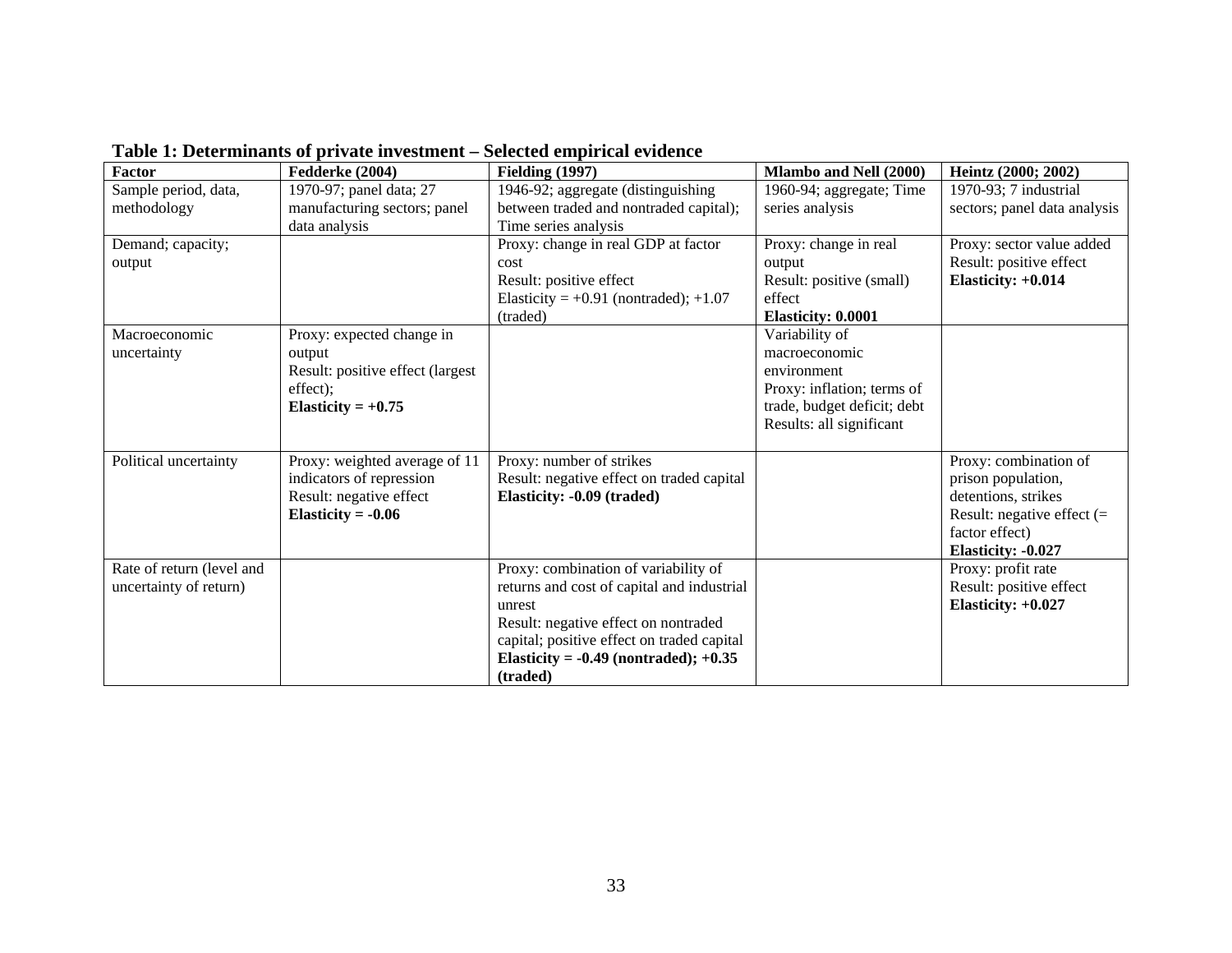#### **Table 1 (Cont'd)**

| <b>Factor</b>   | Fedderke (2004)                            | <b>Fielding (1997)</b>         | <b>Mlambo and Nell (2000)</b>         | Heintz (2000; 2002)           |
|-----------------|--------------------------------------------|--------------------------------|---------------------------------------|-------------------------------|
| User cost:      | Proxy: real interest rate $+$ depreciation | Proxy: real interest rate      | Proxy: real interest rate             | Proxy: real interest rate $+$ |
| interest rate   | rate + corporate tax rate                  | Result: negative effect        | Result: negative effect               | $deprecision + tax rate$      |
|                 | Result: negative but insignificant         | Elasticity = $-1.36$           | Elasticity = $0.008$                  | Result: negative but          |
|                 | Elasticity = $0$                           | $(nontracted); -1.14$          |                                       | insignificant                 |
|                 |                                            | (traded)                       |                                       | Elasticity = $0$              |
| Labor costs;    | Proxy: real wage                           | Proxy: aggregate real wage     | Proxy: unit labor cost                |                               |
| wages           | Result: insignificant                      | bill                           | Result: negative effect               |                               |
|                 | Elasticity = $0$                           | Result: positive (nontraded)   | Elasticity: -0.009                    |                               |
|                 |                                            | Elasticity = $+2.50$           |                                       |                               |
| Government      | Proxy: public investment                   | Proxy: public investment       | Proxy: public investment              | Proxy: public investment      |
| investment      | Result: crowding-in                        | Result: positive effect        | Result: positive effect               | Result: positive but          |
|                 | Elasticity = $0.04$                        | Elasticity = $+0.44$           | Elasticity: $+0.37$                   | insignificant                 |
|                 |                                            | $(nontracted); +0.36$          |                                       | Elasticity = $0$              |
|                 |                                            | (traded)                       |                                       |                               |
| Finance and     | Proxy: change in operating profits         | Proxy: credit to the private   | Proxy: domestic credit                |                               |
| credit          | Result: insignificant                      | sector                         | Result: positive effect               |                               |
|                 | Elasticity = $0$                           | Result: insignificant          | Elasticity: $+0.0003$                 |                               |
|                 |                                            | Elasticity = $0$               |                                       |                               |
| Trade           | $Proxy = (exports+imports)/value$          |                                | Proxy: real exchange rate             |                               |
| liberalization; | added                                      |                                | Result: negative effect               |                               |
| Exchange rate   | Result: insignificant                      |                                | Elasticity: -0.0001                   |                               |
|                 | Elasticity = $0$                           |                                |                                       |                               |
| Fiscal policy   |                                            | Proxy: $(1 -$ effective tax on | Proxy: budget deficit                 |                               |
|                 |                                            | capital income = $1 - \tau$ )  | Result: negative effect of bond-      |                               |
|                 |                                            | Result: negative (nontraded    | financed deficit (no effect of money- |                               |
|                 |                                            | capital)                       | financed deficit)                     |                               |
|                 |                                            | Elasticity = $+2.28$           | Elasticity: -0.067                    |                               |

Source: Fedderke, J.W., 2004. "Investment in fixed capital stock: Testing the impact of sectoral and systemic uncertainty." Oxford Bulletin of Economics and Statistics, 66 (2), 165-187; Fielding, D., 1997. "Aggregate investment in South Africa: A model with implications for political freedom." *Oxford Bulletin of Economics and Statistics*, 59 (3), 349-369; Heintz, James, 2000. "Political unrest, distributive conflict, and investment: the case of South Africa." Paper presented at the PERI workshop on Investment in Africa, October 2000. Heintz, James, 2002. "Political conflict and the social structure of accumulation: The case of South African apartheid." *Review of Radical Political Economics*, 34 (3), 319-326; Mlambo, K. and Kevin Nell, 2000. "Public policy and private investment in South Africa: An empirical investigation." In Elbadawi, I. and T. Hartzenberg (Eds.). *Development Issues in South Africa*. New York: St. Martin's Press, 80-109.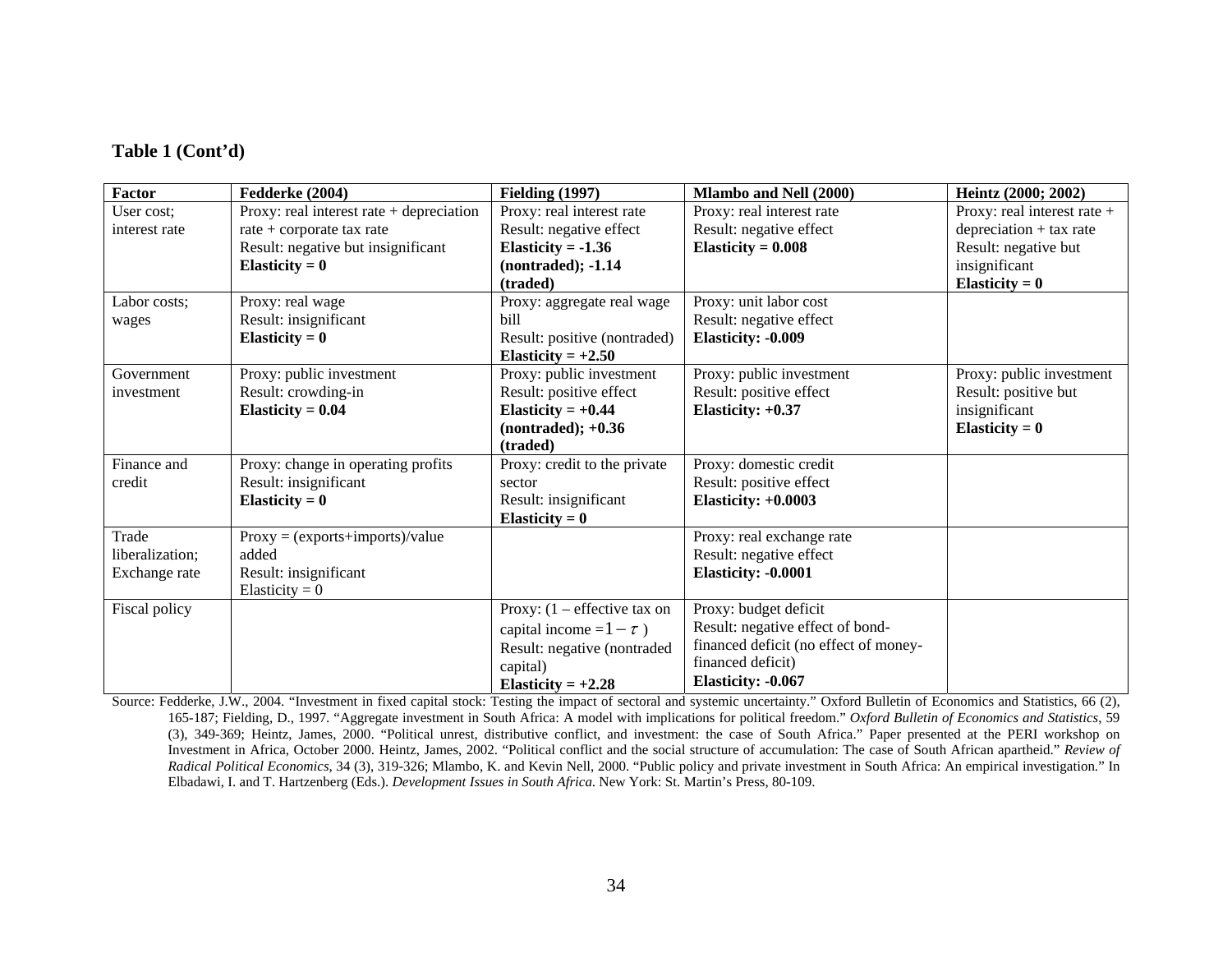|               | Real     | Nominal  | Short-term   | Public         | Government | Exchange    |
|---------------|----------|----------|--------------|----------------|------------|-------------|
|               | interest | interest | interest     | investment/GDP | domestic   | rate        |
|               | rate     | rate     | differential |                | debt/GDP   | variability |
|               |          |          | with U.S.    |                |            |             |
|               | (1)      | (2)      | (3)          | (4)            | (5)        | (6)         |
| Lagged        | 0.526    | 0.526    | 0.526        | 0.526          | 0.526      | 0.526       |
| investment    | (0.00)   | (0.00)   | (0.00)       | (0.00)         | (0.00)     | (0.00)      |
| Output        | 0.039    | 0.039    | 0.039        | 0.039          | 0.039      | 0.039       |
| growth        | (0.06)   | (0.06)   | (0.06)       | (0.06)         | (0.06)     | (0.00)      |
| Lagged        | 0.046    | 0.046    | 0.046        | 0.046          | 0.046      | 0.046       |
| output        | (0.02)   | (0.02)   | (0.02)       | (0.02)         | (0.02)     | (0.00)      |
| growth        |          |          |              |                |            |             |
| Profit        | 0.0003   | 0.0003   | 0.0003       | 0.0003         | 0.0003     | 0.0003      |
|               | (0.01)   | (0.01)   | (0.01)       | (0.01)         | (0.01)     | (0.01)      |
| Real unit     | 0.015    | 0.016    | 0.015        | 0.015          | 0.015      | 0.015       |
| labor costs   | (0.64)   | (0.64)   | (0.64)       | (0.64)         | (0.64)     | (0.64)      |
| (change)      |          |          |              |                |            |             |
| Corporate     | $-0.100$ | $-0.425$ | $-0.021$     | $-0.049$       | $-0.370$   | 0.058       |
| tax rate      | (0.00)   | (0.00)   | (0.80)       | (0.69)         | (0.00)     | (0.56)      |
| (change)      |          |          |              |                |            |             |
| Real interest | $-0.170$ |          |              |                |            |             |
| rate          | (0.00)   |          |              |                |            |             |
| Nominal       |          | $-0.175$ |              | $-0.056$       | $-0.203$   |             |
| interest rate |          | (0.00)   |              | (0.25)         | (0.04)     |             |
| Inflation     |          | $-0.262$ |              | $-0.157$       | $-0.307$   |             |
|               |          | (0.00)   |              | (0.00)         | (0.00)     |             |
| Interest rate |          |          | $-0.203$     |                |            |             |
| differential  |          |          | (0.00)       |                |            |             |
| Public        |          |          |              | 0.415          |            |             |
| investment    |          |          |              | (0.01)         |            |             |
| Government    |          |          |              |                | $-0.099$   |             |
| domestic      |          |          |              |                | (0.04)     |             |
| debt          |          |          |              |                |            |             |
| Exchange      |          |          |              |                |            | $-0.198$    |
| rate          |          |          |              |                |            | (0.00)      |
| variability   |          |          |              |                |            |             |
| R-sq within   | 0.85     | 0.85     | 0.85         | 0.85           | 0.85       | 0.85        |
| $R-sq$        | 0.99     | 0.99     | 0.99         | 0.98           | 0.99       | 0.99        |
| between       |          |          |              |                |            |             |
| R-sq overall  | 0.86     | 0.86     | 0.86         | 0.86           | 0.86       | 0.86        |
| F-test for    | 7.05     | 7.05     | 7.05         | 7.05           | 7.05       | 7.05        |
| fixed effects | (0.00)   | (0.00)   | (0.00)       | (0.00)         | (0.00)     |             |

| Table 2: Industry regression results – effects of monetary and fiscal policy factors |
|--------------------------------------------------------------------------------------|
| (instrumental-variable two-way fixed effects estimates)                              |

- Sample: 9 industries, 1972-2001, N=256 observations.

- The dependent variable is gross investment as a percentage of capital stock. The numbers in parentheses are the p-values.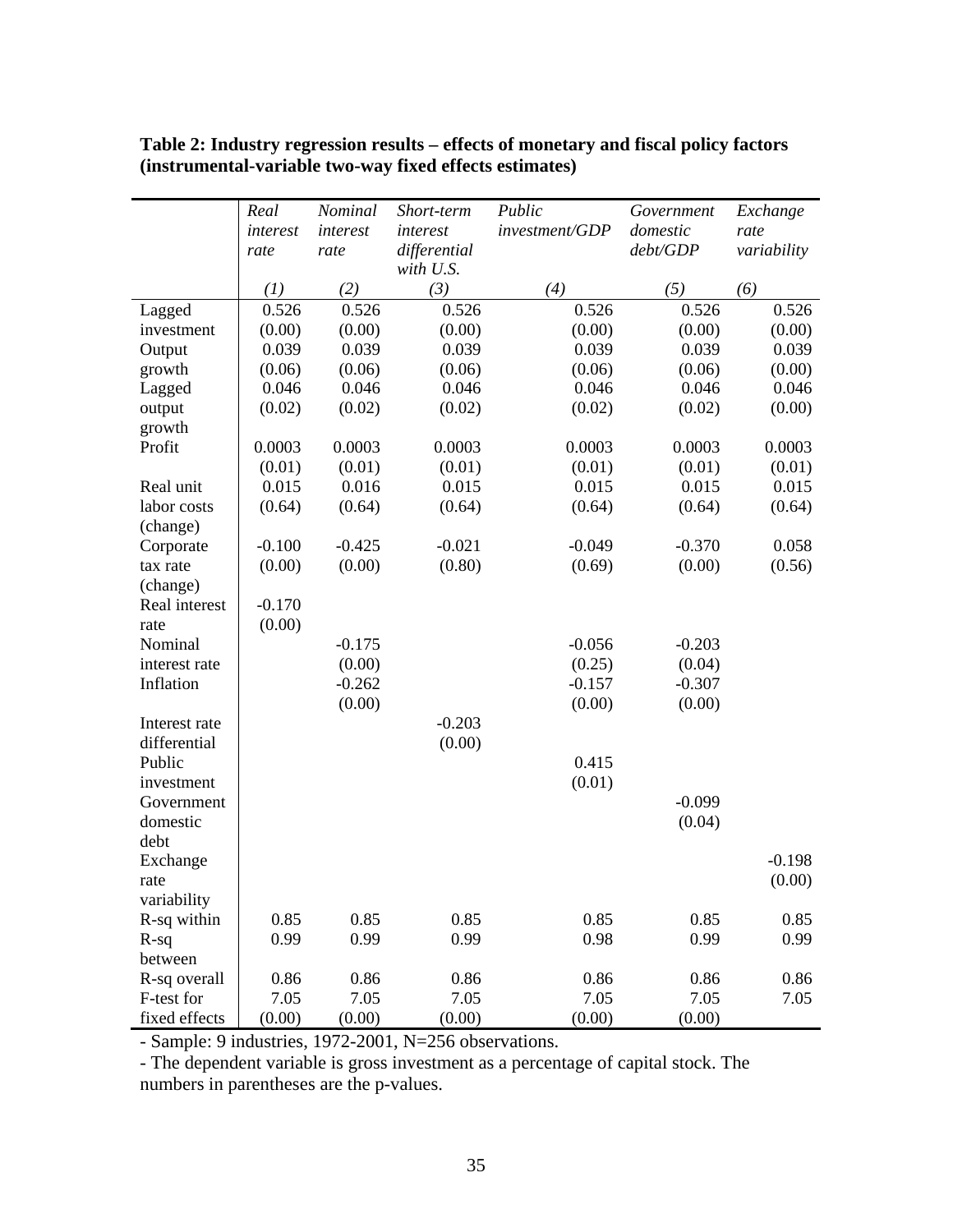|                 | Cost of<br>capital | Real<br>interest<br>rate | Policy<br>components<br>of cost of | Public<br>investment | Government<br>domestic<br>debt/GDP | Exchange<br>rate<br>variability |
|-----------------|--------------------|--------------------------|------------------------------------|----------------------|------------------------------------|---------------------------------|
|                 |                    |                          | capital                            |                      |                                    |                                 |
|                 | (I)                | (2)                      | (3)                                | (4)                  | (5)                                | (6)                             |
| Lagged          | .547               | 0.577                    | .608                               | .633                 | .561                               | 0.513                           |
| investment      | (0.00)             | (0.00)                   | (0.00)                             | (0.00)               | (0.00)                             | (0.00)                          |
| Output growth   | .034               | 0.030                    | .025                               | .033                 | .037                               | 0.043                           |
|                 | (0.00)             | (0.01)                   | (0.01)                             | (0.00)               | (0.00)                             | (0.00)                          |
| Lagged output   | .033               | 0.016                    | .029                               | .033                 | .047                               | 0.041                           |
| growth          | (0.00)             | (0.04)                   | (0.00)                             | (0.00)               | (0.00)                             | (0.00)                          |
| Real unit labor | $-.052$            | $-0.039$                 | $-.036$                            | $-.018$              | $-.034$                            | $-0.033$                        |
| costs           | (0.00)             | (0.09)                   | (0.12)                             | (0.43)               | (0.18)                             | (0.06)                          |
| Cost of capital | $-0.048$           |                          |                                    |                      |                                    |                                 |
|                 | (0.07)             |                          |                                    |                      |                                    |                                 |
| Real interest   |                    | $-0.190$                 |                                    |                      |                                    |                                 |
| rate            |                    | (0.03)                   |                                    |                      |                                    |                                 |
| Nominal         |                    |                          | $-.186$                            | $-.274$              | $-.139$                            |                                 |
| lending rate    |                    |                          | (0.08)                             | (0.02)               | (0.26)                             |                                 |
| Inflation       |                    |                          | $-.273$                            | $-.159$              | $-.324$                            |                                 |
|                 |                    |                          | (0.02)                             | (0.28)               | (0.03)                             |                                 |
| Corporate tax   |                    | $-0.046$                 | $-.215$                            | $-.283$              | $-.324$                            |                                 |
| rate (change)   |                    | (0.66)                   | (0.03)                             | (0.00)               | (0.01)                             |                                 |
| Public          |                    |                          |                                    | .886                 |                                    |                                 |
| investment      |                    |                          |                                    | (0.02)               |                                    |                                 |
| Government      |                    |                          |                                    |                      | $-.229$                            |                                 |
| domestic debt   |                    |                          |                                    |                      | (0.04)                             |                                 |
| Exchange rate   |                    |                          |                                    |                      |                                    | $-0.065$                        |
| variability     |                    |                          |                                    |                      |                                    | (0.00)                          |
| First-order     | $-3.30$            | $-3.13$                  | $-3.40$                            | $-3.44$              | $-3.29$                            | $-3.20$                         |
| autocorrelation | (0.001)            | (0.00)                   | (0.00)                             | (0.00)               | (0.00)                             | (0.00)                          |
| Second-order    | $-1.27$            | $-1.23$                  | $-1.19$                            | $-1.13$              | $-1.21$                            | $-1.34$                         |
| autocorrelation | (0.20)             | (0.22)                   | (0.23)                             | (0.25)               | (0.23)                             | (0.18)                          |

#### **Table 3: Manufacturing sector results – monetary and fiscal policy factors (GMM two-step results)**

Sample: 27 sub-sectors of the manufacturing sector; N=756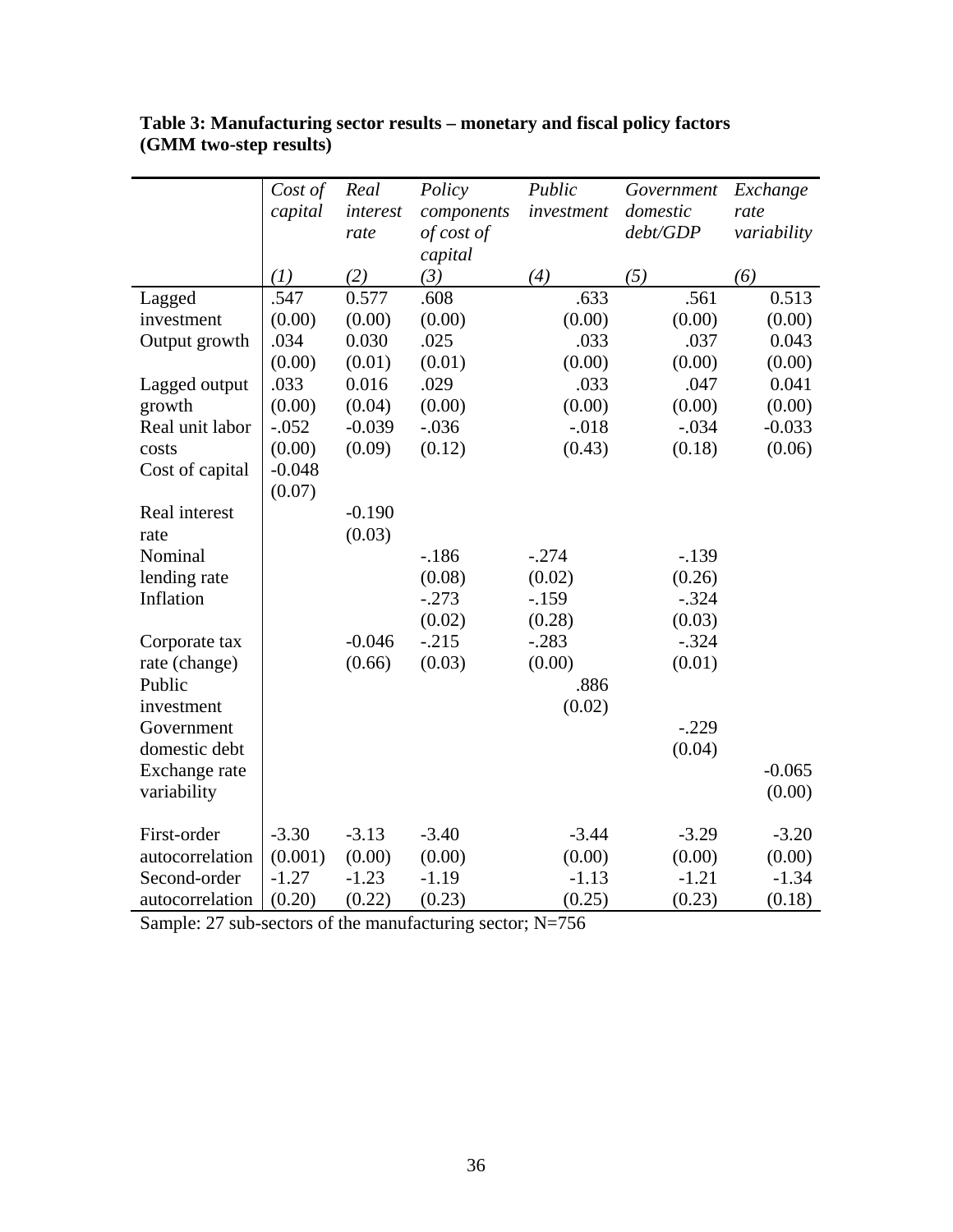| variable         | 9 major industries |             |                |           | 27 manufacturing subsector |                  |
|------------------|--------------------|-------------|----------------|-----------|----------------------------|------------------|
|                  | Table              | coefficient | elasticity     | Table     | coefficient                | elasticity       |
|                  | (eq.)              |             |                | (eq.)     |                            |                  |
| Output(sum)      | 2(1)               | 0.085       | 0.019          | 3(3)      | 0.054                      | 0.01             |
| User cost of     | Nr                 | 0           | $\overline{0}$ | 3(1)      | $-0.048$                   | $-0.085$         |
| capital          |                    |             |                |           |                            |                  |
| Profit           | 2(1)               | 0.0003      | 0.02           | na        | na                         | na               |
| Unit labor costs | 2(1)               | $\Omega$    | $\overline{0}$ | 3(1)      | $-0.052$                   | $-0.35$          |
| (growth rate)    |                    |             |                |           |                            |                  |
| Real interest    | 2(1)               | $-0.17$     | $-0.067$       | 3(2)      | $-0.19$                    | $-0.049$         |
| rate             |                    |             |                |           |                            |                  |
| Nominal          | 2(2)               | $-0.175$    | $-0.264$       | 3(3)      | $-0.186$                   | $-0.178$         |
| interest rate    |                    |             |                |           |                            |                  |
| Inflation        | 2(2)               | $-0.262$    | $-0.293$       | 3(3)      | $-0.273$                   | $-0.19$          |
| Corporate tax    | $2(1-5)$           | $0$ to $-$  | $0$ to $-$     | $3(2-55)$ | $0$ to -                   | $0$ to $-$       |
| rate (change)    |                    | 0.425       | 0.003          |           | 0.324                      | 0.001            |
| Short-term       | 2(3)               | $-0.203$    | $-0.015$       |           | $\overline{0}$             | $\boldsymbol{0}$ |
| interest rate    |                    |             |                |           |                            |                  |
| differential     |                    |             |                |           |                            |                  |
| Exchange rate    | 3(6)               | $-0.198$    | $-0.182$       | 3(6)      | $-0.065$                   | $-0.044$         |
| variability      |                    |             |                |           |                            |                  |
| Public           | 2(4)               | 0.415       | 0.282          | 3(4)      | 0.886                      | 0.387            |
| investment/GDP   |                    |             |                |           |                            |                  |
| Government       | 2(5)               | $-0.099$    | $-0.350$       | 3(5)      | $-0.229$                   | $-0.552$         |
| borrowing        |                    |             |                |           |                            |                  |

**Table 4: Estimated elasticities** 

Note: a value of 0 means that the partial effect or the elasticity is not statistically significant at the 10% level.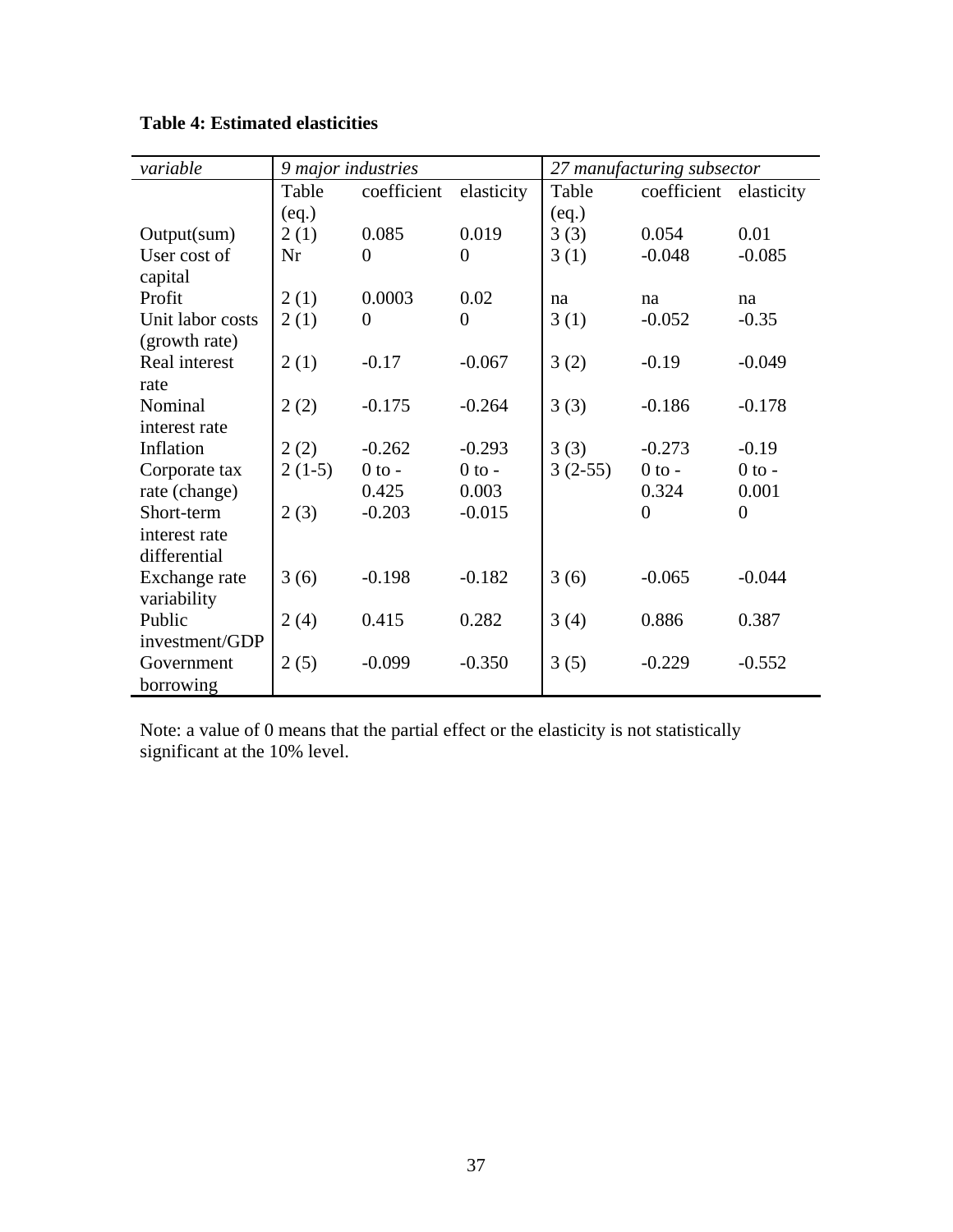|                    | I (with real)<br>interest | $II$ (with<br>nominal | <b>III</b> (with public<br><i>investment</i> ) | $IV$ (public<br>investment and |
|--------------------|---------------------------|-----------------------|------------------------------------------------|--------------------------------|
|                    | rate)                     | interest rate)        |                                                | debt)                          |
| Lag investment     | 0.498                     | 0.399                 | 0.488                                          | 0.455                          |
|                    | (0.00)                    | (0.00)                | (0.00)                                         | (0.00)                         |
| Output growth      | 0.004                     | 0.005                 | 0.002                                          | 0.0003                         |
|                    | (0.02)                    | (0.00)                | (0.00)                                         | (0.77)                         |
| Lag output growth  |                           |                       |                                                | 0.003                          |
|                    |                           |                       |                                                | (0.06)                         |
| Capacity           | $-0.200$                  | $-0.240$              | $-0.236$                                       | $-0.285$                       |
| underutilization   | (0.00)                    | (0.00)                | (0.00)                                         | (0.00)                         |
| Corporate tax      | $-0.251$                  | $-0.216$              |                                                |                                |
|                    | (0.00)                    | (0.01)                |                                                |                                |
| Real interest rate | $-0.024$                  |                       | $-0.022$                                       |                                |
|                    | (0.00)                    |                       | (0.00)                                         |                                |
| Nominal interest   |                           | $-0.306$              |                                                |                                |
| rate               |                           | (0.00)                |                                                |                                |
| Inflation          |                           | $-0.051$              |                                                |                                |
|                    |                           | (0.00)                |                                                |                                |
| Public investment  |                           |                       | 0.203                                          | 0.508                          |
|                    |                           |                       | (0.02)                                         | (0.00)                         |
| Domestic debt      |                           |                       |                                                | $-0.818$                       |
|                    |                           |                       |                                                | (0.00)                         |
| First-order        | $-3.63$                   | $-3.27$               | $-3.65$                                        | $-3.82$                        |
| autocorrelation    | (0.00)                    | (0.00)                | (0.00)                                         | (0.00)                         |
| Second-order       | $-0.61$                   | $-0.86$               | $-0.87$                                        | $-0.95$                        |
| autocorrelation    | (0.54)                    | (0.39)                | (0.38)                                         | (0.34)                         |

#### **Table 5: Manufacturing sector – investment regressions with capacity underutilization, 1986-2001.** (GMM two-step regressions)

Number of observations  $= 341$  (except in column IV where N=366). Note: All variables are in logarithm except for output growth, the real interest rate, and inflation. For variables in logs, the coefficients are the associated elasticities of investment. The real interest rate elasticity of investment can be computed by multiplying the coefficient on the real interest rate and the average real interest rate over the regression period  $(=6.74)$ , which yields -0.16 and -0.17 in equations I and III, respectively.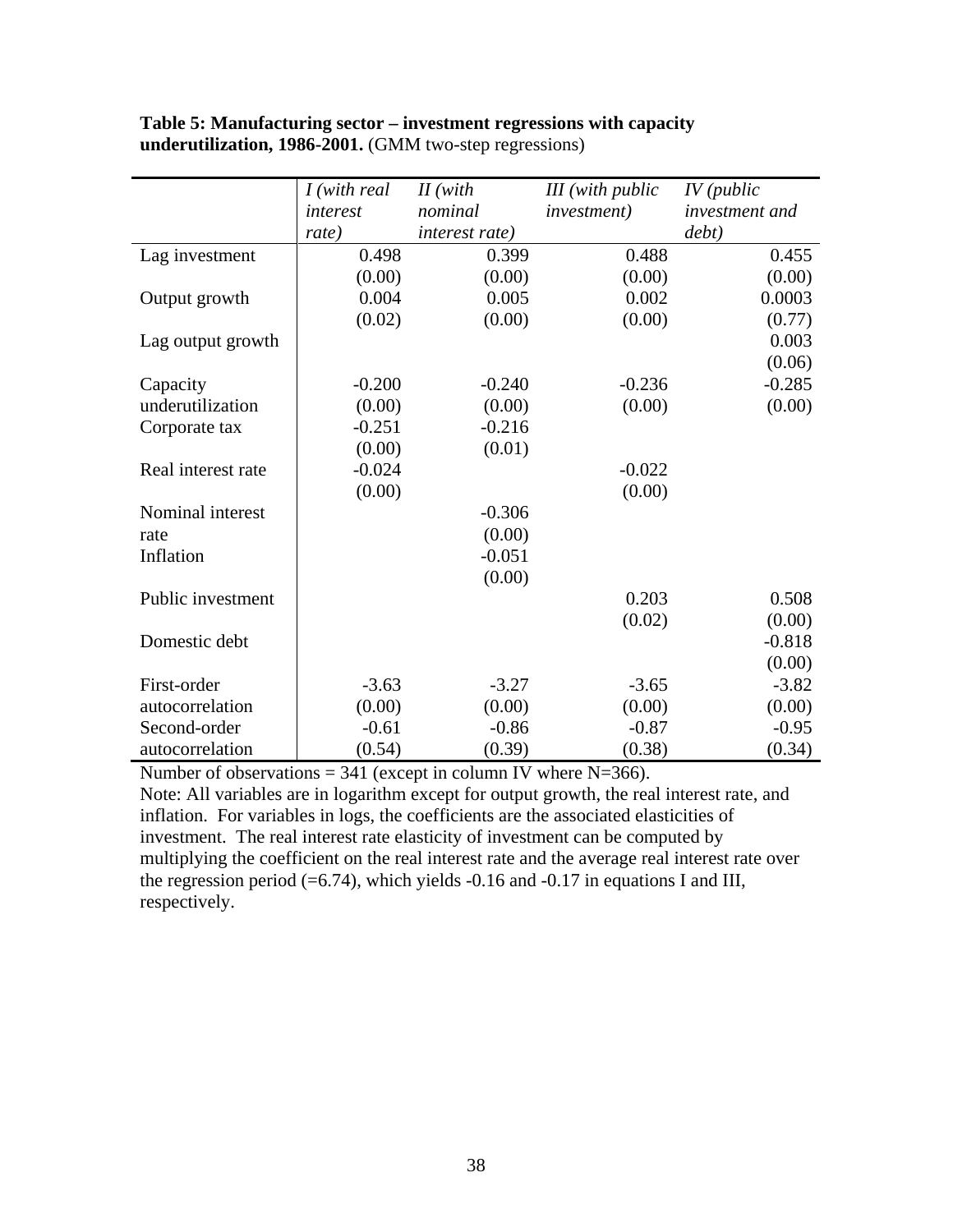#### **Table A1: Monetary policy regimes in South Africa, 1960-todate**

| Period                        | Monetary regime                                                                                             | Main features of monetary policy and context                                                                                                                                                                                                                                                                                                                                          |
|-------------------------------|-------------------------------------------------------------------------------------------------------------|---------------------------------------------------------------------------------------------------------------------------------------------------------------------------------------------------------------------------------------------------------------------------------------------------------------------------------------------------------------------------------------|
| 1960-1980                     | Liquid asset/Deposits ratio-based<br>system with<br>quantitative controls over                              | - Main focus is on liquid assets/deposits requirements. Rationale: limited supply of and yields<br>on liquid assets contain bank lending and thus money supply; minor role of the interest rate.<br>- Starting from 1973, the SARB begins setting accommodation rates above money market rates,                                                                                       |
|                               | interest rates and credit                                                                                   | which raises interest rates; Direct limits on bank credit cause disintermediation                                                                                                                                                                                                                                                                                                     |
| 1981-1985                     | Mixed system during transition                                                                              | - Gradual change from liquid assets/deposits ratio-based system to cost of reserves system<br>(in effect in Mid-1985)<br>Gradual removal of credit ceilings<br>- Reforms recommended by the De Kock Commission.                                                                                                                                                                       |
| 1986 to<br>February 1998      | Cost of cash reserves-based<br>system with pre-announced                                                    | - 1979-80 oil price hikes, low interest rates, and high money growth contribute to "overheated economy".<br>- Reforms following recommendations by the De Kock Commission; Also new Bank Governor<br>(Dr. Chris Stals) more "conservative" (in the sense of inflation aversion)                                                                                                       |
|                               | monetary targets (M3)                                                                                       | - The Reserve Bank announces annually the targeted growth rate for M3, from 1986 to 1998.<br>- Targets are to be achieved by changing the interest rate; short term rate is the main monetary<br>policy instrument<br>- The 'Bank rate' is used to control demand for bank credit; indirect monetary policy control through                                                           |
| March 1998 to<br>January 2000 | Repo system: daily tenders<br>of liquidity through<br>repurchase transactions +<br>pre-announced M3 targets | the control of money demand.<br>- Breakdown of the money growth,-output growth relationship, partly due to financial liberalization<br>and various structural changes; Result: consistent overshooting of the M3 growth target<br>(target hit only 5 out of 15 years from 1986 to 2000).<br>- March 1998: a new system of monetary accommodation is announced (the repurchase system) |
|                               | + informal targets of core<br>inflation (1-5% range)                                                        | - Objective of rationing the amount of liquidity in the financial system.<br>- The Reserve Bank announced its desire to reduce inflation to levels prevailing among major trading partners<br>- Informal targeting of overall inflation rate in the 1-5% range<br>- Greater transparency and credibility become part of the main objectives of the monetary policy orientation        |
|                               |                                                                                                             |                                                                                                                                                                                                                                                                                                                                                                                       |
| February 2000<br>$-$ to date  | Explicit inflation targeting<br>with a range of 3-6% for the<br><b>CPIX</b>                                 | - February 2000: The Reserve Bank declares inflation targeting as the primary focus of monetary policy.                                                                                                                                                                                                                                                                               |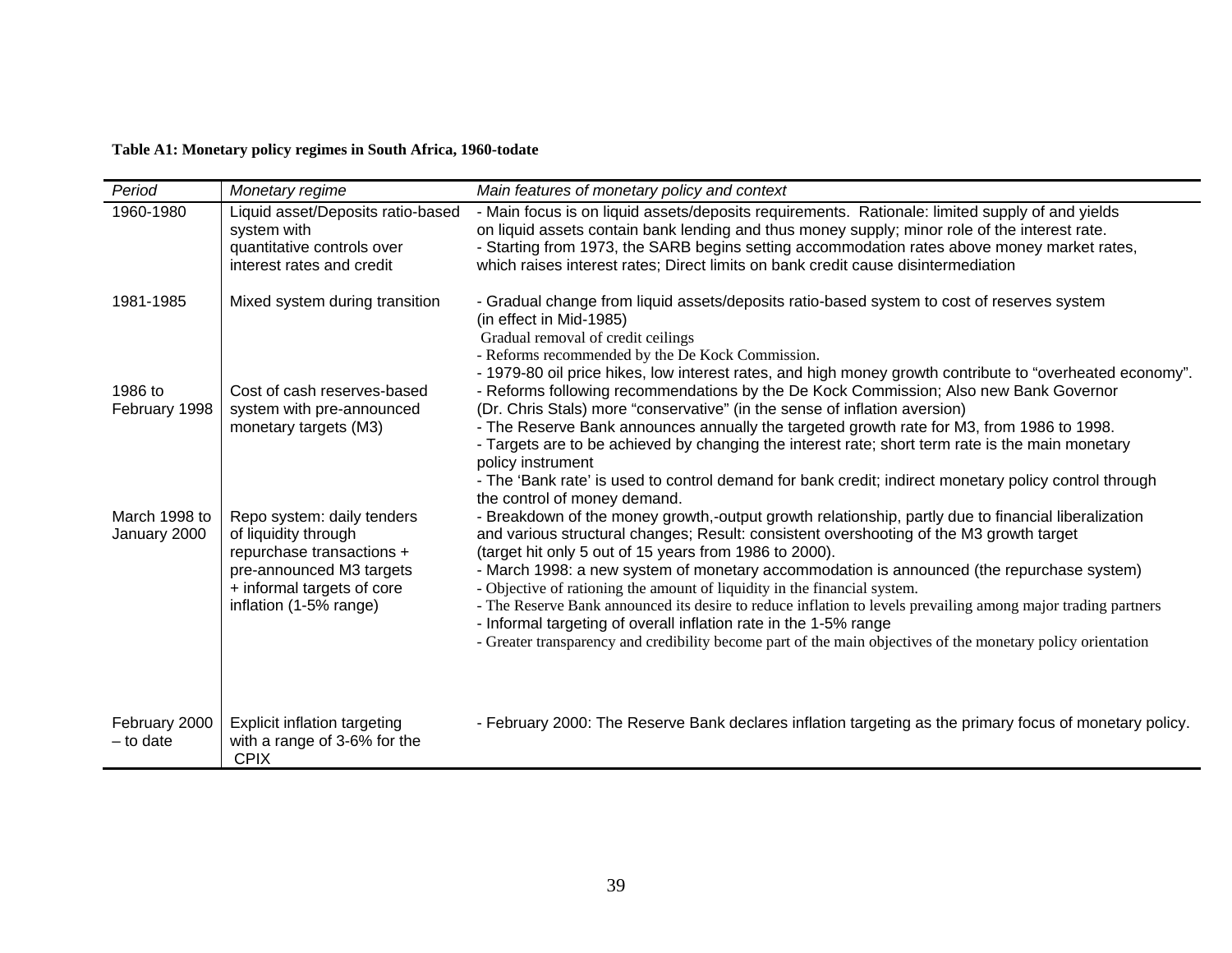|                                             | 9 industries |         |      | 27 manufacturing sub- |         |           |
|---------------------------------------------|--------------|---------|------|-----------------------|---------|-----------|
|                                             |              |         |      | sectors               |         |           |
|                                             | obs          | mean    | std. | obs                   | mean    | std. dev. |
|                                             |              |         | dev. |                       |         |           |
| Investment/capital stock (%)                | 270          | 10.55   | 5.06 | 810                   | 16.31   | 10.59     |
| Real gdp growth $(\%)$                      | 270          | 2.41    | 6.21 | 810                   | 2.48    | 11.92     |
| Cost of capital                             | 270          | 16.36   | 8.05 | 810                   | 23.62   | 8.11      |
| Real labor cost (growth rate, %)            | 265          | 4.25    | 4.35 | 810                   | 4.58    | 7.93      |
| Employment growth (%)                       | 265          | 0.05    | 4.87 | 810                   | 0.34    | 6.27      |
| Wage-productivity gap (growth differential, | 265          | 0.16    | 6.97 | 810                   | 0.08    | 11.41     |
| %) 1972-2001                                |              |         |      |                       |         |           |
| Wage-productivity gap (growth differential, | 139          | $-0.56$ | 6.19 | 405                   | $-1.46$ | 11.20     |
| %) 1986-2001                                |              |         |      |                       |         |           |
| <b>Aggregate indicators</b>                 |              |         |      |                       |         |           |
| Lending rate $(\%)$                         |              | 15.61   | 4.20 |                       |         |           |
| Real lending rate (%)                       |              | 4.21    | 5.34 |                       |         |           |
| Inflation $(\%)$                            |              | 11.41   | 3.58 |                       |         |           |
| Corporate tax $(\%)$                        |              | 13.94   | 3.14 |                       |         |           |
| Real short-term interest differential (%)   |              | $-0.67$ | 4.94 |                       |         |           |
| Real long-term interest differential (%)    |              | $-1.14$ | 3.97 |                       |         |           |
| Real exchange rate variability (%)          |              | 11.12   | 8.20 |                       |         |           |
| Public investment/GDP (%)                   |              | 7.19    | 2.54 |                       |         |           |
| Government domestic borrowing/GDP (%)       |              | 37.22   | 6.29 |                       |         |           |

**Table A2: Summary statistics (9 industries; 27 manufacturing sub-sectors) (1972- 2001)**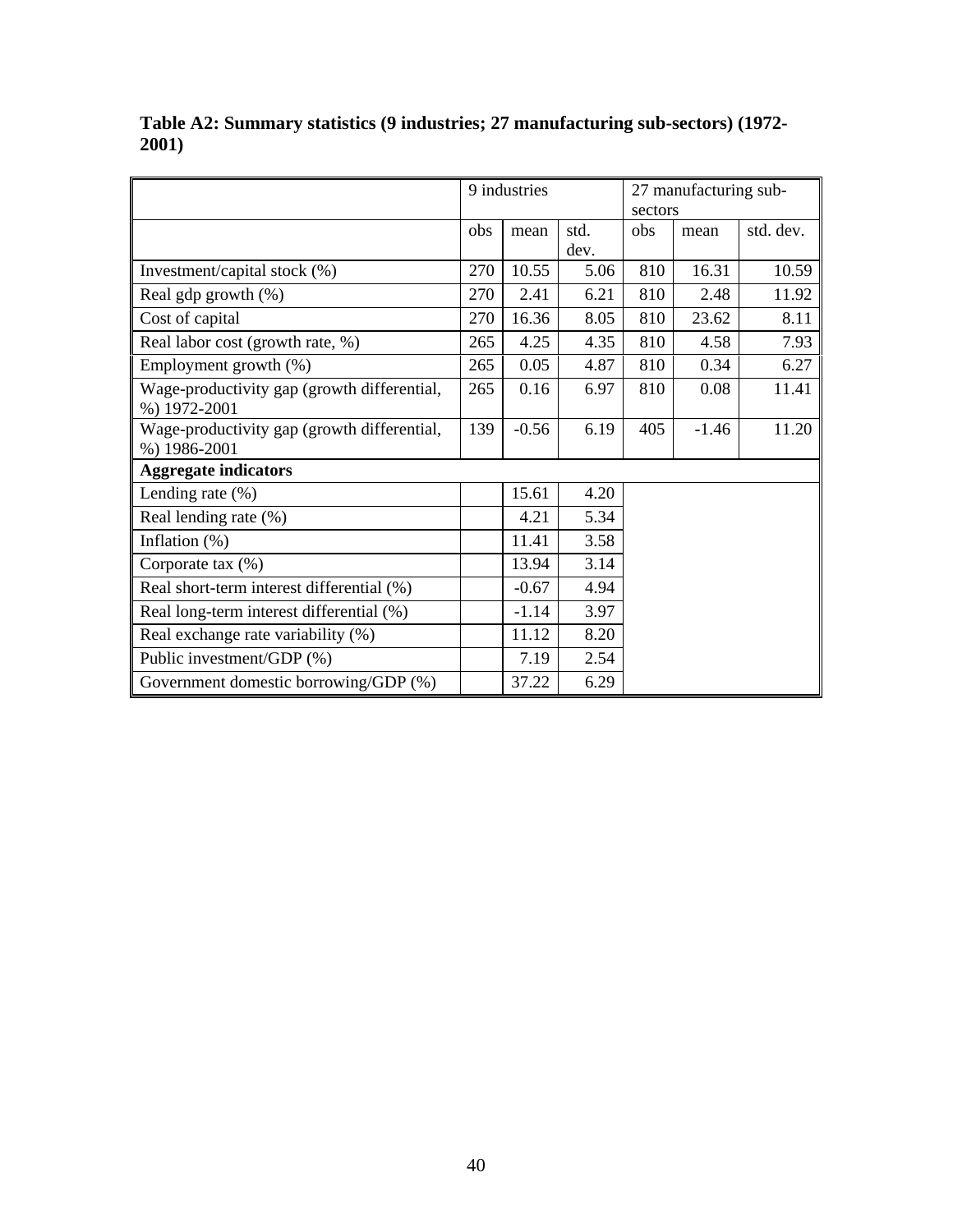| Sub-sector             | Investment | Output | Total       | underutilization | $Wage -$     | Employment |
|------------------------|------------|--------|-------------|------------------|--------------|------------|
|                        | /capital   | growth | capacity    | due to           | productivity | growth     |
|                        | stock      | (%)    | under-      | insufficient     | gap $(\%)^*$ | (%)        |
|                        | ratio      |        | utilization | demand $(\% )$   |              |            |
|                        | (%)        |        | (%)         |                  |              |            |
| <b>Basic</b> chemicals | 11.1       | 2.0    | 17.3        | 65.5             | $-2.2$       | $-0.4$     |
| <b>Beverages</b>       | 14.6       | 2.0    | 25.4        | 64.7             | $-0.4$       | $-2.0$     |
| Basic iron             | 10.7       | 3.1    | 13.5        | 73.2             | $-5.7$       | $-5.0$     |
| metals                 |            |        |             |                  |              |            |
| Electrical             | 12.7       | 0.0    | 23.1        | 73.2             | 0.5          | 1.2        |
| machinery              |            |        |             |                  |              |            |
| Fabricated metal       | 17.3       | 0.1    | 22.6        | 74.8             | $-1.2$       | $-1.6$     |
| Food products          | 12.8       | 1.0    | 20.0        | 55.5             | $-0.3$       | $-1.2$     |
| Furniture              | 16.9       | 2.5    | 20.6        | 72.4             | $-0.4$       | 1.1        |
| Foot wear              | 12.7       | $-1.5$ | 14.9        | 75.3             | $-3.7$       | $-5.4$     |
| Scientific             | 17.7       | 2.0    | 17.8        | 78.1             | $-0.6$       | $-0.9$     |
| instruments            |            |        |             |                  |              |            |
| Leather                | 19.8       | 0.6    | 14.7        | 58.8             | $-1.9$       | $-0.6$     |
| Machinery              | 12.2       | $-1.1$ | 25.0        | 75.4             | $-3.2$       | $-1.6$     |
| Glass                  | 13.0       | 1.6    | 12.3        | 72.1             | 0.4          | $-1.6$     |
| Motor vehicle &        | 18.3       | 3.4    | 25.4        | 64.6             | $-4.5$       | $-0.4$     |
| parts                  |            |        |             |                  |              |            |
| Non-ferrous            | 20.1       | 8.2    | 10.8        | 57.5             | $-8.9$       | $-4.0$     |
| metals                 |            |        |             |                  |              |            |
| Other chemicals        | 9.1        | 1.2    | 22.0        | 73.4             | $-0.6$       | $-0.9$     |
| Tobacco                | 15.3       | $-3.1$ | 16.9        | 65.2             | $-0.6$       | $-0.9$     |
| products               |            |        |             |                  |              |            |
| Non-metal              | 7.8        | 0.1    | 22.7        | 82.5             | $-1.5$       | $-4.4$     |
| minerals               |            |        |             |                  |              |            |
| Paper & paper          | 17.4       | 2.4    | 12.2        | 66.6             | 0.7          | 0.1        |
| products               |            |        |             |                  |              |            |
| Coke and               | 6.5        | $-1.2$ | 12.5        | 68.5             | $-0.6$       | $-0.9$     |
| petroleum              |            |        |             |                  |              |            |
| products               |            |        |             |                  |              |            |
| Plastic products       | 23.4       | 5.9    | 22.1        | 78.1             | 0.7          | 3.9        |
| Printing $&$           | 17.1       | 1.8    | 16.6        | 76.5             | 2.7          | 1.9        |
| publishing             |            |        |             |                  |              |            |
| Television, radio      | 18.6       | 3.6    | 24.4        | 87.8             | $-0.6$       | $-0.9$     |
| equipment              |            |        |             |                  |              |            |
| Rubber products        | 15.2       | 0.6    | 18.5        | 62.3             | $-4.4$       | $-2.2$     |
| Other transport        | 8.8        | $-3.0$ | 30.1        | 82.8             | $-2.5$       | $-3.1$     |
| equipment              |            |        |             |                  |              |            |
| Textile products       | 16.0       | $-1.6$ | 19.3        | 69.4             | $-2.3$       | $-3.6$     |
| Apparel                | 17.3       | 1.1    | 13.3        | 62.3             | $0.0\,$      | $-0.3$     |
| Wood products          | 11.8       | 1.2    | 14.3        | 63.6             | 1.4          | 1.9        |

**Table A3: Summary statistics - manufacturing sub-sector (averages 1986-2001)** 

Source: author's computation from TIPS and SARB data.

\* wage-productivity  $gap = growth$  rate of real wages – growth rate of labor productivity.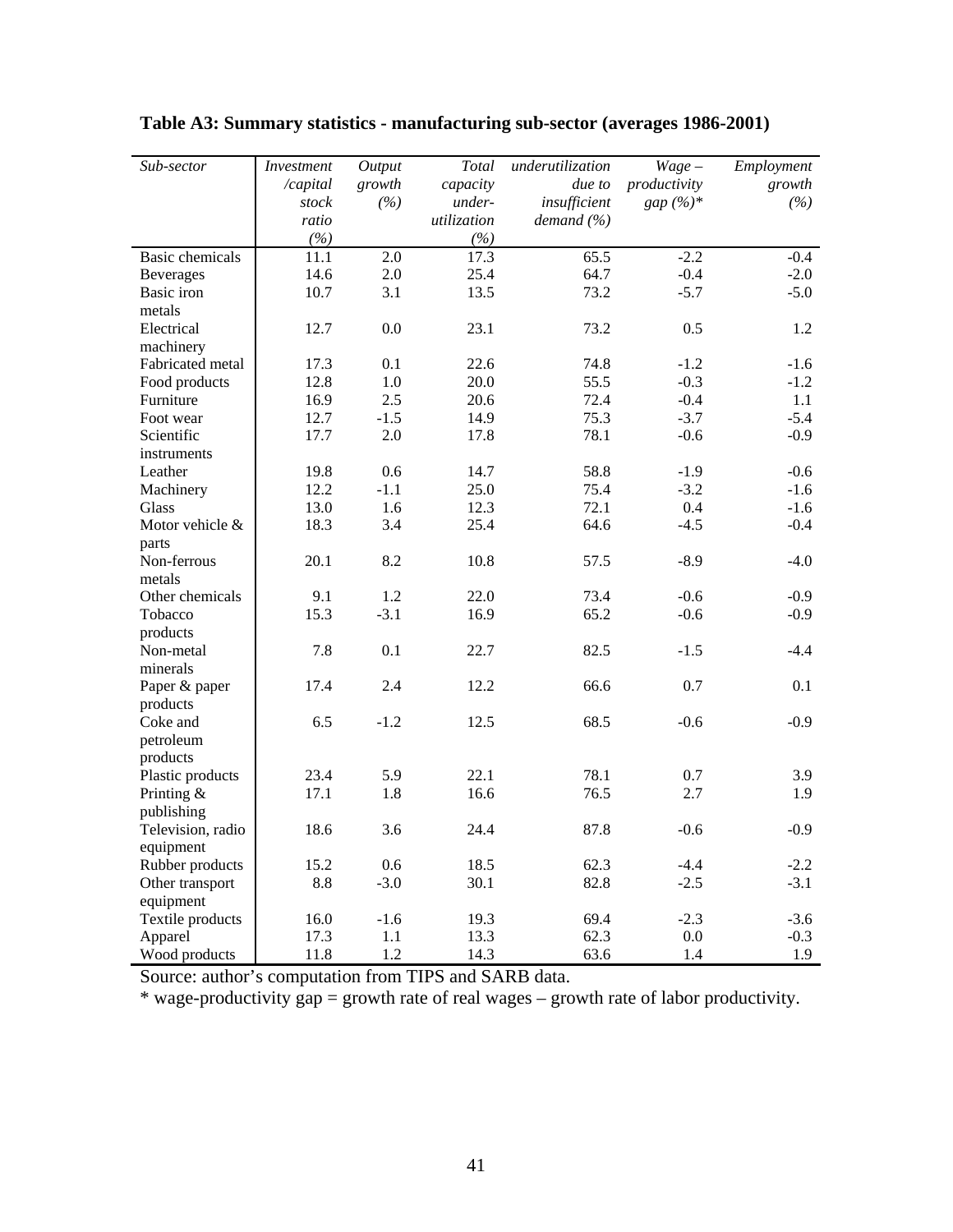

**Figure 1: Total investment (% of GDP)**

Source: SARB, National Accounts



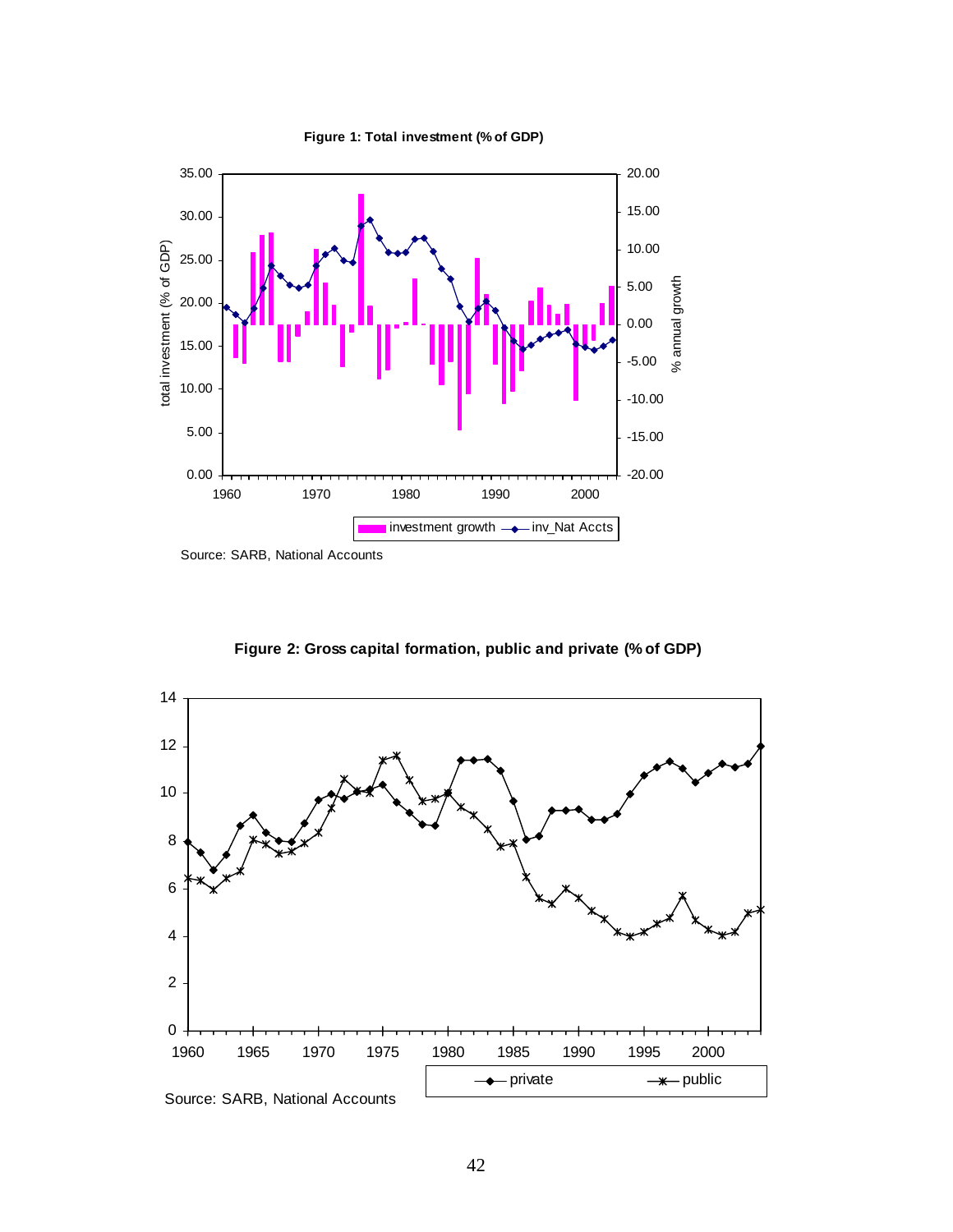

Figure 3: Public investment: South Africa vs. other developing countries

source: Global Development Network database